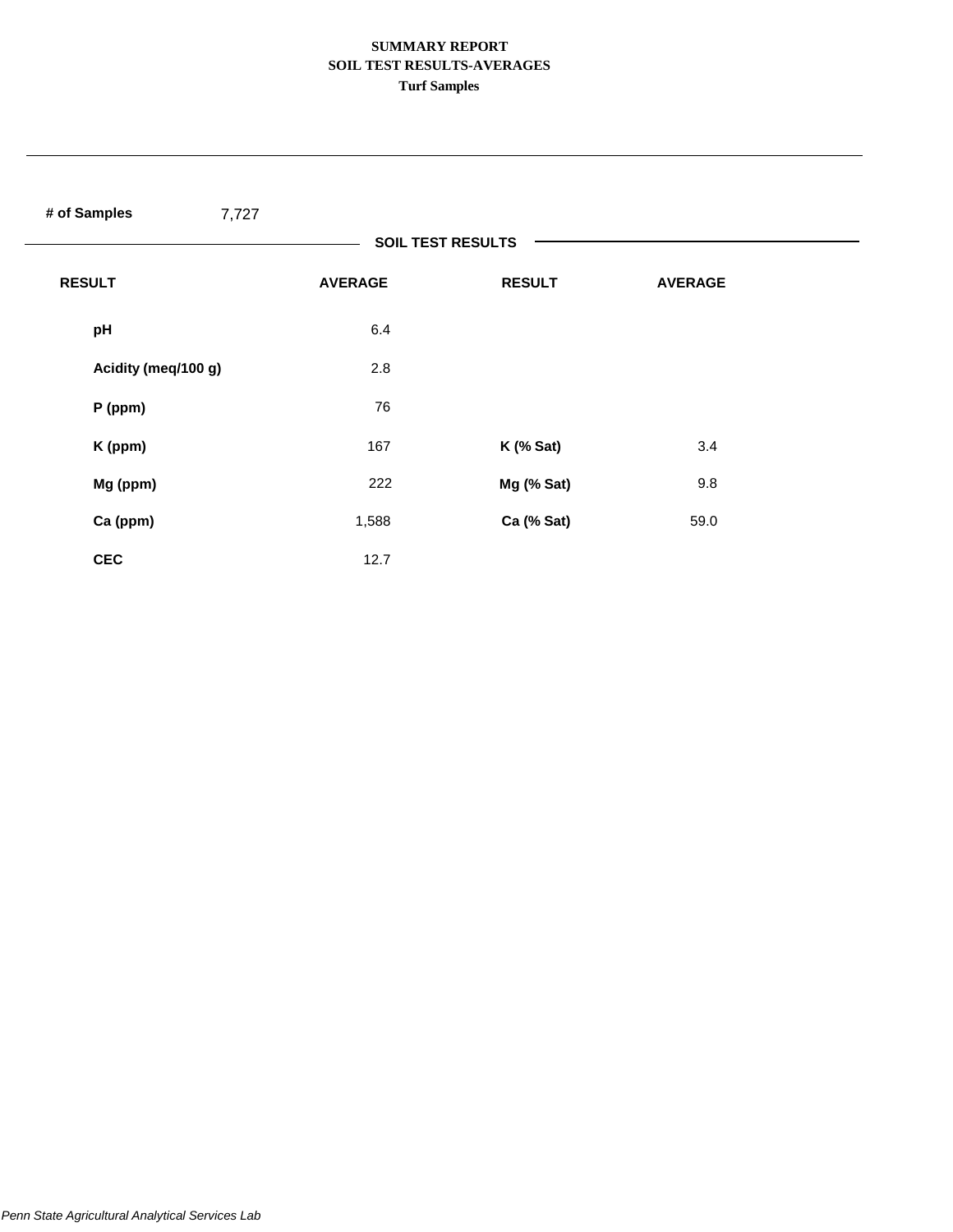| <b>Adams</b><br><b>COUNTY:</b> |                          |                                  | # of Samples   | 73 |
|--------------------------------|--------------------------|----------------------------------|----------------|----|
|                                | <b>SOIL TEST RESULTS</b> |                                  |                |    |
| <b>RESULT</b>                  | <b>AVERAGE</b>           | <b>RESULT</b>                    | <b>AVERAGE</b> |    |
| pH                             | 6.4                      |                                  |                |    |
| Acidity (meq/100 g)            | 2.6                      |                                  |                |    |
| $P$ (ppm)                      | 42                       |                                  |                |    |
| K (ppm)                        | 160                      | $K$ (% Sat)                      | 3.3            |    |
| Mg (ppm)                       | 249                      | Mg (% Sat)                       | 16.2           |    |
| Ca (ppm)                       | 1,543                    | Ca (% Sat)                       | 59.0           |    |
| <b>CEC</b>                     | 12.8                     |                                  |                |    |
|                                |                          | <b>SOIL TEST RECOMMENDATIONS</b> |                |    |
| <b>RECOMMENDATION</b>          | <b>AVERAGE</b>           |                                  |                |    |
| LIME (Ib/A)                    | $\boldsymbol{0}$         |                                  |                |    |
| $N$ ( $lb/A$ )                 |                          |                                  |                |    |
| <b>P2O5 (LB/A)</b>             | 3                        |                                  |                |    |
| <b>K20 (LB/A)</b>              | $\mathbf{2}$             |                                  |                |    |
| MGO (LB/a)                     | 31                       |                                  |                |    |

| <b>Allegheny</b><br><b>COUNTY:</b> |                  |                                  | # of Samples   | 579 |
|------------------------------------|------------------|----------------------------------|----------------|-----|
|                                    |                  | <b>SOIL TEST RESULTS</b>         |                |     |
| <b>RESULT</b>                      | <b>AVERAGE</b>   | <b>RESULT</b>                    | <b>AVERAGE</b> |     |
| pH                                 | 6.4              |                                  |                |     |
| Acidity (meq/100 g)                | 2.7              |                                  |                |     |
| $P$ (ppm)                          | 79               |                                  |                |     |
| K (ppm)                            | 144              | $K$ (% Sat)                      | 2.7            |     |
| Mg (ppm)                           | 226              | Mg (% Sat)                       | 2.6            |     |
| Ca (ppm)                           | 1,875            | Ca (% Sat)                       | 64.5           |     |
| <b>CEC</b>                         | 13.9             |                                  |                |     |
|                                    |                  | <b>SOIL TEST RECOMMENDATIONS</b> |                |     |
| <b>RECOMMENDATION</b>              | <b>AVERAGE</b>   |                                  |                |     |
| LIME (Ib/A)                        | $\boldsymbol{0}$ |                                  |                |     |
| N (lb/A)                           |                  |                                  |                |     |
| <b>P2O5 (LB/A)</b>                 | 3                |                                  |                |     |
| <b>K20 (LB/A)</b>                  | 3                |                                  |                |     |
| MGO (LB/a)                         | 41               |                                  |                |     |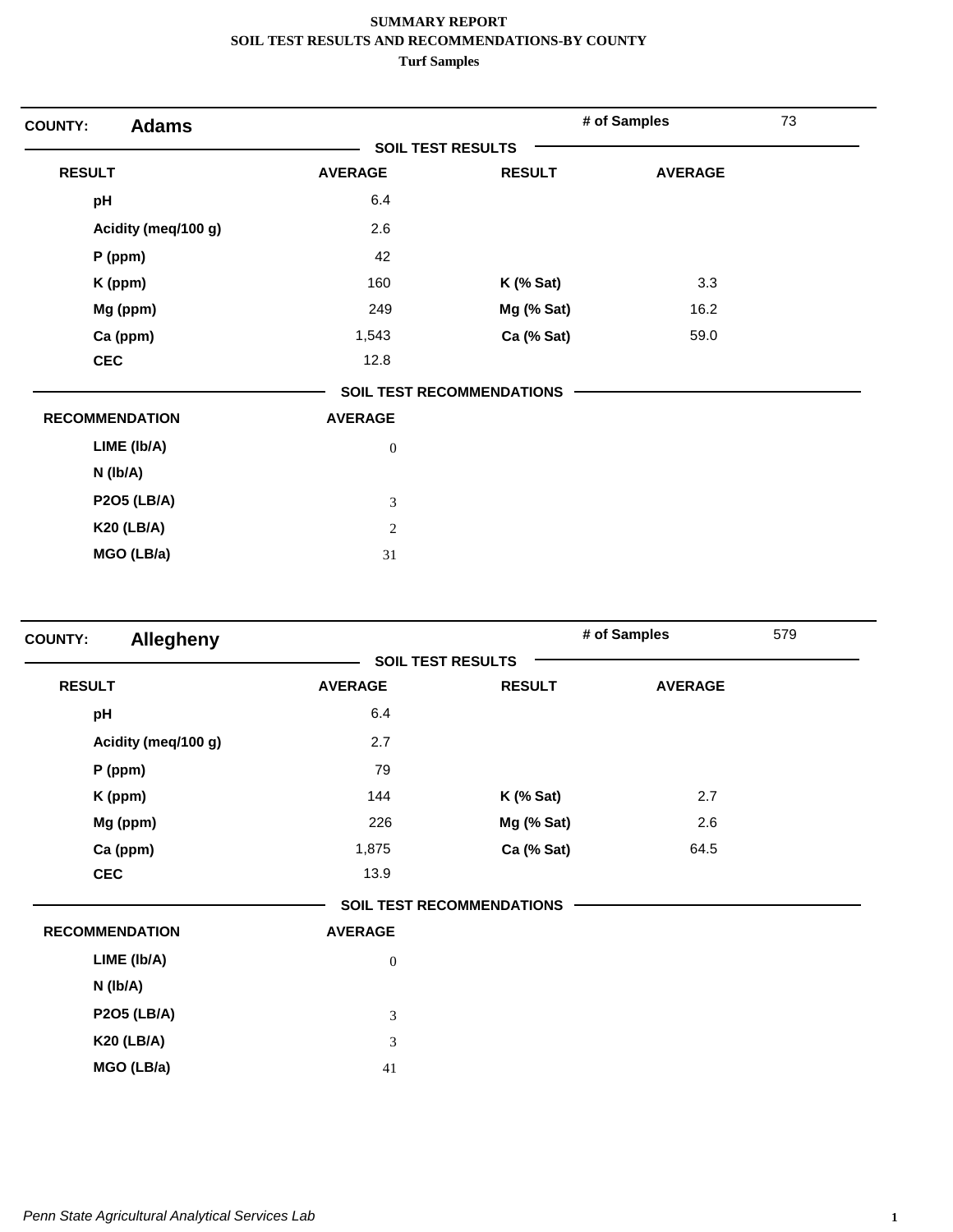| <b>COUNTY:</b><br><b>Armstrong</b> |                          |                                  | # of Samples   | 66 |
|------------------------------------|--------------------------|----------------------------------|----------------|----|
|                                    | <b>SOIL TEST RESULTS</b> |                                  |                |    |
| <b>RESULT</b>                      | <b>AVERAGE</b>           | <b>RESULT</b>                    | <b>AVERAGE</b> |    |
| pH                                 | 6.8                      |                                  |                |    |
| Acidity (meq/100 g)                | 1.1                      |                                  |                |    |
| P (ppm)                            | 77                       |                                  |                |    |
| K (ppm)                            | 126                      | $K$ (% Sat)                      | 3.3            |    |
| Mg (ppm)                           | 119                      | Mg (% Sat)                       | 7.8            |    |
| Ca (ppm)                           | 1,553                    | Ca (% Sat)                       | 75.4           |    |
| <b>CEC</b>                         | 10.1                     |                                  |                |    |
|                                    |                          | <b>SOIL TEST RECOMMENDATIONS</b> |                |    |
| <b>RECOMMENDATION</b>              | <b>AVERAGE</b>           |                                  |                |    |
| LIME (Ib/A)                        | $\boldsymbol{0}$         |                                  |                |    |
| $N$ (lb/A)                         |                          |                                  |                |    |
| <b>P2O5 (LB/A)</b>                 | $\sqrt{2}$               |                                  |                |    |
| <b>K20 (LB/A)</b>                  | 3                        |                                  |                |    |
| MGO (LB/a)                         | 66                       |                                  |                |    |

| <b>Beaver</b>         |                          |                                  | # of Samples   | 39 |
|-----------------------|--------------------------|----------------------------------|----------------|----|
|                       | <b>SOIL TEST RESULTS</b> |                                  |                |    |
| <b>RESULT</b>         | <b>AVERAGE</b>           | <b>RESULT</b>                    | <b>AVERAGE</b> |    |
| pH                    | 5.9                      |                                  |                |    |
| Acidity (meg/100 g)   | 4.6                      |                                  |                |    |
| P (ppm)               | 105                      |                                  |                |    |
| K (ppm)               | 172                      | $K$ (% Sat)                      | 2.9            |    |
| Mg (ppm)              | 198                      | Mg (% Sat)                       | 9.1            |    |
| Ca (ppm)              | 1,541                    | Ca (% Sat)                       | 52.4           |    |
| <b>CEC</b>            | 14.3                     |                                  |                |    |
|                       |                          | <b>SOIL TEST RECOMMENDATIONS</b> |                |    |
| <b>RECOMMENDATION</b> | <b>AVERAGE</b>           |                                  |                |    |
| LIME (Ib/A)           | $\mathbf{0}$             |                                  |                |    |
| $N$ ( $lb/A$ )        |                          |                                  |                |    |
| <b>P2O5 (LB/A)</b>    | $\overline{4}$           |                                  |                |    |
| <b>K20 (LB/A)</b>     | 2                        |                                  |                |    |
| MGO (LB/a)            | 50                       |                                  |                |    |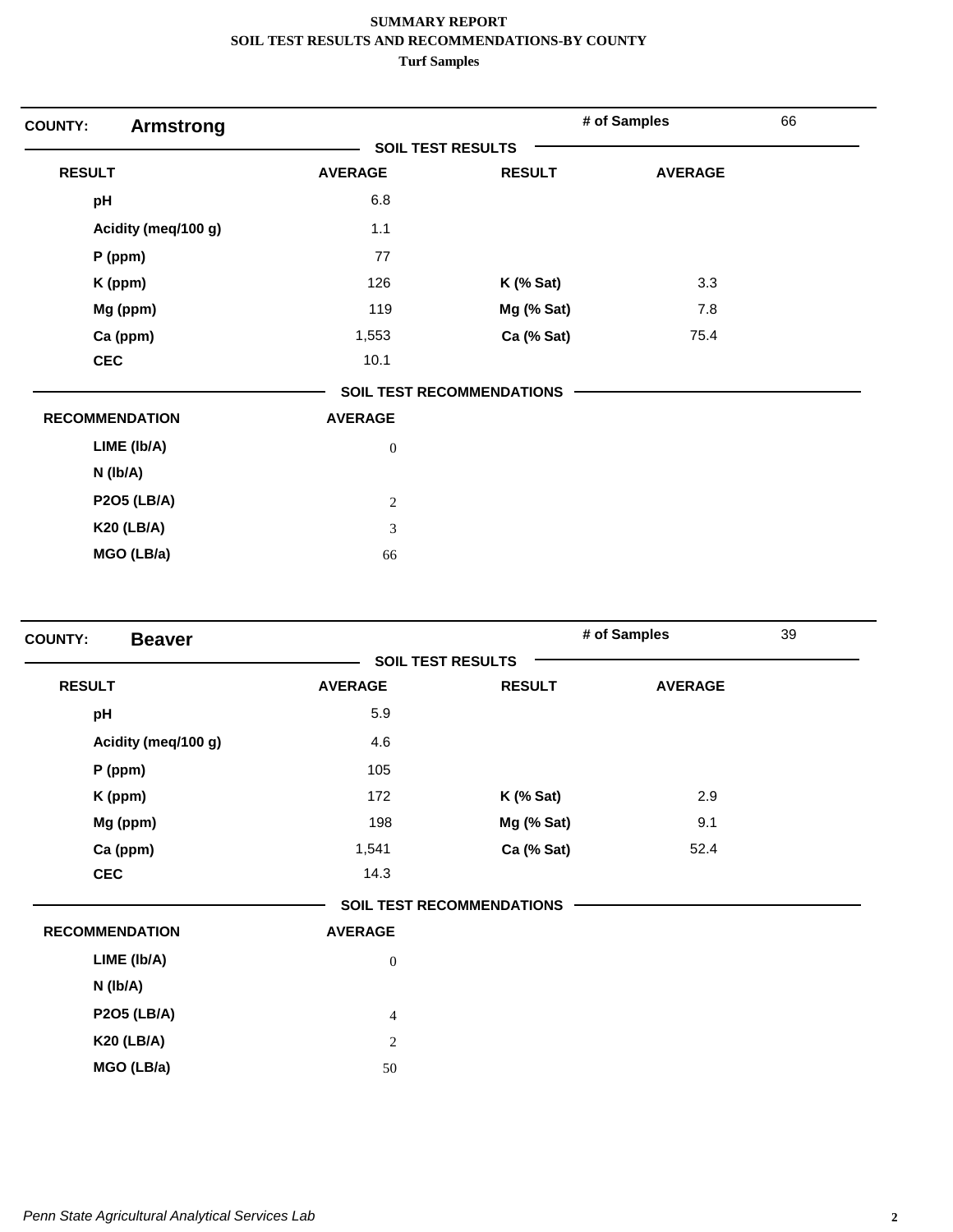| <b>Bedford</b><br><b>COUNTY:</b> |                          |                                  | # of Samples   | 22 |
|----------------------------------|--------------------------|----------------------------------|----------------|----|
|                                  | <b>SOIL TEST RESULTS</b> |                                  |                |    |
| <b>RESULT</b>                    | <b>AVERAGE</b>           | <b>RESULT</b>                    | <b>AVERAGE</b> |    |
| pH                               | 6.8                      |                                  |                |    |
| Acidity (meq/100 g)              | 1.1                      |                                  |                |    |
| P (ppm)                          | 71                       |                                  |                |    |
| K (ppm)                          | 158                      | $K$ (% Sat)                      | 3.2            |    |
| Mg (ppm)                         | 180                      | Mg (% Sat)                       | 3.4            |    |
| Ca (ppm)                         | 2,121                    | Ca (% Sat)                       | 74.2           |    |
| <b>CEC</b>                       | 12.9                     |                                  |                |    |
|                                  |                          | <b>SOIL TEST RECOMMENDATIONS</b> |                |    |
| <b>RECOMMENDATION</b>            | <b>AVERAGE</b>           |                                  |                |    |
| LIME (Ib/A)                      | $\boldsymbol{0}$         |                                  |                |    |
| $N$ (lb/A)                       |                          |                                  |                |    |
| <b>P2O5 (LB/A)</b>               | 5                        |                                  |                |    |
| <b>K20 (LB/A)</b>                | 2                        |                                  |                |    |
| MGO (LB/a)                       | 43                       |                                  |                |    |

| <b>Berks</b><br><b>COUNTY:</b> |                          |                                  | # of Samples   | 247 |
|--------------------------------|--------------------------|----------------------------------|----------------|-----|
|                                | <b>SOIL TEST RESULTS</b> |                                  |                |     |
| <b>RESULT</b>                  | <b>AVERAGE</b>           | <b>RESULT</b>                    | <b>AVERAGE</b> |     |
| pH                             | 6.4                      |                                  |                |     |
| Acidity (meq/100 g)            | 3.0                      |                                  |                |     |
| $P$ (ppm)                      | 81                       |                                  |                |     |
| K (ppm)                        | 193                      | $K$ (% Sat)                      | 3.6            |     |
| Mg (ppm)                       | 254                      | Mg (% Sat)                       | 6.8            |     |
| Ca (ppm)                       | 1,573                    | Ca (% Sat)                       | 56.9           |     |
| <b>CEC</b>                     | 13.3                     |                                  |                |     |
|                                |                          | <b>SOIL TEST RECOMMENDATIONS</b> |                |     |
| <b>RECOMMENDATION</b>          | <b>AVERAGE</b>           |                                  |                |     |
| LIME (Ib/A)                    | $\boldsymbol{0}$         |                                  |                |     |
| N (lb/A)                       |                          |                                  |                |     |
| <b>P2O5 (LB/A)</b>             | 3                        |                                  |                |     |
| <b>K20 (LB/A)</b>              | $\mathbf{2}$             |                                  |                |     |
| MGO (LB/a)                     | 31                       |                                  |                |     |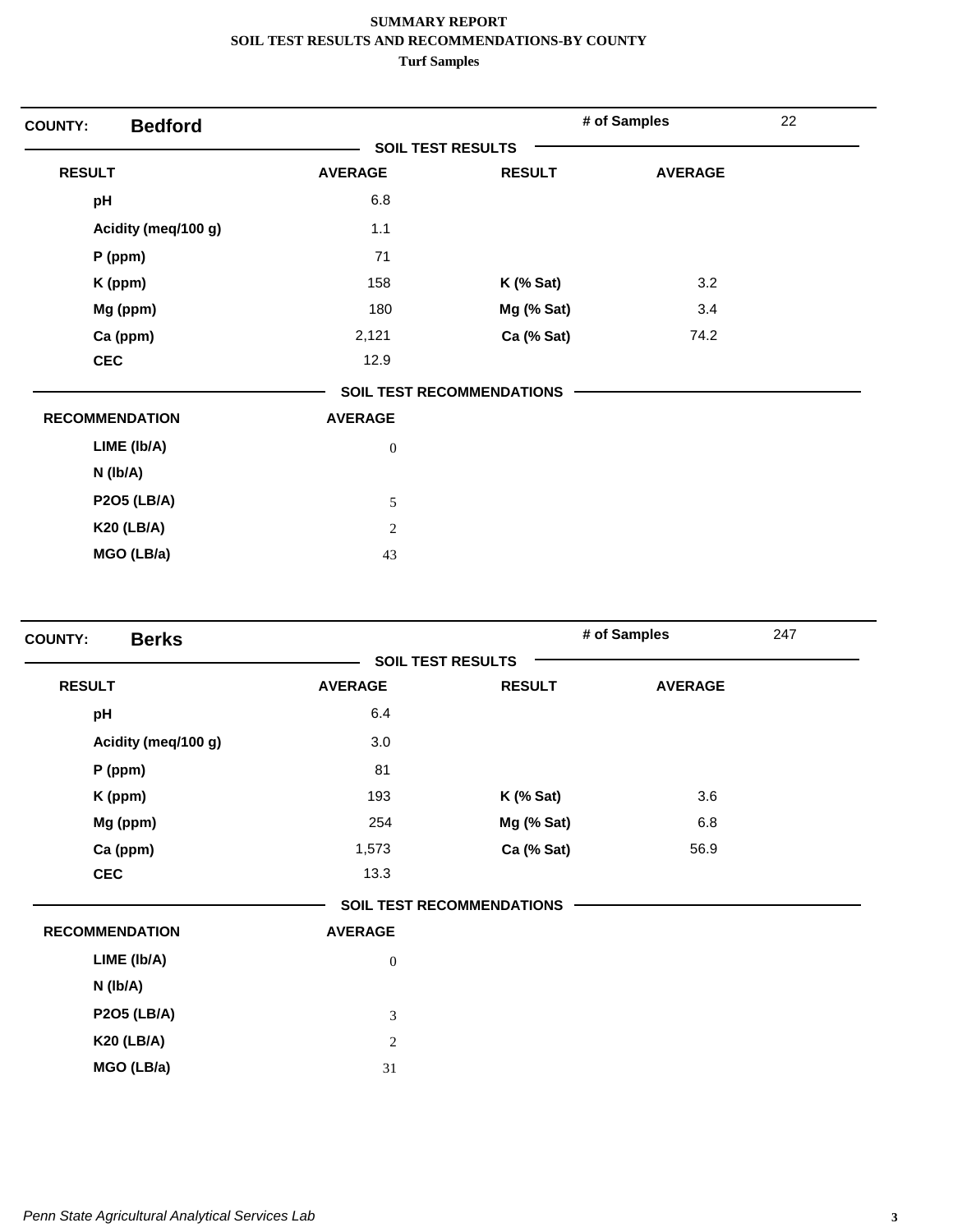| <b>Blair</b><br><b>COUNTY:</b> |                          |                                  | # of Samples   | 79 |
|--------------------------------|--------------------------|----------------------------------|----------------|----|
|                                | <b>SOIL TEST RESULTS</b> |                                  |                |    |
| <b>RESULT</b>                  | <b>AVERAGE</b>           | <b>RESULT</b>                    | <b>AVERAGE</b> |    |
| pH                             | 6.6                      |                                  |                |    |
| Acidity (meq/100 g)            | 1.9                      |                                  |                |    |
| $P$ (ppm)                      | 55                       |                                  |                |    |
| K (ppm)                        | 150                      | $K$ (% Sat)                      | 3.2            |    |
| Mg (ppm)                       | 230                      | Mg (% Sat)                       | 8.9            |    |
| Ca (ppm)                       | 1,755                    | Ca (% Sat)                       | 64.5           |    |
| <b>CEC</b>                     | 12.6                     |                                  |                |    |
|                                |                          | <b>SOIL TEST RECOMMENDATIONS</b> |                |    |
| <b>RECOMMENDATION</b>          | <b>AVERAGE</b>           |                                  |                |    |
| LIME (Ib/A)                    | $\boldsymbol{0}$         |                                  |                |    |
| $N$ ( $lb/A$ )                 |                          |                                  |                |    |
| <b>P2O5 (LB/A)</b>             | $\overline{4}$           |                                  |                |    |
| <b>K20 (LB/A)</b>              | $\overline{2}$           |                                  |                |    |
| MGO (LB/a)                     | 37                       |                                  |                |    |

| <b>Bradford</b><br><b>COUNTY:</b> |                |                                  | # of Samples   | 17 |
|-----------------------------------|----------------|----------------------------------|----------------|----|
|                                   |                | <b>SOIL TEST RESULTS</b>         |                |    |
| <b>RESULT</b>                     | <b>AVERAGE</b> | <b>RESULT</b>                    | <b>AVERAGE</b> |    |
| pH                                | 5.8            |                                  |                |    |
| Acidity (meq/100 g)               | 5.1            |                                  |                |    |
| $P$ (ppm)                         | 113            |                                  |                |    |
| K (ppm)                           | 207            | $K$ (% Sat)                      | 4.1            |    |
| Mg (ppm)                          | 165            | Mg (% Sat)                       | 5.0            |    |
| Ca (ppm)                          | 1,202          | Ca (% Sat)                       | 44.1           |    |
| <b>CEC</b>                        | 13.0           |                                  |                |    |
|                                   |                | <b>SOIL TEST RECOMMENDATIONS</b> |                |    |
| <b>RECOMMENDATION</b>             | <b>AVERAGE</b> |                                  |                |    |
| LIME (Ib/A)                       | $\mathbf{0}$   |                                  |                |    |
| $N$ ( $lb/A$ )                    |                |                                  |                |    |
| <b>P2O5 (LB/A)</b>                | 6              |                                  |                |    |
| <b>K20 (LB/A)</b>                 | 3              |                                  |                |    |
| MGO (LB/a)                        | 197            |                                  |                |    |
|                                   |                |                                  |                |    |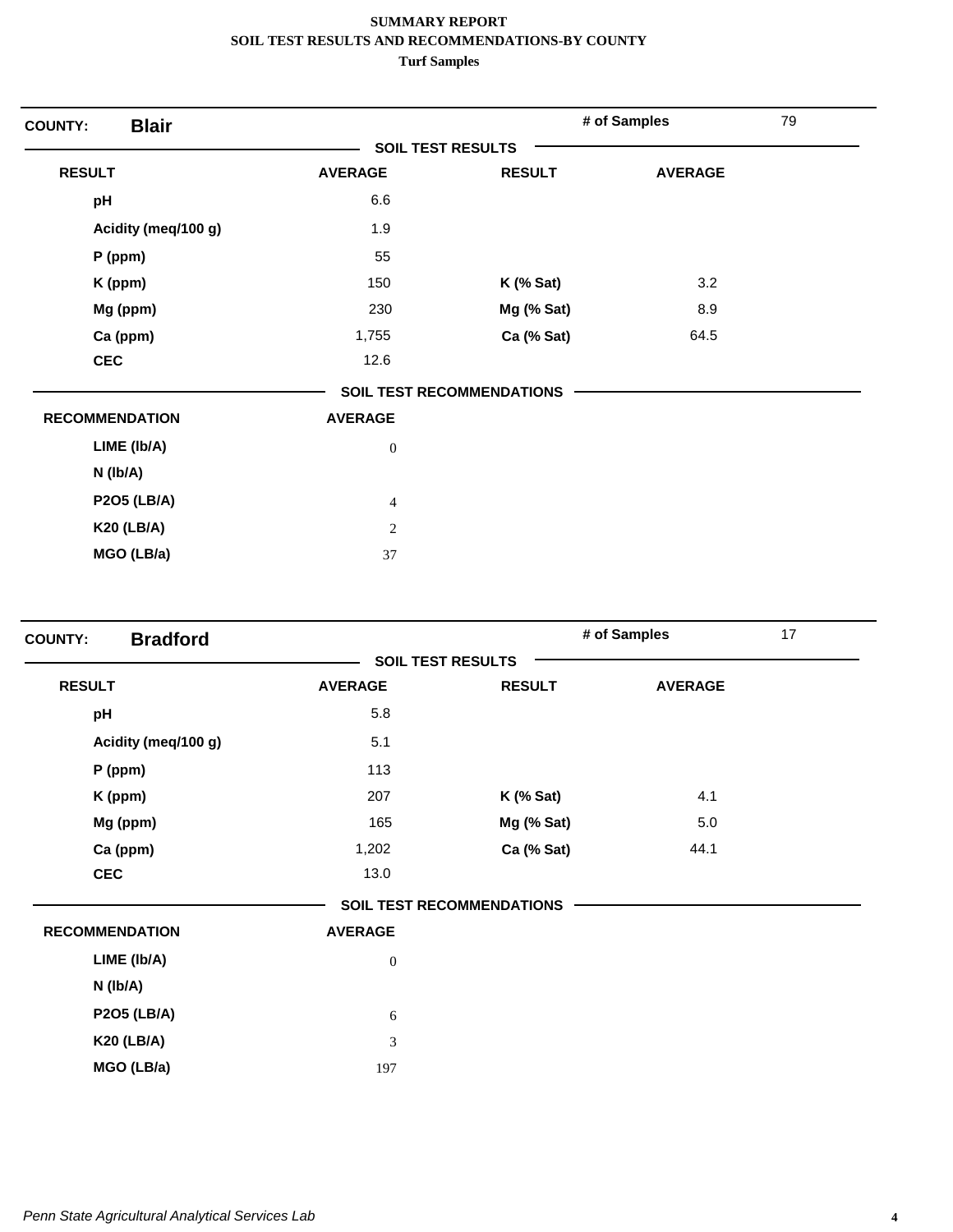| <b>Bucks</b><br><b>COUNTY:</b> |                          |                                  | # of Samples   | 256 |
|--------------------------------|--------------------------|----------------------------------|----------------|-----|
|                                | <b>SOIL TEST RESULTS</b> |                                  |                |     |
| <b>RESULT</b>                  | <b>AVERAGE</b>           | <b>RESULT</b>                    | <b>AVERAGE</b> |     |
| pH                             | 6.2                      |                                  |                |     |
| Acidity (meq/100 g)            | 3.2                      |                                  |                |     |
| $P$ (ppm)                      | 80                       |                                  |                |     |
| K (ppm)                        | 157                      | $K$ (% Sat)                      | 3.3            |     |
| Mg (ppm)                       | 224                      | Mg (% Sat)                       | 3.1            |     |
| Ca (ppm)                       | 1,260                    | Ca (% Sat)                       | 52.7           |     |
| <b>CEC</b>                     | 11.7                     |                                  |                |     |
|                                |                          | <b>SOIL TEST RECOMMENDATIONS</b> |                |     |
| <b>RECOMMENDATION</b>          | <b>AVERAGE</b>           |                                  |                |     |
| LIME (Ib/A)                    | $\boldsymbol{0}$         |                                  |                |     |
| $N$ ( $lb/A$ )                 |                          |                                  |                |     |
| <b>P2O5 (LB/A)</b>             | $\sqrt{5}$               |                                  |                |     |
| <b>K20 (LB/A)</b>              | 3                        |                                  |                |     |
| MGO (LB/a)                     | 37                       |                                  |                |     |

| <b>Butler</b><br><b>COUNTY:</b> |                          |                                  | # of Samples   | 136 |
|---------------------------------|--------------------------|----------------------------------|----------------|-----|
|                                 | <b>SOIL TEST RESULTS</b> |                                  |                |     |
| <b>RESULT</b>                   | <b>AVERAGE</b>           | <b>RESULT</b>                    | <b>AVERAGE</b> |     |
| pH                              | 6.3                      |                                  |                |     |
| Acidity (meg/100 g)             | 3.2                      |                                  |                |     |
| P (ppm)                         | 56                       |                                  |                |     |
| K (ppm)                         | 150                      | $K$ (% Sat)                      | 2.9            |     |
| Mg (ppm)                        | 238                      | Mg (% Sat)                       | 5.7            |     |
| Ca (ppm)                        | 1,582                    | Ca (% Sat)                       | 58.0           |     |
| <b>CEC</b>                      | 13.3                     |                                  |                |     |
|                                 |                          | <b>SOIL TEST RECOMMENDATIONS</b> |                |     |
| <b>RECOMMENDATION</b>           | <b>AVERAGE</b>           |                                  |                |     |
| LIME (Ib/A)                     | $\boldsymbol{0}$         |                                  |                |     |
| $N$ ( $lb/A$ )                  |                          |                                  |                |     |
| <b>P2O5 (LB/A)</b>              | $\overline{4}$           |                                  |                |     |
| <b>K20 (LB/A)</b>               | 2                        |                                  |                |     |
| MGO (LB/a)                      | 60                       |                                  |                |     |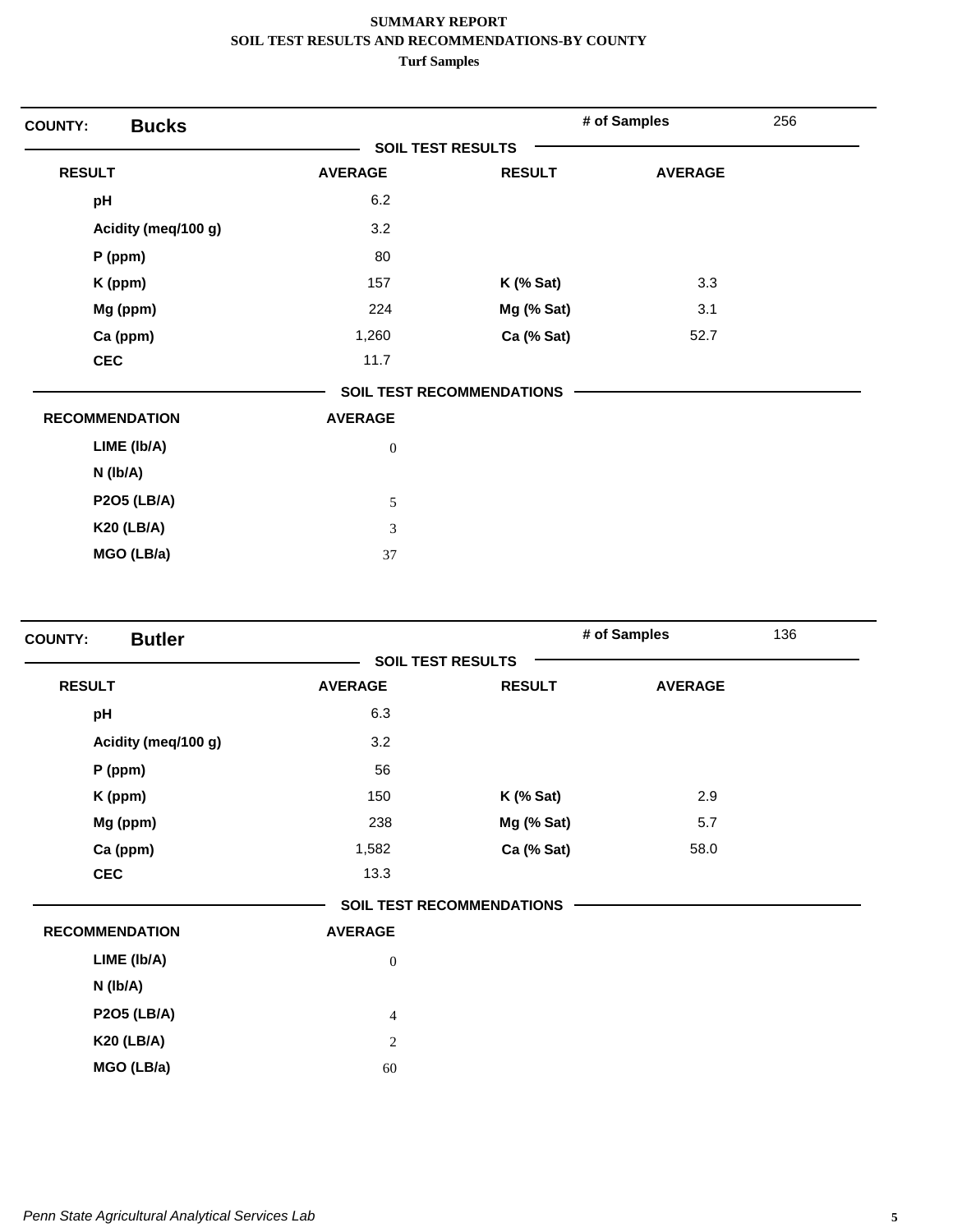| <b>Cambria</b><br><b>COUNTY:</b> |                          |                                  | # of Samples   | 32 |
|----------------------------------|--------------------------|----------------------------------|----------------|----|
|                                  | <b>SOIL TEST RESULTS</b> |                                  |                |    |
| <b>RESULT</b>                    | <b>AVERAGE</b>           | <b>RESULT</b>                    | <b>AVERAGE</b> |    |
| pH                               | 6.4                      |                                  |                |    |
| Acidity (meq/100 g)              | 3.3                      |                                  |                |    |
| P (ppm)                          | 50                       |                                  |                |    |
| K (ppm)                          | 154                      | $K$ (% Sat)                      | 2.8            |    |
| Mg (ppm)                         | 204                      | Mg (% Sat)                       | 1.4            |    |
| Ca (ppm)                         | 1,880                    | Ca (% Sat)                       | 59.5           |    |
| <b>CEC</b>                       | 13.9                     |                                  |                |    |
|                                  |                          | <b>SOIL TEST RECOMMENDATIONS</b> |                |    |
| <b>RECOMMENDATION</b>            | <b>AVERAGE</b>           |                                  |                |    |
| LIME (Ib/A)                      | $\boldsymbol{0}$         |                                  |                |    |
| $N$ (lb/A)                       |                          |                                  |                |    |
| <b>P2O5 (LB/A)</b>               | $\overline{4}$           |                                  |                |    |
| <b>K20 (LB/A)</b>                | $\mathbf{2}$             |                                  |                |    |
| MGO (LB/a)                       | 53                       |                                  |                |    |

| <b>Cameron</b><br><b>COUNTY:</b> |                          |                                  | # of Samples   | 1 |
|----------------------------------|--------------------------|----------------------------------|----------------|---|
|                                  | <b>SOIL TEST RESULTS</b> |                                  |                |   |
| <b>RESULT</b>                    | <b>AVERAGE</b>           | <b>RESULT</b>                    | <b>AVERAGE</b> |   |
| pH                               | 5.9                      |                                  |                |   |
| Acidity (meq/100 g)              | 3.9                      |                                  |                |   |
| P (ppm)                          | 69                       |                                  |                |   |
| K (ppm)                          | 75                       | $K$ (% Sat)                      | 2.4            |   |
| Mg (ppm)                         | 97                       | Mg (% Sat)                       | 10.0           |   |
| Ca (ppm)                         | 644                      | Ca (% Sat)                       | 39.6           |   |
| <b>CEC</b>                       | 8.1                      |                                  |                |   |
|                                  |                          | <b>SOIL TEST RECOMMENDATIONS</b> |                |   |
| <b>RECOMMENDATION</b>            | <b>AVERAGE</b>           |                                  |                |   |
| LIME (Ib/A)                      | $\boldsymbol{0}$         |                                  |                |   |
| $N$ ( $lb/A$ )                   |                          |                                  |                |   |
| <b>P2O5 (LB/A)</b>               |                          |                                  |                |   |
| <b>K20 (LB/A)</b>                | 3                        |                                  |                |   |
| MGO (LB/a)                       | 50                       |                                  |                |   |
|                                  |                          |                                  |                |   |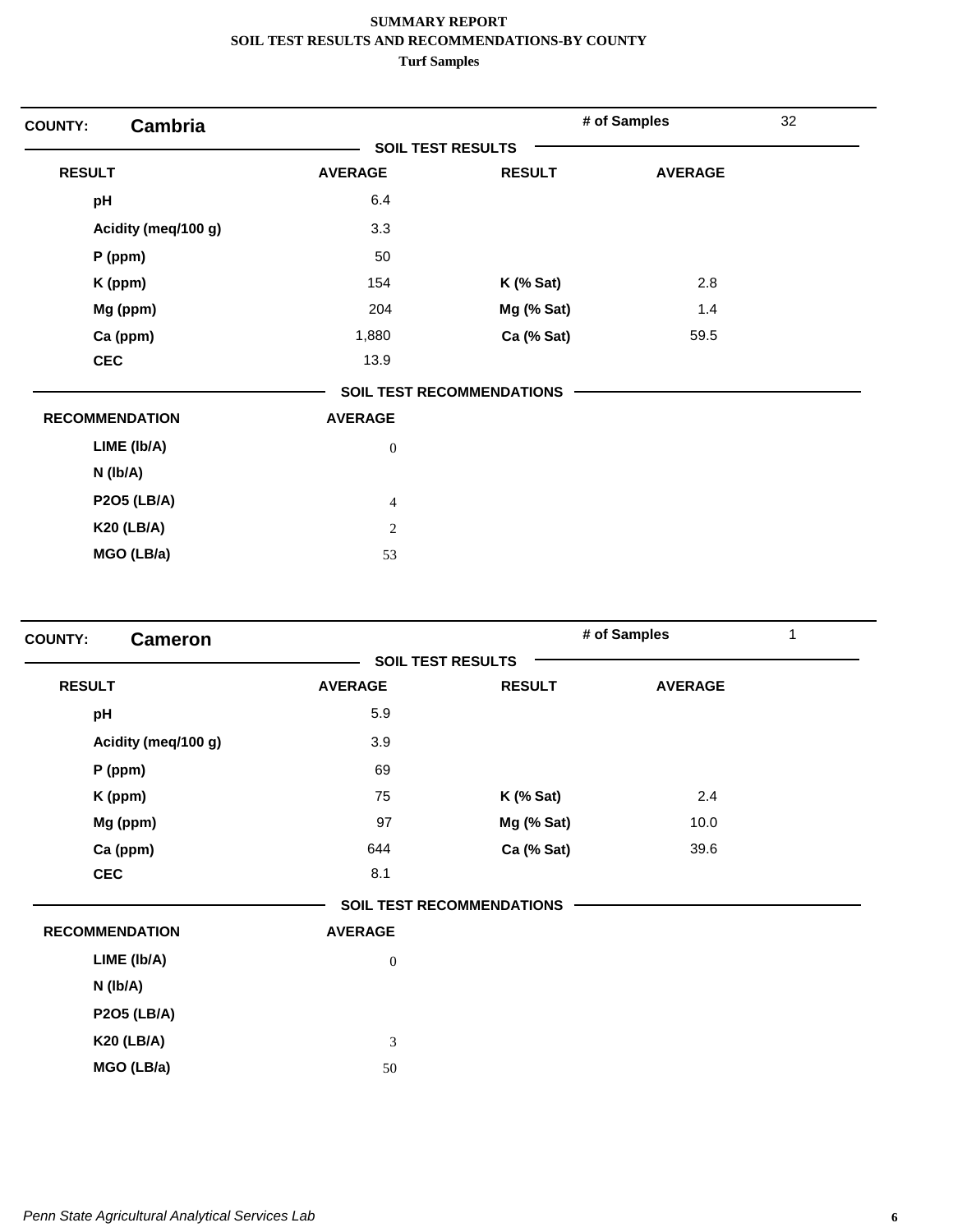| <b>Carbon</b><br><b>COUNTY:</b> |                          |                                  | # of Samples   | 12 |
|---------------------------------|--------------------------|----------------------------------|----------------|----|
|                                 | <b>SOIL TEST RESULTS</b> |                                  |                |    |
| <b>RESULT</b>                   | <b>AVERAGE</b>           | <b>RESULT</b>                    | <b>AVERAGE</b> |    |
| pH                              | 6.2                      |                                  |                |    |
| Acidity (meq/100 g)             | 3.0                      |                                  |                |    |
| $P$ (ppm)                       | 53                       |                                  |                |    |
| K (ppm)                         | 137                      | $K$ (% Sat)                      | 3.3            |    |
| Mg (ppm)                        | 159                      | Mg (% Sat)                       | 9.5            |    |
| Ca (ppm)                        | 1,274                    | Ca (% Sat)                       | 54.6           |    |
| <b>CEC</b>                      | 10.9                     |                                  |                |    |
|                                 |                          | <b>SOIL TEST RECOMMENDATIONS</b> |                |    |
| <b>RECOMMENDATION</b>           | <b>AVERAGE</b>           |                                  |                |    |
| LIME (Ib/A)                     | $\boldsymbol{0}$         |                                  |                |    |
| $N$ ( $lb/A$ )                  |                          |                                  |                |    |
| <b>P2O5 (LB/A)</b>              | $\overline{4}$           |                                  |                |    |
| <b>K20 (LB/A)</b>               | 3                        |                                  |                |    |
| MGO (LB/a)                      | 56                       |                                  |                |    |

| <b>Centre</b><br><b>COUNTY:</b> |                          |                                  | # of Samples   | 516 |
|---------------------------------|--------------------------|----------------------------------|----------------|-----|
|                                 | <b>SOIL TEST RESULTS</b> |                                  |                |     |
| <b>RESULT</b>                   | <b>AVERAGE</b>           | <b>RESULT</b>                    | <b>AVERAGE</b> |     |
| pH                              | 6.7                      |                                  |                |     |
| Acidity (meq/100 g)             | 1.6                      |                                  |                |     |
| $P$ (ppm)                       | 77                       |                                  |                |     |
| K (ppm)                         | 166                      | $K$ (% Sat)                      | 3.7            |     |
| Mg (ppm)                        | 227                      | Mg (% Sat)                       | 11.6           |     |
| Ca (ppm)                        | 1,523                    | Ca (% Sat)                       | 65.1           |     |
| <b>CEC</b>                      | 11.4                     |                                  |                |     |
|                                 |                          | <b>SOIL TEST RECOMMENDATIONS</b> |                |     |
| <b>RECOMMENDATION</b>           | <b>AVERAGE</b>           |                                  |                |     |
| LIME (Ib/A)                     | $\boldsymbol{0}$         |                                  |                |     |
| N (lb/A)                        |                          |                                  |                |     |
| <b>P2O5 (LB/A)</b>              | 5                        |                                  |                |     |
| <b>K20 (LB/A)</b>               | 3                        |                                  |                |     |
| MGO (LB/a)                      | 40                       |                                  |                |     |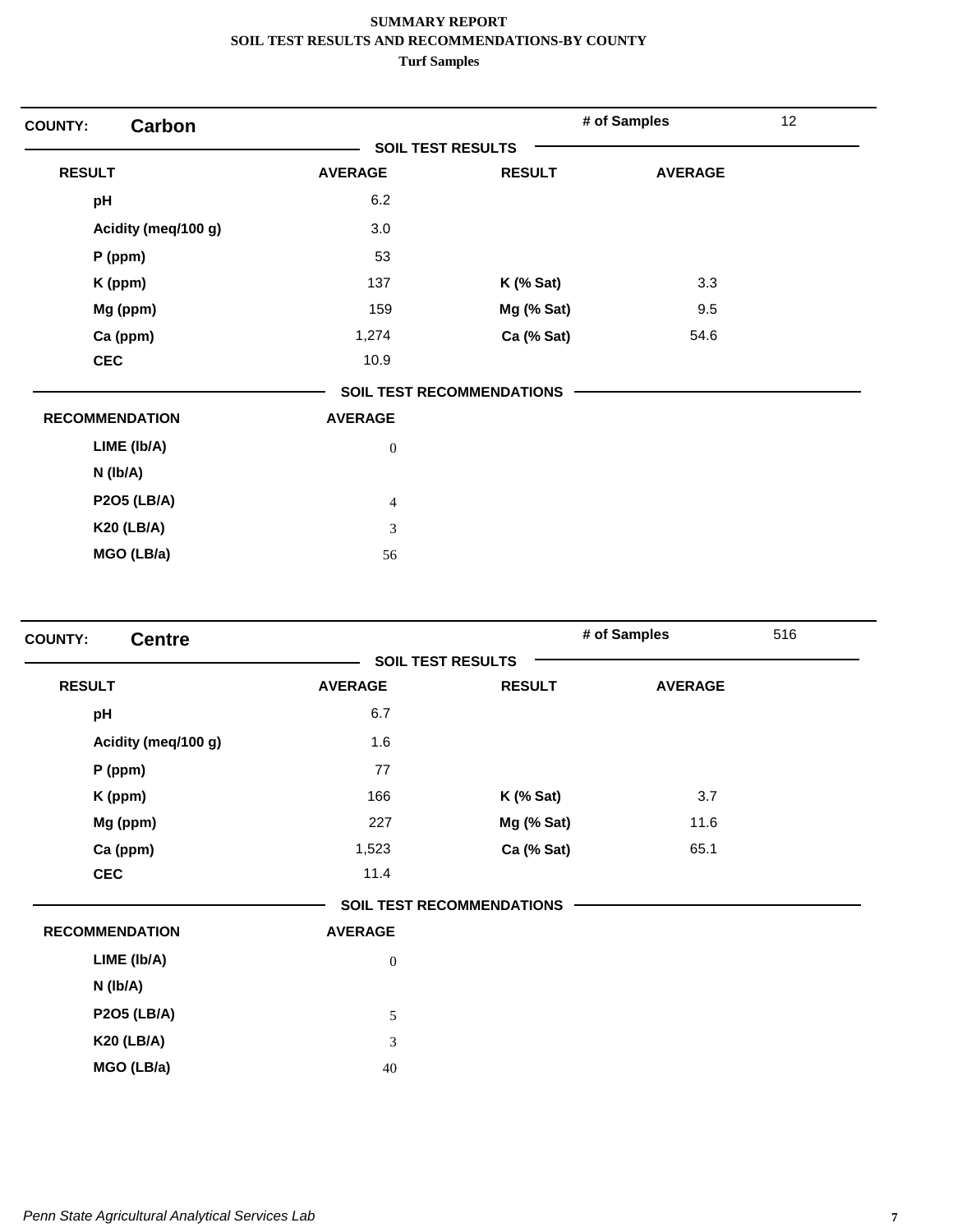| <b>Chester</b><br><b>COUNTY:</b> |                          |                                  | # of Samples   | 229 |
|----------------------------------|--------------------------|----------------------------------|----------------|-----|
|                                  | <b>SOIL TEST RESULTS</b> |                                  |                |     |
| <b>RESULT</b>                    | <b>AVERAGE</b>           | <b>RESULT</b>                    | <b>AVERAGE</b> |     |
| pH                               | 6.4                      |                                  |                |     |
| Acidity (meq/100 g)              | 2.7                      |                                  |                |     |
| $P$ (ppm)                        | 60                       |                                  |                |     |
| K (ppm)                          | 202                      | $K$ (% Sat)                      | 4.2            |     |
| Mg (ppm)                         | 252                      | Mg (% Sat)                       | 8.0            |     |
| Ca (ppm)                         | 1,367                    | Ca (% Sat)                       | 54.5           |     |
| <b>CEC</b>                       | 11.9                     |                                  |                |     |
|                                  |                          | <b>SOIL TEST RECOMMENDATIONS</b> |                |     |
| <b>RECOMMENDATION</b>            | <b>AVERAGE</b>           |                                  |                |     |
| LIME (Ib/A)                      | $\boldsymbol{0}$         |                                  |                |     |
| N (lb/A)                         |                          |                                  |                |     |
| <b>P2O5 (LB/A)</b>               | $\overline{4}$           |                                  |                |     |
| <b>K20 (LB/A)</b>                | $\sqrt{2}$               |                                  |                |     |
| MGO (LB/a)                       | 40                       |                                  |                |     |

| <b>Clarion</b><br><b>SOIL TEST RESULTS</b><br><b>RESULT</b><br><b>AVERAGE</b><br><b>RESULT</b><br><b>AVERAGE</b><br>6.4<br>pH<br>3.1<br>Acidity (meg/100 g)<br>83<br>P (ppm)<br>124<br>$K$ (% Sat)<br>K (ppm)<br>Mg (ppm)<br>217<br>Mg (% Sat) | 10 <sup>1</sup> |
|------------------------------------------------------------------------------------------------------------------------------------------------------------------------------------------------------------------------------------------------|-----------------|
|                                                                                                                                                                                                                                                |                 |
|                                                                                                                                                                                                                                                |                 |
|                                                                                                                                                                                                                                                |                 |
|                                                                                                                                                                                                                                                |                 |
|                                                                                                                                                                                                                                                |                 |
|                                                                                                                                                                                                                                                | 2.4             |
|                                                                                                                                                                                                                                                | 6.3             |
| Ca (ppm)<br>1,802<br>Ca (% Sat)                                                                                                                                                                                                                | 60.0            |
| <b>CEC</b><br>13.9                                                                                                                                                                                                                             |                 |
| <b>SOIL TEST RECOMMENDATIONS</b>                                                                                                                                                                                                               |                 |
| <b>RECOMMENDATION</b><br><b>AVERAGE</b>                                                                                                                                                                                                        |                 |
| LIME (Ib/A)<br>$\mathbf{0}$                                                                                                                                                                                                                    |                 |
| $N$ ( $lb/A$ )                                                                                                                                                                                                                                 |                 |
| <b>P2O5 (LB/A)</b><br>5                                                                                                                                                                                                                        |                 |
| <b>K20 (LB/A)</b><br>2                                                                                                                                                                                                                         |                 |
| MGO (LB/a)<br>74                                                                                                                                                                                                                               |                 |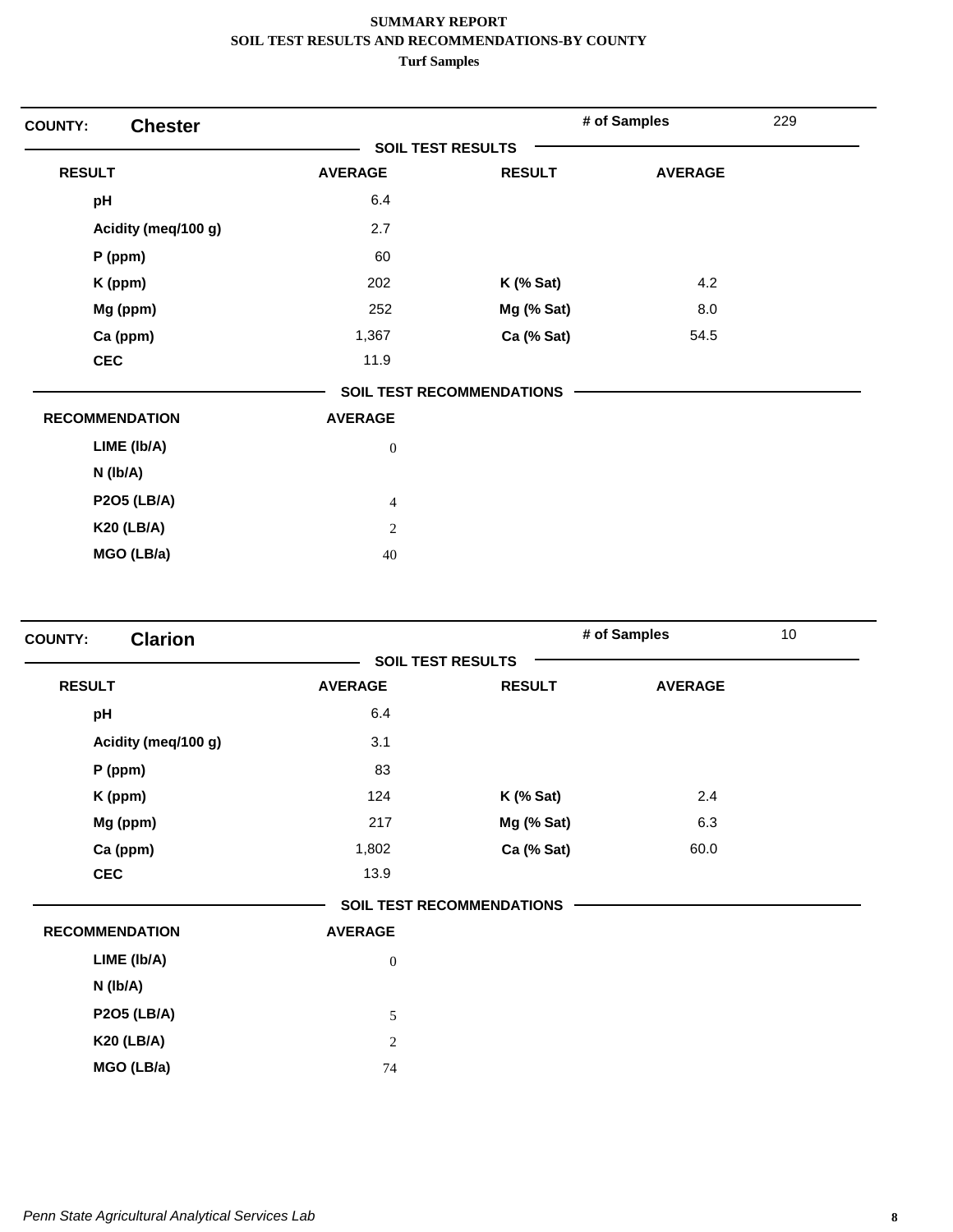| <b>Clearfield</b><br><b>COUNTY:</b> |                             |                                  | # of Samples   | 136 |
|-------------------------------------|-----------------------------|----------------------------------|----------------|-----|
|                                     | <b>SOIL TEST RESULTS</b>    |                                  |                |     |
| <b>RESULT</b>                       | <b>AVERAGE</b>              | <b>RESULT</b>                    | <b>AVERAGE</b> |     |
| pH                                  | 6.5                         |                                  |                |     |
| Acidity (meq/100 g)                 | 2.4                         |                                  |                |     |
| $P$ (ppm)                           | 44                          |                                  |                |     |
| K (ppm)                             | 116                         | $K$ (% Sat)                      | 2.8            |     |
| Mg (ppm)                            | 182                         | Mg (% Sat)                       | 3.0            |     |
| Ca (ppm)                            | 1,344                       | Ca (% Sat)                       | 62.5           |     |
| <b>CEC</b>                          | 10.8                        |                                  |                |     |
|                                     |                             | <b>SOIL TEST RECOMMENDATIONS</b> |                |     |
| <b>RECOMMENDATION</b>               | <b>AVERAGE</b>              |                                  |                |     |
| LIME (Ib/A)                         | $\boldsymbol{0}$            |                                  |                |     |
| N (Ib/A)                            |                             |                                  |                |     |
| <b>P2O5 (LB/A)</b>                  | $\overline{4}$              |                                  |                |     |
| <b>K20 (LB/A)</b>                   | $\ensuremath{\mathfrak{Z}}$ |                                  |                |     |
| MGO (LB/a)                          | 30                          |                                  |                |     |

| <b>Clinton</b><br><b>COUNTY:</b> |                |                                  | # of Samples   | 14 |
|----------------------------------|----------------|----------------------------------|----------------|----|
|                                  |                | <b>SOIL TEST RESULTS</b>         |                |    |
| <b>RESULT</b>                    | <b>AVERAGE</b> | <b>RESULT</b>                    | <b>AVERAGE</b> |    |
| pH                               | 6.5            |                                  |                |    |
| Acidity (meg/100 g)              | 2.6            |                                  |                |    |
| P (ppm)                          | 93             |                                  |                |    |
| K (ppm)                          | 369            | $K$ (% Sat)                      | 8.3            |    |
| Mg (ppm)                         | 202            | Mg (% Sat)                       | 5.3            |    |
| Ca (ppm)                         | 1,848          | Ca (% Sat)                       | 59.8           |    |
| <b>CEC</b>                       | 13.5           |                                  |                |    |
|                                  |                | <b>SOIL TEST RECOMMENDATIONS</b> |                |    |
| <b>RECOMMENDATION</b>            | <b>AVERAGE</b> |                                  |                |    |
| LIME (Ib/A)                      | $\mathbf{0}$   |                                  |                |    |
| $N$ ( $lb/A$ )                   |                |                                  |                |    |
| <b>P2O5 (LB/A)</b>               | $\overline{2}$ |                                  |                |    |
| <b>K20 (LB/A)</b>                | 2              |                                  |                |    |
| MGO (LB/a)                       | 92             |                                  |                |    |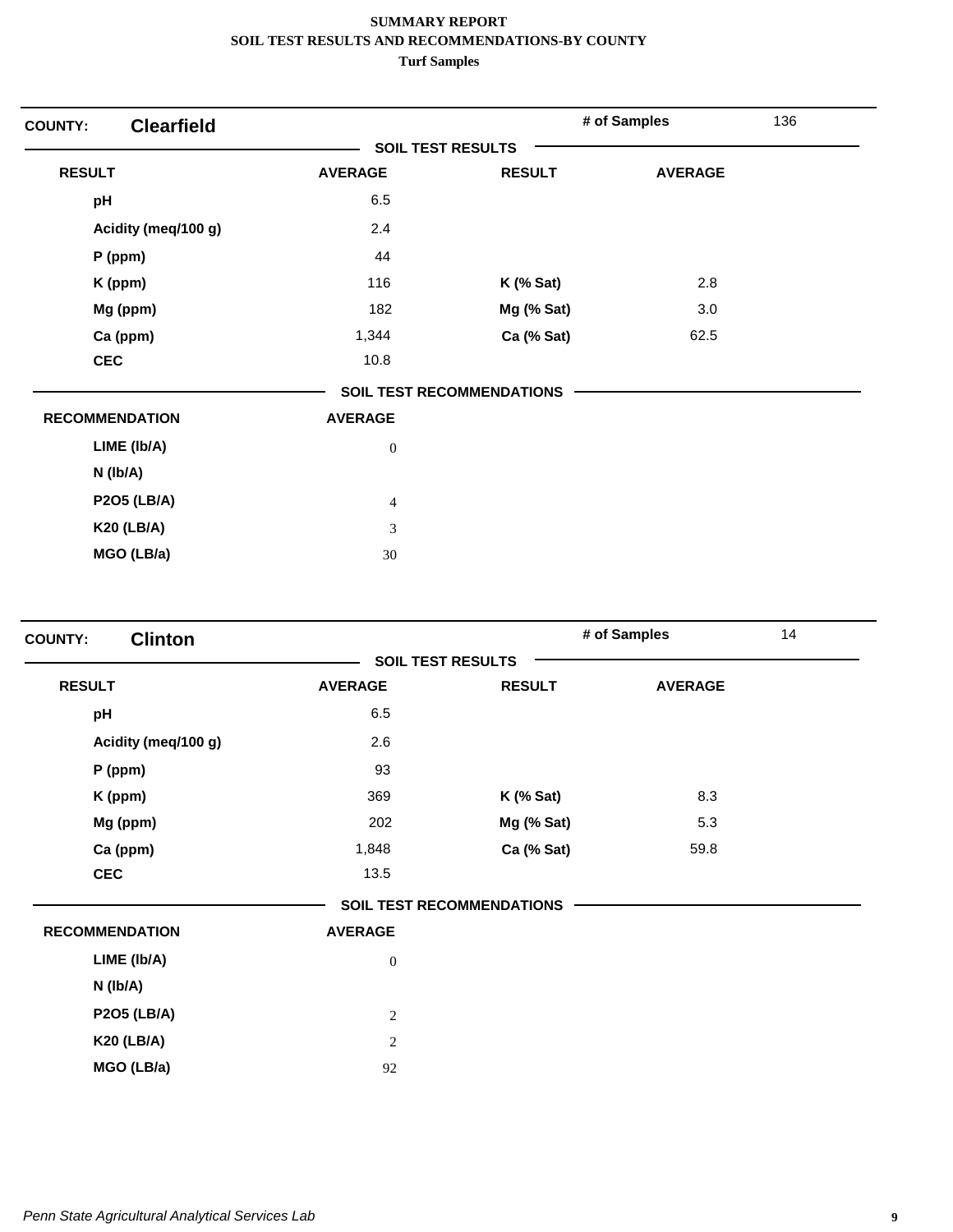| <b>COUNTY:</b> | Columbia              |                          |                           | # of Samples   | 74 |
|----------------|-----------------------|--------------------------|---------------------------|----------------|----|
|                |                       | <b>SOIL TEST RESULTS</b> |                           |                |    |
| <b>RESULT</b>  |                       | <b>AVERAGE</b>           | <b>RESULT</b>             | <b>AVERAGE</b> |    |
| pH             |                       | 6.3                      |                           |                |    |
|                | Acidity (meq/100 g)   | 2.9                      |                           |                |    |
|                | $P$ (ppm)             | 151                      |                           |                |    |
|                | K (ppm)               | 133                      | $K$ (% Sat)               | 3.0            |    |
|                | Mg (ppm)              | 131                      | Mg (% Sat)                | 5.5            |    |
|                | Ca (ppm)              | 1,400                    | Ca (% Sat)                | 59.2           |    |
| <b>CEC</b>     |                       | 11.2                     |                           |                |    |
|                |                       |                          | SOIL TEST RECOMMENDATIONS |                |    |
|                | <b>RECOMMENDATION</b> | <b>AVERAGE</b>           |                           |                |    |
|                | LIME (Ib/A)           | $\boldsymbol{0}$         |                           |                |    |
|                | N (Ib/A)              |                          |                           |                |    |
|                | <b>P2O5 (LB/A)</b>    | 6                        |                           |                |    |
|                | <b>K20 (LB/A)</b>     | $\mathfrak{Z}$           |                           |                |    |
|                | MGO (LB/a)            | 69                       |                           |                |    |

| <b>Crawford</b><br><b>SOIL TEST RESULTS</b><br><b>RESULT</b><br><b>AVERAGE</b><br><b>RESULT</b><br><b>AVERAGE</b><br>6.3<br>pH<br>3.0<br>Acidity (meq/100 g)<br>69<br>$P$ (ppm)<br>131<br>3.0<br>K (ppm)<br>$K$ (% Sat)<br>Mg (ppm)<br>158<br>Mg (% Sat)<br>13.6<br>56.9<br>Ca (ppm)<br>1,444<br>Ca (% Sat)<br><b>CEC</b><br>11.8<br><b>SOIL TEST RECOMMENDATIONS</b><br><b>RECOMMENDATION</b><br><b>AVERAGE</b> | 59 |
|------------------------------------------------------------------------------------------------------------------------------------------------------------------------------------------------------------------------------------------------------------------------------------------------------------------------------------------------------------------------------------------------------------------|----|
|                                                                                                                                                                                                                                                                                                                                                                                                                  |    |
|                                                                                                                                                                                                                                                                                                                                                                                                                  |    |
|                                                                                                                                                                                                                                                                                                                                                                                                                  |    |
|                                                                                                                                                                                                                                                                                                                                                                                                                  |    |
|                                                                                                                                                                                                                                                                                                                                                                                                                  |    |
|                                                                                                                                                                                                                                                                                                                                                                                                                  |    |
|                                                                                                                                                                                                                                                                                                                                                                                                                  |    |
|                                                                                                                                                                                                                                                                                                                                                                                                                  |    |
|                                                                                                                                                                                                                                                                                                                                                                                                                  |    |
|                                                                                                                                                                                                                                                                                                                                                                                                                  |    |
|                                                                                                                                                                                                                                                                                                                                                                                                                  |    |
| LIME (Ib/A)<br>$\boldsymbol{0}$                                                                                                                                                                                                                                                                                                                                                                                  |    |
| $N$ ( $lb/A$ )                                                                                                                                                                                                                                                                                                                                                                                                   |    |
| <b>P2O5 (LB/A)</b><br>$\overline{4}$                                                                                                                                                                                                                                                                                                                                                                             |    |
| <b>K20 (LB/A)</b><br>3                                                                                                                                                                                                                                                                                                                                                                                           |    |
| MGO (LB/a)<br>59                                                                                                                                                                                                                                                                                                                                                                                                 |    |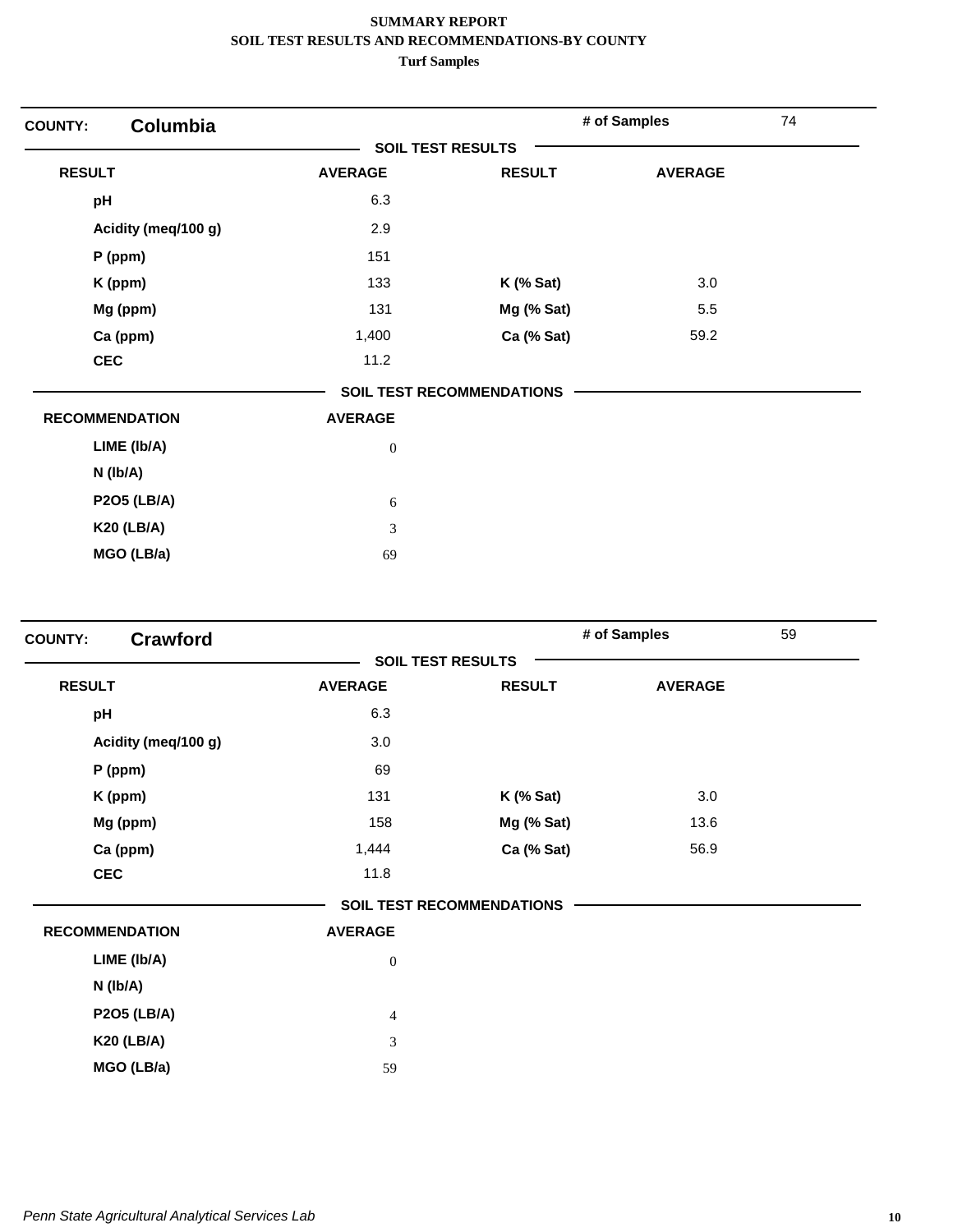| <b>COUNTY:</b>        | <b>Cumberland</b>   |                          |                                  | # of Samples   | 187 |
|-----------------------|---------------------|--------------------------|----------------------------------|----------------|-----|
|                       |                     | <b>SOIL TEST RESULTS</b> |                                  |                |     |
| <b>RESULT</b>         |                     | <b>AVERAGE</b>           | <b>RESULT</b>                    | <b>AVERAGE</b> |     |
| pH                    |                     | 6.5                      |                                  |                |     |
|                       | Acidity (meq/100 g) | 2.5                      |                                  |                |     |
|                       | $P$ (ppm)           | 62                       |                                  |                |     |
|                       | K (ppm)             | 195                      | $K$ (% Sat)                      | 3.9            |     |
|                       | Mg (ppm)            | 201                      | Mg (% Sat)                       | 8.0            |     |
|                       | Ca (ppm)            | 1,650                    | Ca (% Sat)                       | 61.9           |     |
| <b>CEC</b>            |                     | 12.9                     |                                  |                |     |
|                       |                     |                          | <b>SOIL TEST RECOMMENDATIONS</b> |                |     |
| <b>RECOMMENDATION</b> |                     | <b>AVERAGE</b>           |                                  |                |     |
|                       | LIME (Ib/A)         | $\boldsymbol{0}$         |                                  |                |     |
|                       | $N$ (lb/A)          |                          |                                  |                |     |
|                       | <b>P2O5 (LB/A)</b>  | $\overline{4}$           |                                  |                |     |
|                       | <b>K20 (LB/A)</b>   | $\overline{c}$           |                                  |                |     |
|                       | MGO (LB/a)          | 69                       |                                  |                |     |

| <b>Dauphin</b><br><b>COUNTY:</b> |                          |                                  | # of Samples   | 245 |
|----------------------------------|--------------------------|----------------------------------|----------------|-----|
|                                  | <b>SOIL TEST RESULTS</b> |                                  |                |     |
| <b>RESULT</b>                    | <b>AVERAGE</b>           | <b>RESULT</b>                    | <b>AVERAGE</b> |     |
| pH                               | 6.4                      |                                  |                |     |
| Acidity (meq/100 g)              | 2.6                      |                                  |                |     |
| $P$ (ppm)                        | 99                       |                                  |                |     |
| K (ppm)                          | 177                      | $K$ (% Sat)                      | 3.3            |     |
| Mg (ppm)                         | 222                      | Mg (% Sat)                       | 10.6           |     |
| Ca (ppm)                         | 1,773                    | Ca (% Sat)                       | 62.8           |     |
| <b>CEC</b>                       | 13.6                     |                                  |                |     |
|                                  |                          | <b>SOIL TEST RECOMMENDATIONS</b> |                |     |
| <b>RECOMMENDATION</b>            | <b>AVERAGE</b>           |                                  |                |     |
| LIME (Ib/A)                      | $\boldsymbol{0}$         |                                  |                |     |
| $N$ ( $lb/A$ )                   |                          |                                  |                |     |
| <b>P2O5 (LB/A)</b>               | $\mathfrak{Z}$           |                                  |                |     |
| <b>K20 (LB/A)</b>                | $\sqrt{2}$               |                                  |                |     |
| MGO (LB/a)                       | 25                       |                                  |                |     |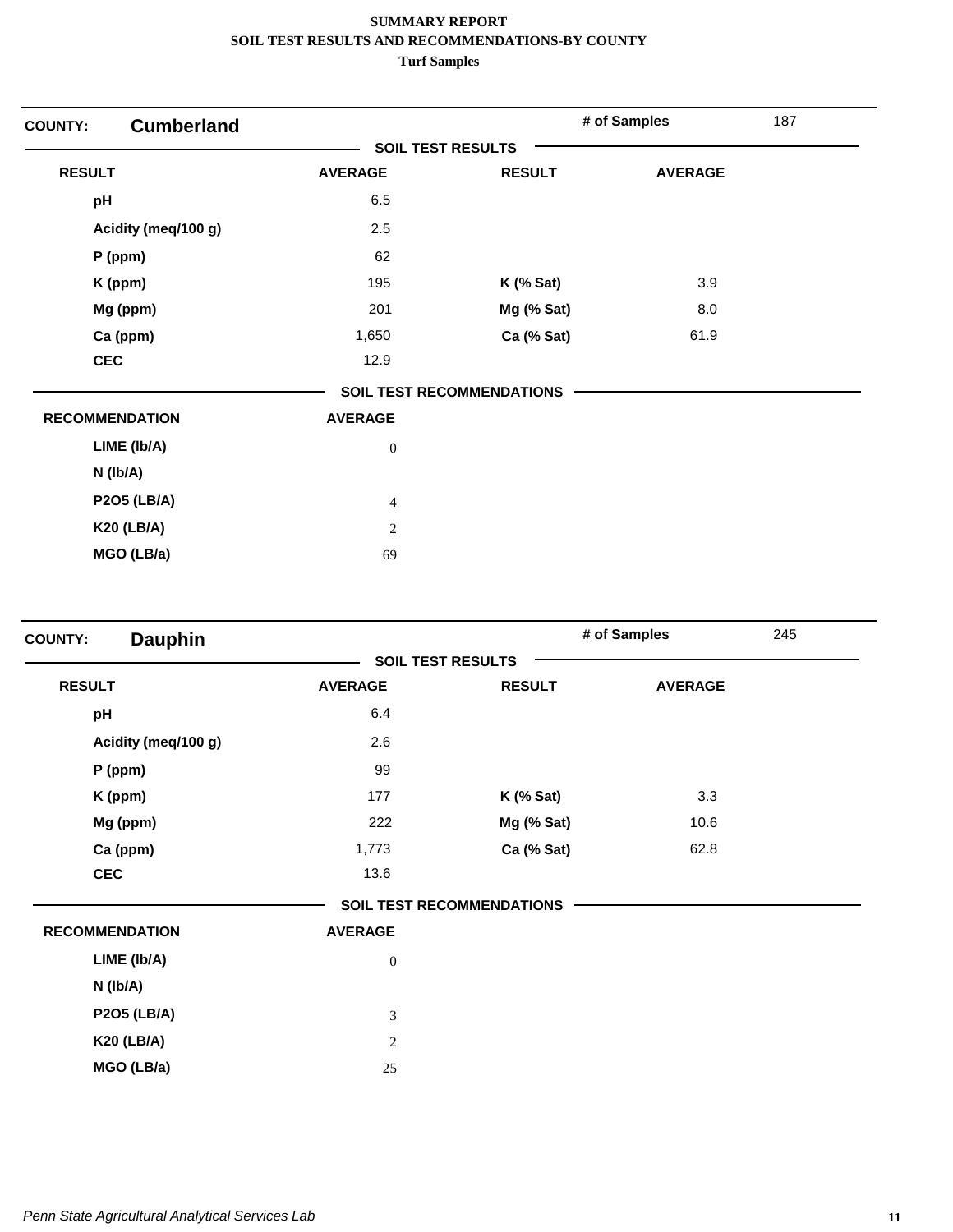| <b>Delaware</b><br><b>COUNTY:</b> |                          |                                  | # of Samples   | 343 |
|-----------------------------------|--------------------------|----------------------------------|----------------|-----|
|                                   | <b>SOIL TEST RESULTS</b> |                                  |                |     |
| <b>RESULT</b>                     | <b>AVERAGE</b>           | <b>RESULT</b>                    | <b>AVERAGE</b> |     |
| pH                                | 6.2                      |                                  |                |     |
| Acidity (meq/100 g)               | 3.0                      |                                  |                |     |
| P (ppm)                           | 103                      |                                  |                |     |
| K (ppm)                           | 180                      | $K$ (% Sat)                      | 3.4            |     |
| Mg (ppm)                          | 245                      | Mg (% Sat)                       | 11.5           |     |
| Ca (ppm)                          | 1,642                    | Ca (% Sat)                       | 58.1           |     |
| <b>CEC</b>                        | 13.6                     |                                  |                |     |
|                                   |                          | <b>SOIL TEST RECOMMENDATIONS</b> |                |     |
| <b>RECOMMENDATION</b>             | <b>AVERAGE</b>           |                                  |                |     |
| LIME (Ib/A)                       | $\boldsymbol{0}$         |                                  |                |     |
| $N$ (lb/A)                        |                          |                                  |                |     |
| <b>P2O5 (LB/A)</b>                | $\mathfrak{Z}$           |                                  |                |     |
| <b>K20 (LB/A)</b>                 | 2                        |                                  |                |     |
| MGO (LB/a)                        | 46                       |                                  |                |     |

| <b>Elk</b><br><b>COUNTY:</b> |                  |                                  | # of Samples   | 14 |
|------------------------------|------------------|----------------------------------|----------------|----|
|                              |                  | <b>SOIL TEST RESULTS</b>         |                |    |
| <b>RESULT</b>                | <b>AVERAGE</b>   | <b>RESULT</b>                    | <b>AVERAGE</b> |    |
| pH                           | 5.7              |                                  |                |    |
| Acidity (meq/100 g)          | 5.1              |                                  |                |    |
| P (ppm)                      | 28               |                                  |                |    |
| K (ppm)                      | 102              | $K$ (% Sat)                      | 2.2            |    |
| Mg (ppm)                     | 197              | Mg (% Sat)                       | 6.8            |    |
| Ca (ppm)                     | 1,019            | Ca (% Sat)                       | 40.9           |    |
| <b>CEC</b>                   | 12.1             |                                  |                |    |
|                              |                  | <b>SOIL TEST RECOMMENDATIONS</b> |                |    |
| <b>RECOMMENDATION</b>        | <b>AVERAGE</b>   |                                  |                |    |
| LIME (Ib/A)                  | $\boldsymbol{0}$ |                                  |                |    |
| N (lb/A)                     |                  |                                  |                |    |
| <b>P2O5 (LB/A)</b>           | $\sqrt{6}$       |                                  |                |    |
| <b>K20 (LB/A)</b>            | 3                |                                  |                |    |
| MGO (LB/a)                   | 28               |                                  |                |    |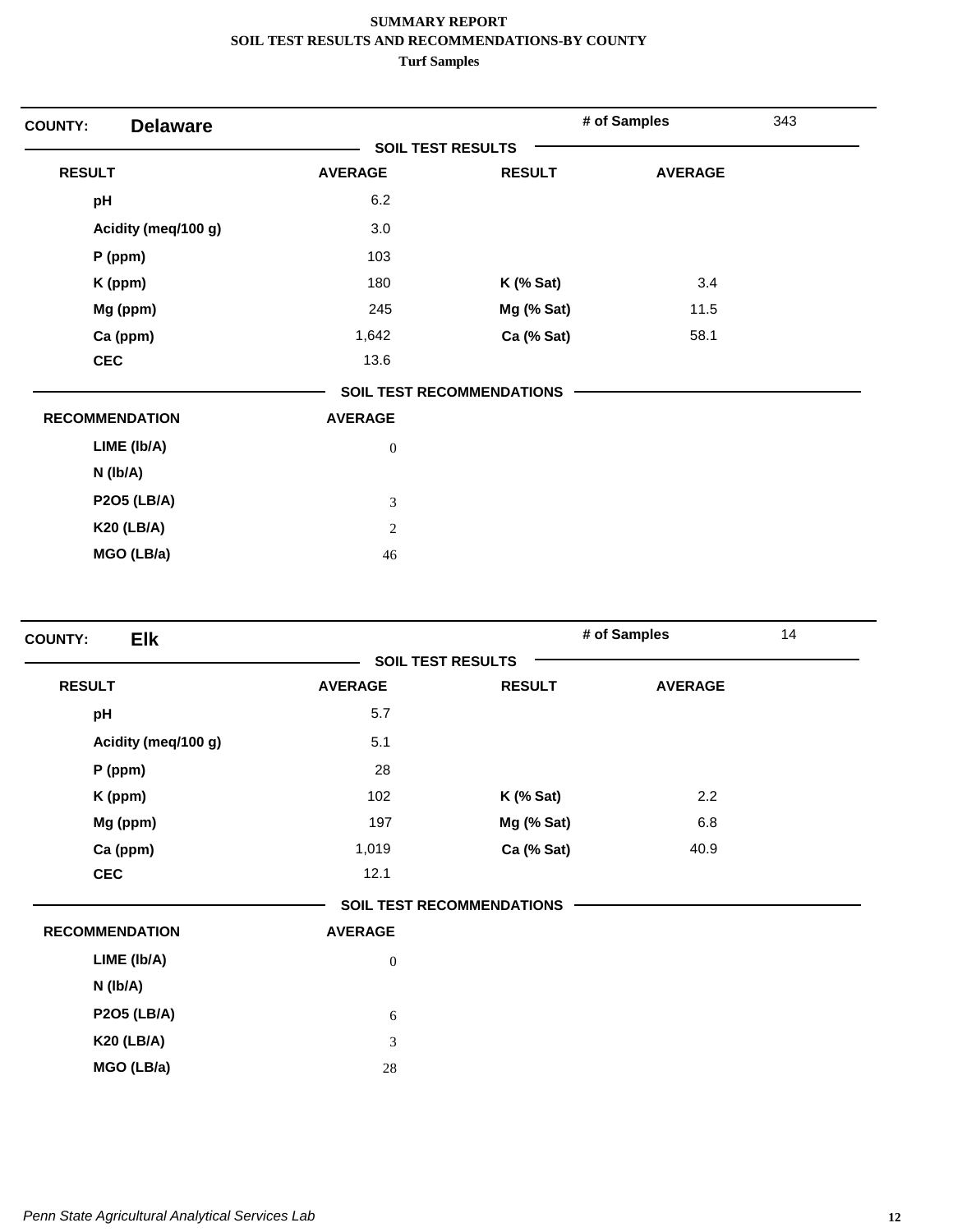| <b>ERIE</b><br><b>COUNTY:</b> |                          |                           | # of Samples   | 61 |
|-------------------------------|--------------------------|---------------------------|----------------|----|
|                               | <b>SOIL TEST RESULTS</b> |                           |                |    |
| <b>RESULT</b>                 | <b>AVERAGE</b>           | <b>RESULT</b>             | <b>AVERAGE</b> |    |
| pH                            | 6.3                      |                           |                |    |
| Acidity (meq/100 g)           | 3.0                      |                           |                |    |
| $P$ (ppm)                     | 60                       |                           |                |    |
| K (ppm)                       | 123                      | $K$ (% Sat)               | 2.7            |    |
| Mg (ppm)                      | 200                      | Mg (% Sat)                | 11.5           |    |
| Ca (ppm)                      | 1,427                    | Ca (% Sat)                | 58.8           |    |
| <b>CEC</b>                    | 12.1                     |                           |                |    |
|                               |                          | SOIL TEST RECOMMENDATIONS |                |    |
| <b>RECOMMENDATION</b>         | <b>AVERAGE</b>           |                           |                |    |
| LIME (Ib/A)                   | $\boldsymbol{0}$         |                           |                |    |
| N (Ib/A)                      |                          |                           |                |    |
| <b>P2O5 (LB/A)</b>            | $\overline{4}$           |                           |                |    |
| <b>K20 (LB/A)</b>             | $\sqrt{2}$               |                           |                |    |
| MGO (LB/a)                    | 36                       |                           |                |    |

| <b>Fayette</b><br><b>COUNTY:</b> |                          |                                  | # of Samples   | 43 |
|----------------------------------|--------------------------|----------------------------------|----------------|----|
|                                  | <b>SOIL TEST RESULTS</b> |                                  |                |    |
| <b>RESULT</b>                    | <b>AVERAGE</b>           | <b>RESULT</b>                    | <b>AVERAGE</b> |    |
| pH                               | 6.1                      |                                  |                |    |
| Acidity (meq/100 g)              | 3.6                      |                                  |                |    |
| $P$ (ppm)                        | 41                       |                                  |                |    |
| K (ppm)                          | 138                      | $K$ (% Sat)                      | 2.7            |    |
| Mg (ppm)                         | 205                      | Mg (% Sat)                       | 9.0            |    |
| Ca (ppm)                         | 1,567                    | Ca (% Sat)                       | 56.3           |    |
| <b>CEC</b>                       | 13.3                     |                                  |                |    |
|                                  |                          | <b>SOIL TEST RECOMMENDATIONS</b> |                |    |
| <b>RECOMMENDATION</b>            | <b>AVERAGE</b>           |                                  |                |    |
| LIME (Ib/A)                      | $\boldsymbol{0}$         |                                  |                |    |
| $N$ ( $lb/A$ )                   |                          |                                  |                |    |
| <b>P2O5 (LB/A)</b>               | 5                        |                                  |                |    |
| <b>K20 (LB/A)</b>                | $\sqrt{2}$               |                                  |                |    |
| MGO (LB/a)                       | 52                       |                                  |                |    |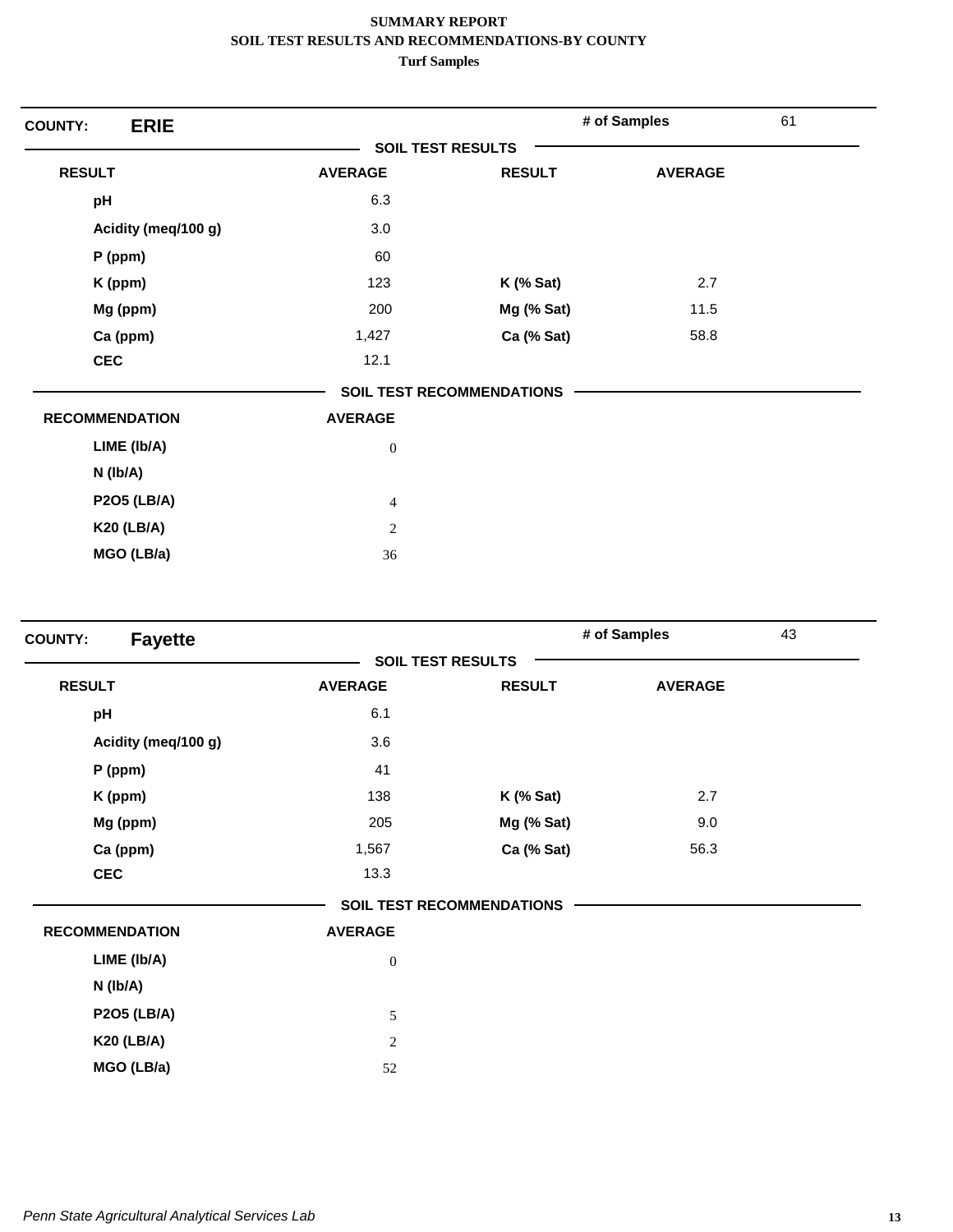| <b>Franklin</b><br><b>COUNTY:</b> |                          |                                  | # of Samples   | 215 |
|-----------------------------------|--------------------------|----------------------------------|----------------|-----|
|                                   | <b>SOIL TEST RESULTS</b> |                                  |                |     |
| <b>RESULT</b>                     | <b>AVERAGE</b>           | <b>RESULT</b>                    | <b>AVERAGE</b> |     |
| pH                                | 6.5                      |                                  |                |     |
| Acidity (meq/100 g)               | 2.2                      |                                  |                |     |
| $P$ (ppm)                         | 73                       |                                  |                |     |
| K (ppm)                           | 211                      | $K$ (% Sat)                      | 4.0            |     |
| Mg (ppm)                          | 218                      | Mg (% Sat)                       | 4.4            |     |
| Ca (ppm)                          | 1,933                    | Ca (% Sat)                       | 65.1           |     |
| <b>CEC</b>                        | 13.5                     |                                  |                |     |
|                                   |                          | <b>SOIL TEST RECOMMENDATIONS</b> |                |     |
| <b>RECOMMENDATION</b>             | <b>AVERAGE</b>           |                                  |                |     |
| LIME (Ib/A)                       | $\boldsymbol{0}$         |                                  |                |     |
| $N$ (lb/A)                        |                          |                                  |                |     |
| <b>P2O5 (LB/A)</b>                | 3                        |                                  |                |     |
| <b>K20 (LB/A)</b>                 | $\mathbf{2}$             |                                  |                |     |
| MGO (LB/a)                        | 68                       |                                  |                |     |

| <b>Fulton</b><br><b>COUNTY:</b> |                          |                                  | # of Samples   | 8 |
|---------------------------------|--------------------------|----------------------------------|----------------|---|
|                                 | <b>SOIL TEST RESULTS</b> |                                  |                |   |
| <b>RESULT</b>                   | <b>AVERAGE</b>           | <b>RESULT</b>                    | <b>AVERAGE</b> |   |
| pH                              | 6.4                      |                                  |                |   |
| Acidity (meq/100 g)             | 2.4                      |                                  |                |   |
| $P$ (ppm)                       | 25                       |                                  |                |   |
| K (ppm)                         | 92                       | $K$ (% Sat)                      | 2.9            |   |
| Mg (ppm)                        | 132                      | Mg (% Sat)                       | 11.2           |   |
| Ca (ppm)                        | 814                      | Ca (% Sat)                       | 50.6           |   |
| <b>CEC</b>                      | 7.8                      |                                  |                |   |
|                                 |                          | <b>SOIL TEST RECOMMENDATIONS</b> |                |   |
| <b>RECOMMENDATION</b>           | <b>AVERAGE</b>           |                                  |                |   |
| LIME (Ib/A)                     | $\boldsymbol{0}$         |                                  |                |   |
| $N$ (lb/A)                      |                          |                                  |                |   |
| <b>P2O5 (LB/A)</b>              | 10                       |                                  |                |   |
| <b>K20 (LB/A)</b>               | $\mathfrak 3$            |                                  |                |   |
| MGO (LB/a)                      | 41                       |                                  |                |   |
|                                 |                          |                                  |                |   |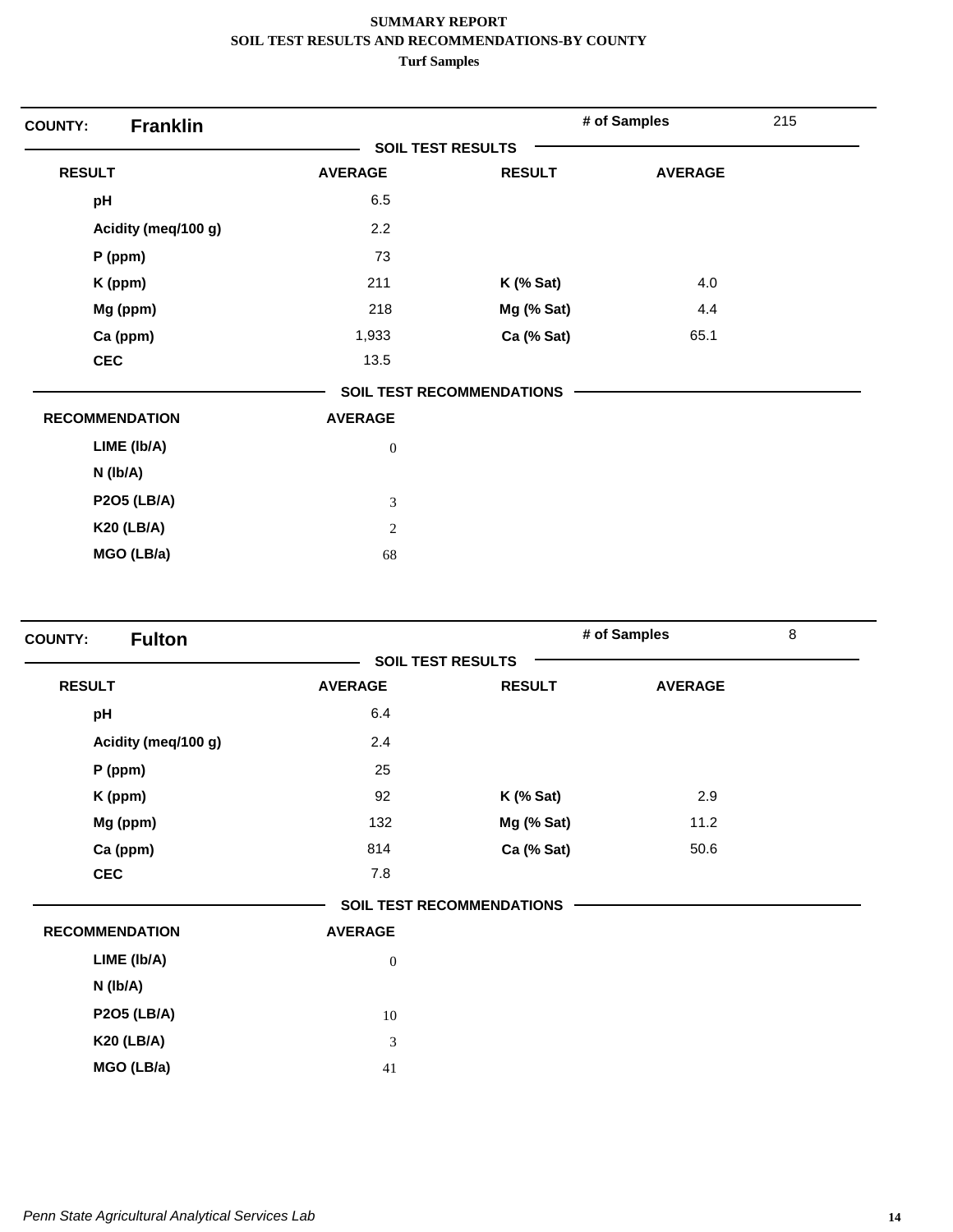| <b>COUNTY:</b><br><b>Greene</b> |                          |                           | # of Samples   | $\overline{c}$ |
|---------------------------------|--------------------------|---------------------------|----------------|----------------|
|                                 | <b>SOIL TEST RESULTS</b> |                           |                |                |
| <b>RESULT</b>                   | <b>AVERAGE</b>           | <b>RESULT</b>             | <b>AVERAGE</b> |                |
| pH                              | 5.5                      |                           |                |                |
| Acidity (meq/100 g)             | 6.3                      |                           |                |                |
| $P$ (ppm)                       | 19                       |                           |                |                |
| K (ppm)                         | 124                      | $K$ (% Sat)               | 2.2            |                |
| Mg (ppm)                        | 180                      | Mg (% Sat)                | 7.1            |                |
| Ca (ppm)                        | 1,379                    | Ca (% Sat)                | 42.5           |                |
| <b>CEC</b>                      | 15.0                     |                           |                |                |
|                                 |                          | SOIL TEST RECOMMENDATIONS |                |                |
| <b>RECOMMENDATION</b>           | <b>AVERAGE</b>           |                           |                |                |
| LIME (Ib/A)                     | $\boldsymbol{0}$         |                           |                |                |
| $N$ (lb/A)                      |                          |                           |                |                |
| <b>P2O5 (LB/A)</b>              | 6                        |                           |                |                |
| <b>K20 (LB/A)</b>               | $\overline{2}$           |                           |                |                |
| MGO (LB/a)                      | 25                       |                           |                |                |

| <b>COUNTY:</b>        | Huntingdon          |                          |                                  | # of Samples   | 11 |
|-----------------------|---------------------|--------------------------|----------------------------------|----------------|----|
|                       |                     | <b>SOIL TEST RESULTS</b> |                                  |                |    |
| <b>RESULT</b>         |                     | <b>AVERAGE</b>           | <b>RESULT</b>                    | <b>AVERAGE</b> |    |
| pH                    |                     | 6.7                      |                                  |                |    |
|                       | Acidity (meq/100 g) | 1.8                      |                                  |                |    |
|                       | P (ppm)             | 45                       |                                  |                |    |
|                       | K (ppm)             | 130                      | <b>K</b> (% Sat)                 | 2.6            |    |
|                       | Mg (ppm)            | 198                      | Mg (% Sat)                       | 8.0            |    |
|                       | Ca (ppm)            | 1,971                    | Ca (% Sat)                       | 71.6           |    |
| <b>CEC</b>            |                     | 13.7                     |                                  |                |    |
|                       |                     |                          | <b>SOIL TEST RECOMMENDATIONS</b> |                |    |
| <b>RECOMMENDATION</b> |                     | <b>AVERAGE</b>           |                                  |                |    |
|                       | LIME (Ib/A)         | $\boldsymbol{0}$         |                                  |                |    |
|                       | $N$ (lb/A)          |                          |                                  |                |    |
|                       | <b>P2O5 (LB/A)</b>  | $\mathfrak{Z}$           |                                  |                |    |
|                       | <b>K20 (LB/A)</b>   | $\overline{c}$           |                                  |                |    |
|                       | MGO (LB/a)          | 30                       |                                  |                |    |
|                       |                     |                          |                                  |                |    |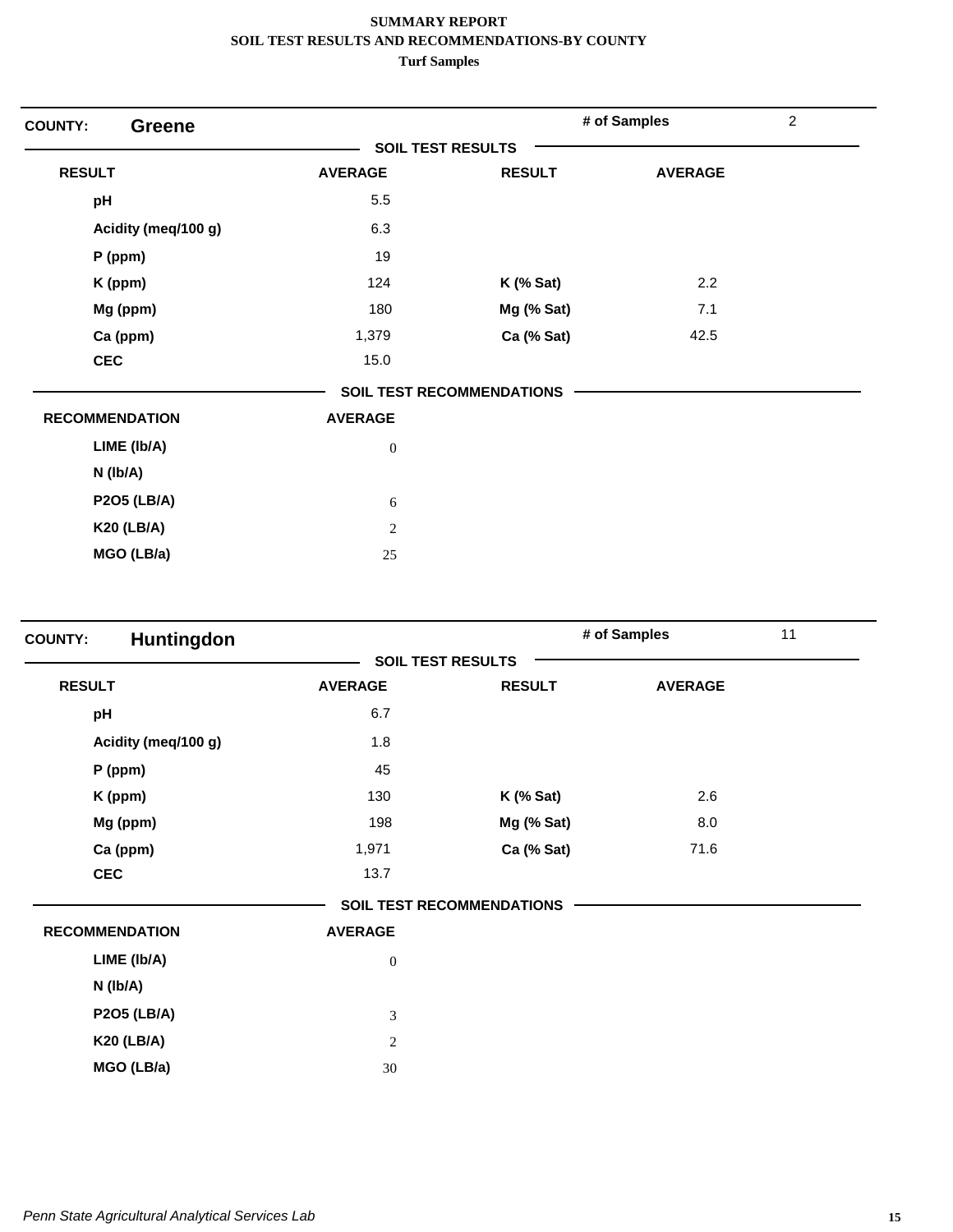| Indiana<br><b>COUNTY:</b> |                          |                           | # of Samples   | 24 |
|---------------------------|--------------------------|---------------------------|----------------|----|
|                           | <b>SOIL TEST RESULTS</b> |                           |                |    |
| <b>RESULT</b>             | <b>AVERAGE</b>           | <b>RESULT</b>             | <b>AVERAGE</b> |    |
| pH                        | 6.0                      |                           |                |    |
| Acidity (meq/100 g)       | 3.9                      |                           |                |    |
| $P$ (ppm)                 | 62                       |                           |                |    |
| K (ppm)                   | 144                      | $K$ (% Sat)               | 2.7            |    |
| Mg (ppm)                  | 206                      | Mg (% Sat)                | 1.3            |    |
| Ca (ppm)                  | 2,404                    | Ca (% Sat)                | 55.3           |    |
| <b>CEC</b>                | 13.9                     |                           |                |    |
|                           |                          | SOIL TEST RECOMMENDATIONS |                |    |
| <b>RECOMMENDATION</b>     | <b>AVERAGE</b>           |                           |                |    |
| LIME (Ib/A)               | $\boldsymbol{0}$         |                           |                |    |
| $N$ (lb/A)                |                          |                           |                |    |
| <b>P2O5 (LB/A)</b>        | 5                        |                           |                |    |
| <b>K20 (LB/A)</b>         | $\sqrt{2}$               |                           |                |    |
| MGO (LB/a)                | 106                      |                           |                |    |

| <b>Jefferson</b><br><b>COUNTY:</b> |                          |                                  | # of Samples   | 15 |
|------------------------------------|--------------------------|----------------------------------|----------------|----|
|                                    | <b>SOIL TEST RESULTS</b> |                                  |                |    |
| <b>RESULT</b>                      | <b>AVERAGE</b>           | <b>RESULT</b>                    | <b>AVERAGE</b> |    |
| pH                                 | 5.9                      |                                  |                |    |
| Acidity (meq/100 g)                | 4.6                      |                                  |                |    |
| $P$ (ppm)                          | 34                       |                                  |                |    |
| K (ppm)                            | 146                      | $K$ (% Sat)                      | 2.8            |    |
| Mg (ppm)                           | 201                      | Mg (% Sat)                       | 7.5            |    |
| Ca (ppm)                           | 1,248                    | Ca (% Sat)                       | 46.7           |    |
| <b>CEC</b>                         | 12.9                     |                                  |                |    |
|                                    |                          | <b>SOIL TEST RECOMMENDATIONS</b> |                |    |
| <b>RECOMMENDATION</b>              | <b>AVERAGE</b>           |                                  |                |    |
| LIME (Ib/A)                        | $\boldsymbol{0}$         |                                  |                |    |
| $N$ ( $lb/A$ )                     |                          |                                  |                |    |
| <b>P2O5 (LB/A)</b>                 | $\mathfrak{Z}$           |                                  |                |    |
| <b>K20 (LB/A)</b>                  | $\sqrt{2}$               |                                  |                |    |
| MGO (LB/a)                         | 29                       |                                  |                |    |
|                                    |                          |                                  |                |    |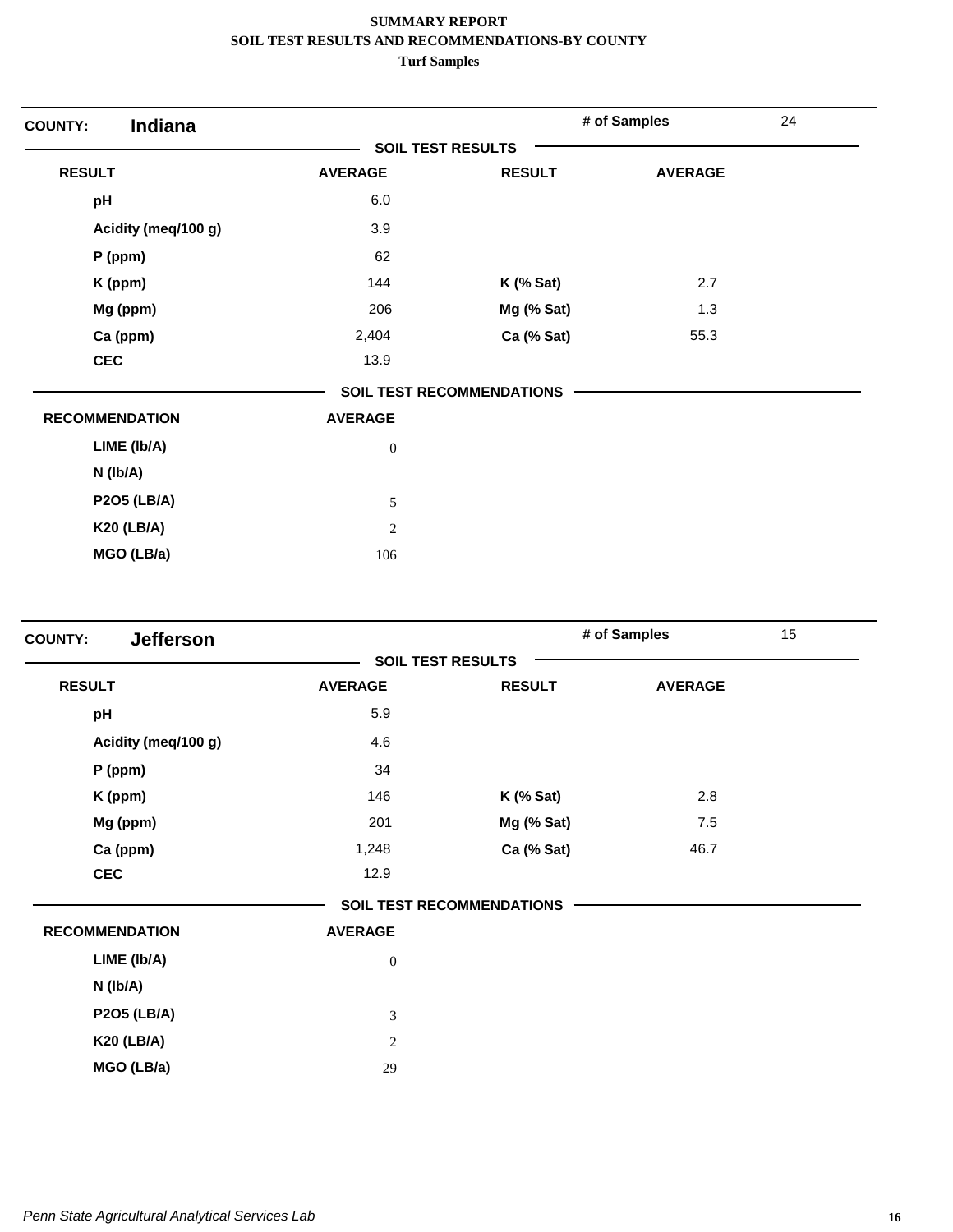| Juniata<br><b>COUNTY:</b> |                          |                                  | # of Samples   | 89 |
|---------------------------|--------------------------|----------------------------------|----------------|----|
|                           | <b>SOIL TEST RESULTS</b> |                                  |                |    |
| <b>RESULT</b>             | <b>AVERAGE</b>           | <b>RESULT</b>                    | <b>AVERAGE</b> |    |
| pH                        | 5.6                      |                                  |                |    |
| Acidity (meq/100 g)       | 4.8                      |                                  |                |    |
| $P$ (ppm)                 | 114                      |                                  |                |    |
| K (ppm)                   | 132                      | $K$ (% Sat)                      | 2.9            |    |
| Mg (ppm)                  | 111                      | Mg (% Sat)                       | 10.3           |    |
| Ca (ppm)                  | 980                      | Ca (% Sat)                       | 40.4           |    |
| <b>CEC</b>                | 10.9                     |                                  |                |    |
|                           |                          | <b>SOIL TEST RECOMMENDATIONS</b> |                |    |
| <b>RECOMMENDATION</b>     | <b>AVERAGE</b>           |                                  |                |    |
| LIME (Ib/A)               | $\boldsymbol{0}$         |                                  |                |    |
| $N$ ( $lb/A$ )            |                          |                                  |                |    |
| <b>P2O5 (LB/A)</b>        | $\sqrt{2}$               |                                  |                |    |
| <b>K20 (LB/A)</b>         | $\sqrt{2}$               |                                  |                |    |
| MGO (LB/a)                | 102                      |                                  |                |    |

| Lackawanna<br><b>COUNTY:</b> |                  |                                  | # of Samples   | 91 |
|------------------------------|------------------|----------------------------------|----------------|----|
|                              |                  | <b>SOIL TEST RESULTS</b>         |                |    |
| <b>RESULT</b>                | <b>AVERAGE</b>   | <b>RESULT</b>                    | <b>AVERAGE</b> |    |
| pH                           | 6.1              |                                  |                |    |
| Acidity (meq/100 g)          | 3.6              |                                  |                |    |
| $P$ (ppm)                    | 66               |                                  |                |    |
| K (ppm)                      | 104              | $K$ (% Sat)                      | 2.2            |    |
| Mg (ppm)                     | 171              | Mg (% Sat)                       | 6.6            |    |
| Ca (ppm)                     | 1,451            | Ca (% Sat)                       | 55.2           |    |
| <b>CEC</b>                   | 12.4             |                                  |                |    |
|                              |                  | <b>SOIL TEST RECOMMENDATIONS</b> |                |    |
| <b>RECOMMENDATION</b>        | <b>AVERAGE</b>   |                                  |                |    |
| LIME (Ib/A)                  | $\boldsymbol{0}$ |                                  |                |    |
| N (Ib/A)                     |                  |                                  |                |    |
| <b>P2O5 (LB/A)</b>           | $\overline{4}$   |                                  |                |    |
| <b>K20 (LB/A)</b>            | 3                |                                  |                |    |
| MGO (LB/a)                   | 44               |                                  |                |    |
|                              |                  |                                  |                |    |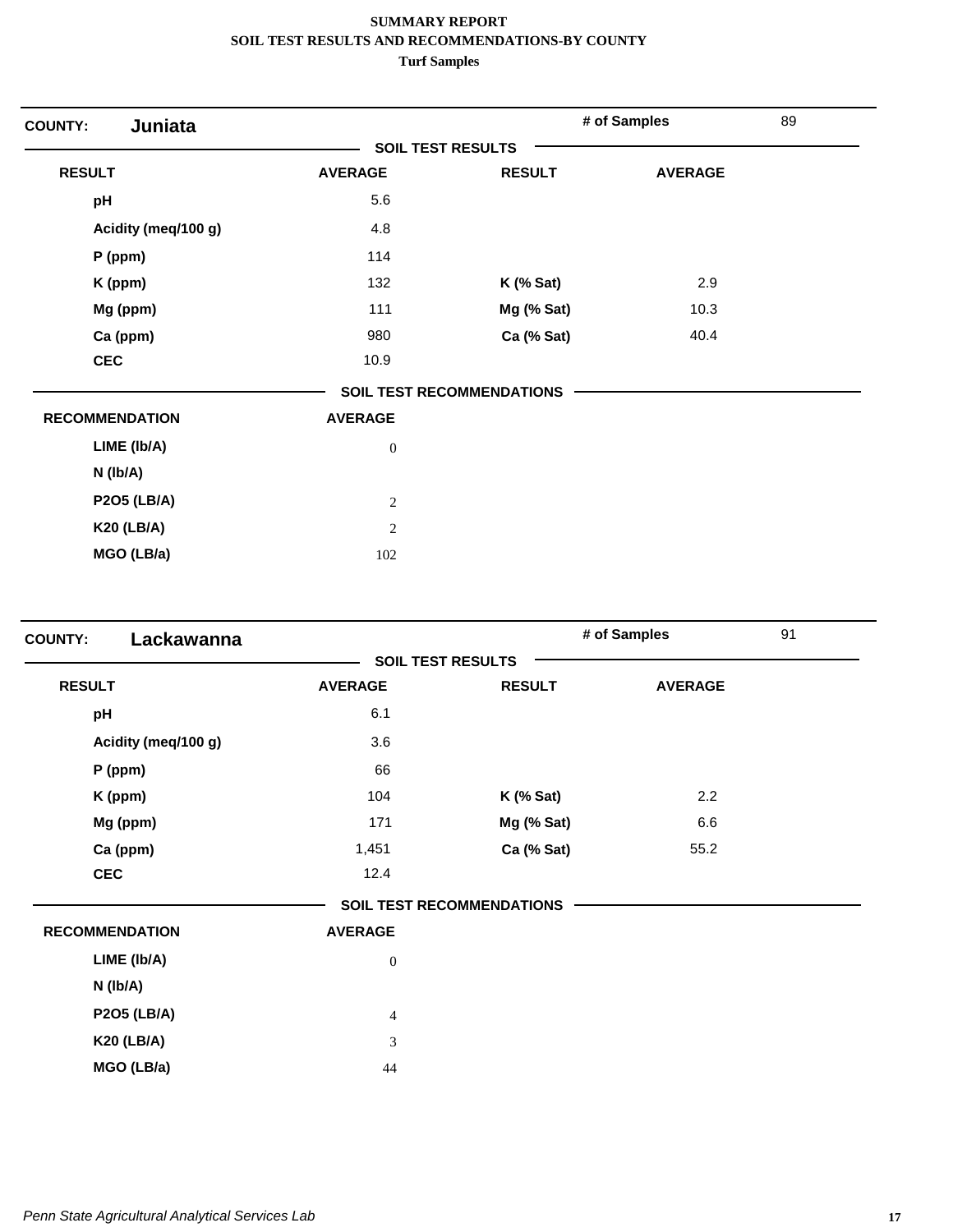| <b>COUNTY:</b><br>Lancaster |                          |                           | # of Samples   | 1,199 |
|-----------------------------|--------------------------|---------------------------|----------------|-------|
|                             | <b>SOIL TEST RESULTS</b> |                           |                |       |
| <b>RESULT</b>               | <b>AVERAGE</b>           | <b>RESULT</b>             | <b>AVERAGE</b> |       |
| pH                          | 6.3                      |                           |                |       |
| Acidity (meq/100 g)         | 2.9                      |                           |                |       |
| $P$ (ppm)                   | 76                       |                           |                |       |
| K (ppm)                     | 187                      | $K$ (% Sat)               | 3.7            |       |
| Mg (ppm)                    | 230                      | Mg (% Sat)                | 6.4            |       |
| Ca (ppm)                    | 1,540                    | Ca (% Sat)                | 58.3           |       |
| <b>CEC</b>                  | 13.0                     |                           |                |       |
|                             |                          | SOIL TEST RECOMMENDATIONS |                |       |
| <b>RECOMMENDATION</b>       | <b>AVERAGE</b>           |                           |                |       |
| LIME (Ib/A)                 | $\boldsymbol{0}$         |                           |                |       |
| $N$ (lb/A)                  |                          |                           |                |       |
| <b>P2O5 (LB/A)</b>          | $\overline{2}$           |                           |                |       |
| <b>K20 (LB/A)</b>           | $\overline{2}$           |                           |                |       |
| MGO (LB/a)                  | 40                       |                           |                |       |

| <b>COUNTY:</b><br>Lawrence |                          |                                  | # of Samples   | 22 |
|----------------------------|--------------------------|----------------------------------|----------------|----|
|                            | <b>SOIL TEST RESULTS</b> |                                  |                |    |
| <b>RESULT</b>              | <b>AVERAGE</b>           | <b>RESULT</b>                    | <b>AVERAGE</b> |    |
| pH                         | 6.8                      |                                  |                |    |
| Acidity (meq/100 g)        | 2.1                      |                                  |                |    |
| $P$ (ppm)                  | 43                       |                                  |                |    |
| K (ppm)                    | 131                      | $K$ (% Sat)                      | 2.4            |    |
| Mg (ppm)                   | 169                      | Mg (% Sat)                       | 12.5           |    |
| Ca (ppm)                   | 2,115                    | Ca (% Sat)                       | 70.3           |    |
| <b>CEC</b>                 | 14.1                     |                                  |                |    |
|                            |                          | <b>SOIL TEST RECOMMENDATIONS</b> |                |    |
| <b>RECOMMENDATION</b>      | <b>AVERAGE</b>           |                                  |                |    |
| LIME (Ib/A)                | $\boldsymbol{0}$         |                                  |                |    |
| N (lb/A)                   |                          |                                  |                |    |
| <b>P2O5 (LB/A)</b>         | 6                        |                                  |                |    |
| <b>K20 (LB/A)</b>          | $\mathfrak{Z}$           |                                  |                |    |
| MGO (LB/a)                 | 48                       |                                  |                |    |
|                            |                          |                                  |                |    |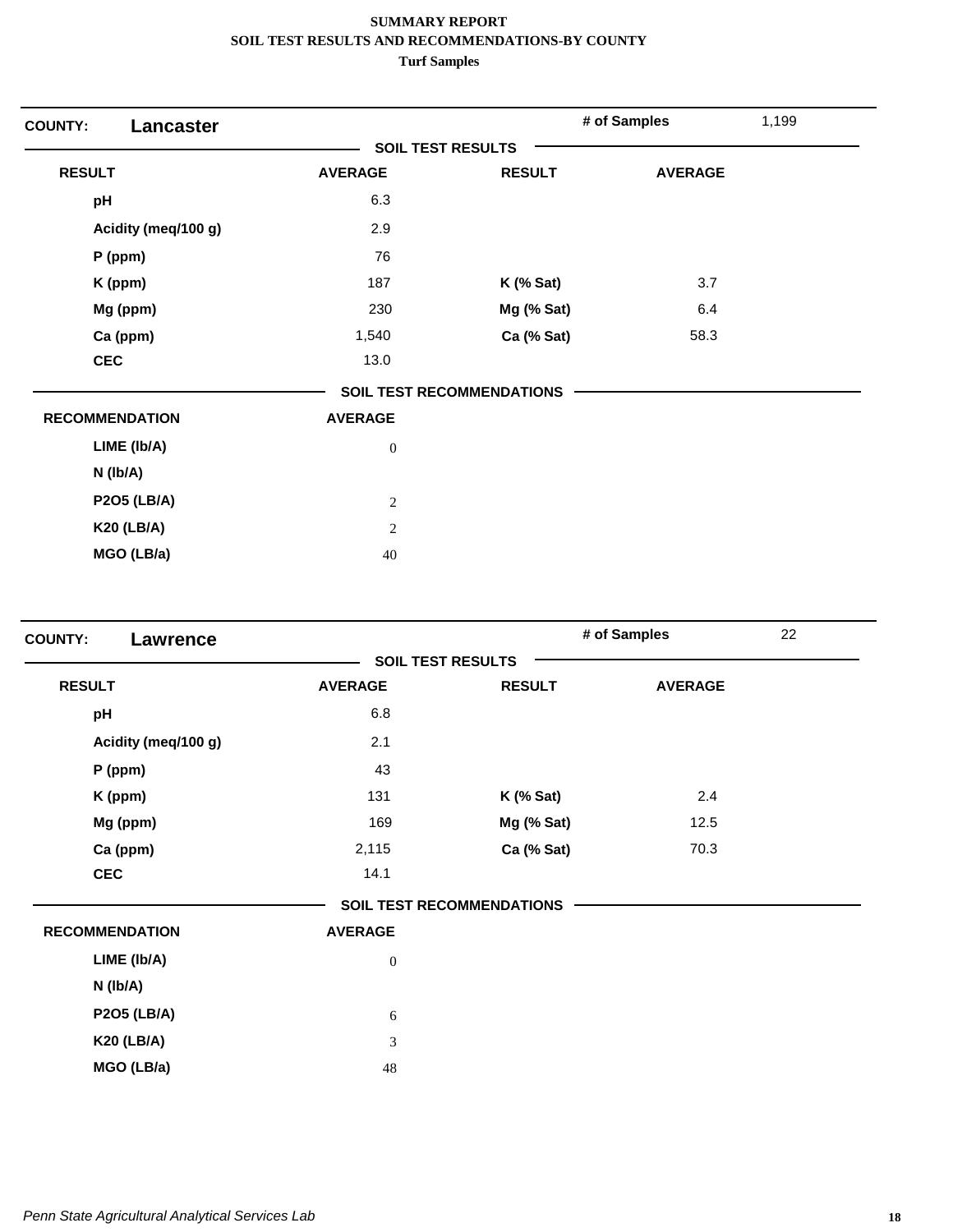| Lebanon<br><b>COUNTY:</b> |                          |                                  | # of Samples   | 98 |
|---------------------------|--------------------------|----------------------------------|----------------|----|
|                           | <b>SOIL TEST RESULTS</b> |                                  |                |    |
| <b>RESULT</b>             | <b>AVERAGE</b>           | <b>RESULT</b>                    | <b>AVERAGE</b> |    |
| pH                        | 6.4                      |                                  |                |    |
| Acidity (meq/100 g)       | 2.7                      |                                  |                |    |
| P (ppm)                   | 65                       |                                  |                |    |
| K (ppm)                   | 186                      | $K$ (% Sat)                      | 3.8            |    |
| Mg (ppm)                  | 242                      | Mg (% Sat)                       | 9.1            |    |
| Ca (ppm)                  | 1,591                    | Ca (% Sat)                       | 59.5           |    |
| <b>CEC</b>                | 13.1                     |                                  |                |    |
|                           |                          | <b>SOIL TEST RECOMMENDATIONS</b> |                |    |
| <b>RECOMMENDATION</b>     | <b>AVERAGE</b>           |                                  |                |    |
| LIME (Ib/A)               | $\boldsymbol{0}$         |                                  |                |    |
| N (lb/A)                  |                          |                                  |                |    |
| <b>P2O5 (LB/A)</b>        | 3                        |                                  |                |    |
| <b>K20 (LB/A)</b>         | $\overline{2}$           |                                  |                |    |
| MGO (LB/a)                | 33                       |                                  |                |    |

| Lehigh<br><b>COUNTY:</b> |                          |                                  | 168<br># of Samples |  |
|--------------------------|--------------------------|----------------------------------|---------------------|--|
|                          | <b>SOIL TEST RESULTS</b> |                                  |                     |  |
| <b>RESULT</b>            | <b>AVERAGE</b>           | <b>RESULT</b>                    | <b>AVERAGE</b>      |  |
| pH                       | 6.5                      |                                  |                     |  |
| Acidity (meq/100 g)      | 2.4                      |                                  |                     |  |
| $P$ (ppm)                | 72                       |                                  |                     |  |
| K (ppm)                  | 174                      | $K$ (% Sat)                      | 3.6                 |  |
| Mg (ppm)                 | 238                      | Mg (% Sat)                       | 7.3                 |  |
| Ca (ppm)                 | 1,674                    | Ca (% Sat)                       | 60.5                |  |
| <b>CEC</b>               | 12.7                     |                                  |                     |  |
|                          |                          | <b>SOIL TEST RECOMMENDATIONS</b> |                     |  |
| <b>RECOMMENDATION</b>    | <b>AVERAGE</b>           |                                  |                     |  |
| LIME (Ib/A)              | $\boldsymbol{0}$         |                                  |                     |  |
| N (lb/A)                 |                          |                                  |                     |  |
| <b>P2O5 (LB/A)</b>       | $\overline{c}$           |                                  |                     |  |
| <b>K20 (LB/A)</b>        | $\sqrt{2}$               |                                  |                     |  |
| MGO (LB/a)               | 36                       |                                  |                     |  |
|                          |                          |                                  |                     |  |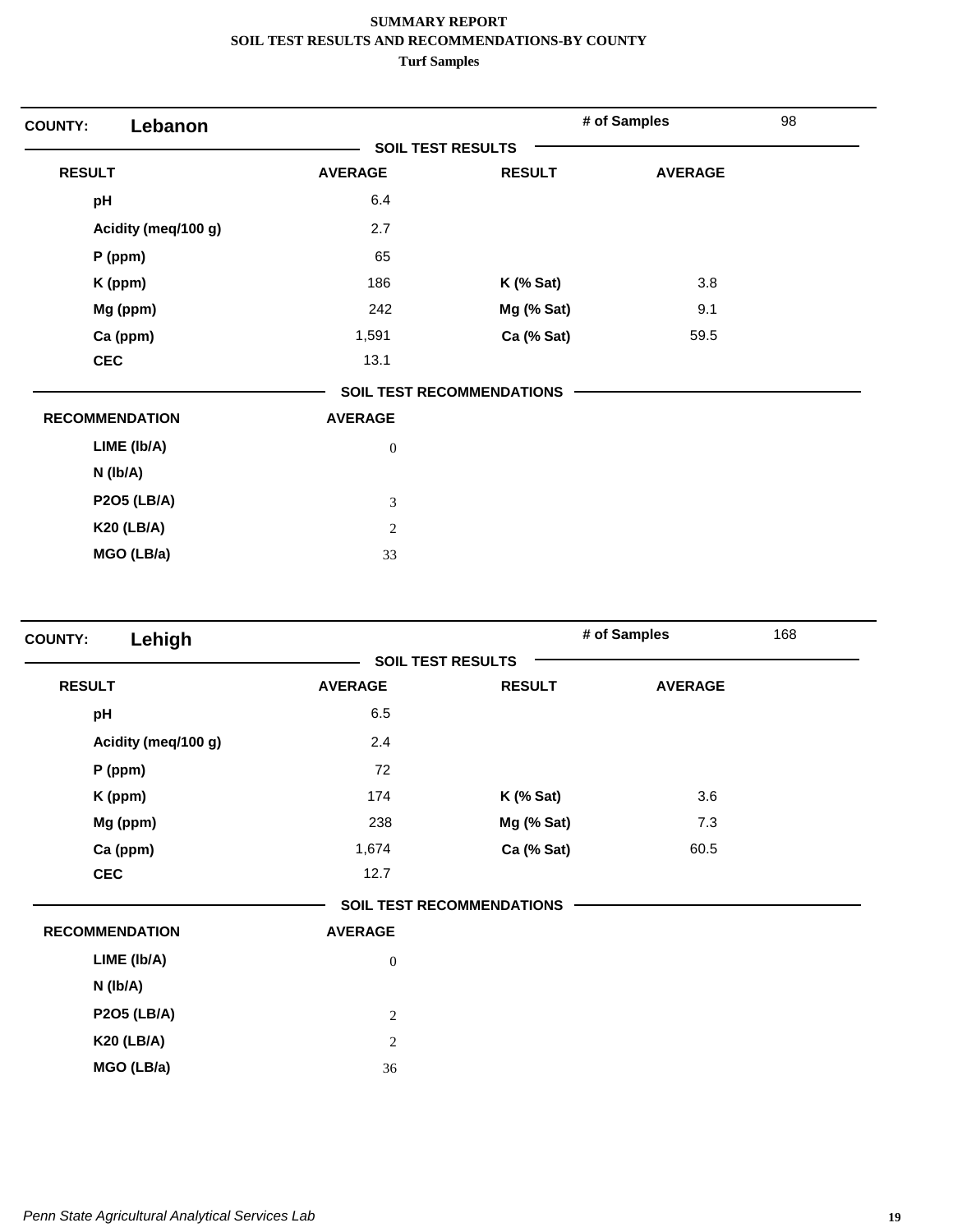| <b>COUNTY:</b><br>Luzerne |                          |                                  | # of Samples   | 169 |
|---------------------------|--------------------------|----------------------------------|----------------|-----|
|                           | <b>SOIL TEST RESULTS</b> |                                  |                |     |
| <b>RESULT</b>             | <b>AVERAGE</b>           | <b>RESULT</b>                    | <b>AVERAGE</b> |     |
| pH                        | 6.1                      |                                  |                |     |
| Acidity (meq/100 g)       | 3.5                      |                                  |                |     |
| P (ppm)                   | 111                      |                                  |                |     |
| K (ppm)                   | 140                      | $K$ (% Sat)                      | 2.6            |     |
| Mg (ppm)                  | 189                      | Mg (% Sat)                       | 5.2            |     |
| Ca (ppm)                  | 1,298                    | Ca (% Sat)                       | 50.6           |     |
| <b>CEC</b>                | 11.6                     |                                  |                |     |
|                           |                          | <b>SOIL TEST RECOMMENDATIONS</b> |                |     |
| <b>RECOMMENDATION</b>     | <b>AVERAGE</b>           |                                  |                |     |
| LIME (Ib/A)               | $\boldsymbol{0}$         |                                  |                |     |
| $N$ (lb/A)                |                          |                                  |                |     |
| <b>P2O5 (LB/A)</b>        | $\sqrt{5}$               |                                  |                |     |
| <b>K20 (LB/A)</b>         | $\overline{4}$           |                                  |                |     |
| MGO (LB/a)                | 52                       |                                  |                |     |

| Lycoming<br><b>COUNTY:</b> |                |                                  | # of Samples   | 54 |
|----------------------------|----------------|----------------------------------|----------------|----|
|                            |                | <b>SOIL TEST RESULTS</b>         |                |    |
| <b>RESULT</b>              | <b>AVERAGE</b> | <b>RESULT</b>                    | <b>AVERAGE</b> |    |
| pH                         | 6.1            |                                  |                |    |
| Acidity (meg/100 g)        | 3.9            |                                  |                |    |
| P (ppm)                    | 70             |                                  |                |    |
| K (ppm)                    | 163            | $K$ (% Sat)                      | 3.4            |    |
| Mg (ppm)                   | 172            | Mg (% Sat)                       | 8.2            |    |
| Ca (ppm)                   | 1,336          | Ca (% Sat)                       | 53.7           |    |
| <b>CEC</b>                 | 12.3           |                                  |                |    |
|                            |                | <b>SOIL TEST RECOMMENDATIONS</b> |                |    |
| <b>RECOMMENDATION</b>      | <b>AVERAGE</b> |                                  |                |    |
| LIME (Ib/A)                | $\mathbf{0}$   |                                  |                |    |
| N (Ib/A)                   |                |                                  |                |    |
| <b>P2O5 (LB/A)</b>         | 6              |                                  |                |    |
| <b>K20 (LB/A)</b>          | 3              |                                  |                |    |
| MGO (LB/a)                 | 83             |                                  |                |    |
|                            |                |                                  |                |    |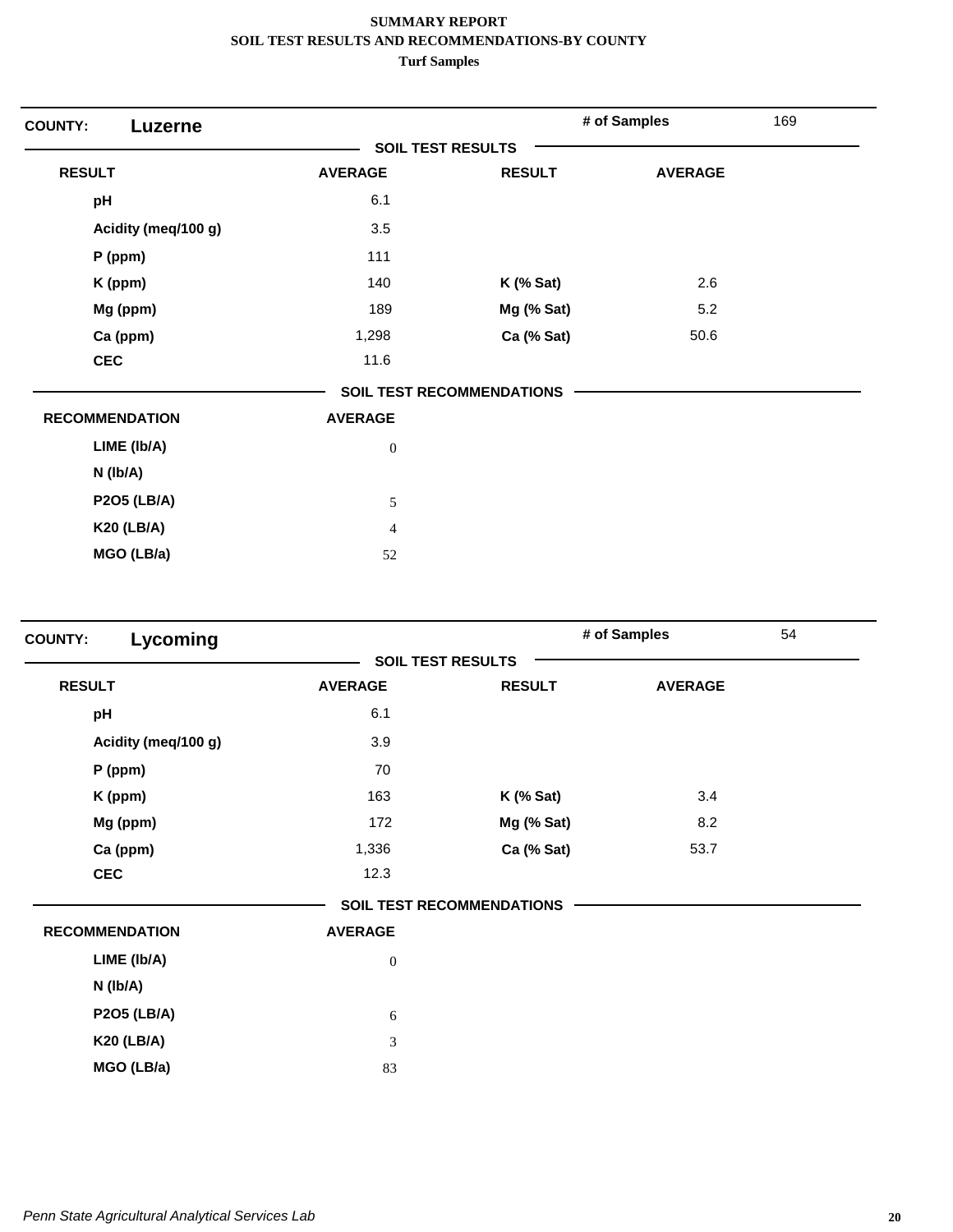| <b>McKean</b><br><b>COUNTY:</b> |                             |                                  | # of Samples   | 30 |
|---------------------------------|-----------------------------|----------------------------------|----------------|----|
|                                 | <b>SOIL TEST RESULTS</b>    |                                  |                |    |
| <b>RESULT</b>                   | <b>AVERAGE</b>              | <b>RESULT</b>                    | <b>AVERAGE</b> |    |
| pH                              | 6.4                         |                                  |                |    |
| Acidity (meq/100 g)             | 2.5                         |                                  |                |    |
| $P$ (ppm)                       | 45                          |                                  |                |    |
| K (ppm)                         | 72                          | $K$ (% Sat)                      | 1.7            |    |
| Mg (ppm)                        | 130                         | Mg (% Sat)                       | 14.1           |    |
| Ca (ppm)                        | 1,243                       | Ca (% Sat)                       | 61.6           |    |
| <b>CEC</b>                      | 10.0                        |                                  |                |    |
|                                 |                             | <b>SOIL TEST RECOMMENDATIONS</b> |                |    |
| <b>RECOMMENDATION</b>           | <b>AVERAGE</b>              |                                  |                |    |
| LIME (Ib/A)                     | $\boldsymbol{0}$            |                                  |                |    |
| $N$ (lb/A)                      |                             |                                  |                |    |
| <b>P2O5 (LB/A)</b>              | $\ensuremath{\mathfrak{Z}}$ |                                  |                |    |
| <b>K20 (LB/A)</b>               | $\overline{4}$              |                                  |                |    |
| MGO (LB/a)                      | 50                          |                                  |                |    |

| 25 | # of Samples   |                                  |                  | <b>Mercer</b><br><b>COUNTY:</b> |
|----|----------------|----------------------------------|------------------|---------------------------------|
|    |                | <b>SOIL TEST RESULTS</b>         |                  |                                 |
|    | <b>AVERAGE</b> | <b>RESULT</b>                    | <b>AVERAGE</b>   | <b>RESULT</b>                   |
|    |                |                                  | 6.4              | pH                              |
|    |                |                                  | 2.6              | Acidity (meq/100 g)             |
|    |                |                                  | 104              | P (ppm)                         |
|    | 3.5            | $K$ (% Sat)                      | 169              | K (ppm)                         |
|    | 17.5           | Mg (% Sat)                       | 218              | Mg (ppm)                        |
|    | 58.5           | Ca (% Sat)                       | 1,538            | Ca (ppm)                        |
|    |                |                                  | 12.6             | <b>CEC</b>                      |
|    |                | <b>SOIL TEST RECOMMENDATIONS</b> |                  |                                 |
|    |                |                                  | <b>AVERAGE</b>   | <b>RECOMMENDATION</b>           |
|    |                |                                  | $\boldsymbol{0}$ | LIME (Ib/A)                     |
|    |                |                                  |                  | $N$ ( $lb/A$ )                  |
|    |                |                                  | $\overline{4}$   | <b>P2O5 (LB/A)</b>              |
|    |                |                                  | $\mathbf{2}$     | <b>K20 (LB/A)</b>               |
|    |                |                                  | 74               | MGO (LB/a)                      |
|    |                |                                  |                  |                                 |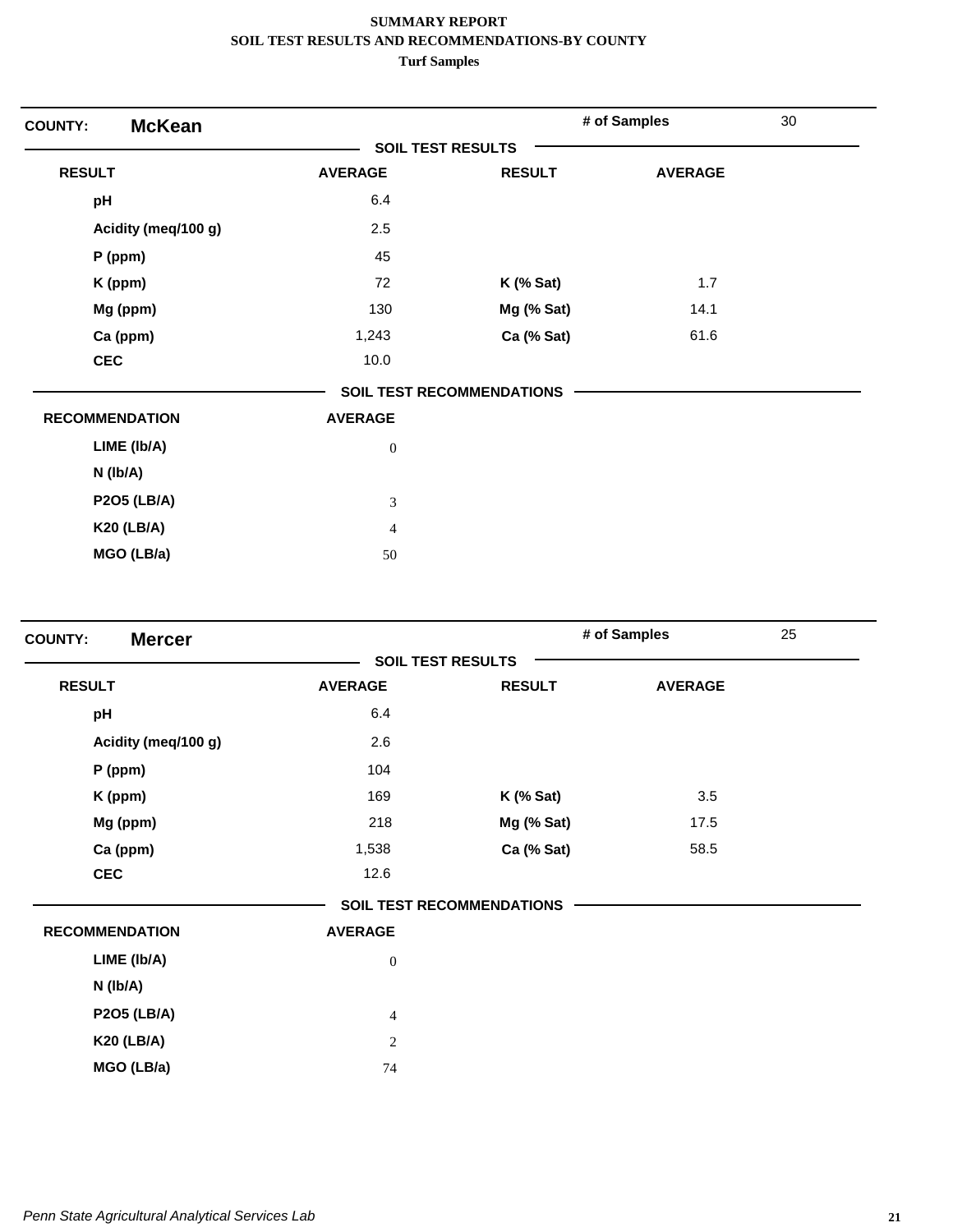| <b>Mifflin</b><br><b>COUNTY:</b> |                          |                                  | # of Samples   | 19 |
|----------------------------------|--------------------------|----------------------------------|----------------|----|
|                                  | <b>SOIL TEST RESULTS</b> |                                  |                |    |
| <b>RESULT</b>                    | <b>AVERAGE</b>           | <b>RESULT</b>                    | <b>AVERAGE</b> |    |
| pH                               | 6.7                      |                                  |                |    |
| Acidity (meq/100 g)              | 1.5                      |                                  |                |    |
| $P$ (ppm)                        | 65                       |                                  |                |    |
| K (ppm)                          | 180                      | $K$ (% Sat)                      | 3.5            |    |
| Mg (ppm)                         | 200                      | Mg (% Sat)                       | 6.3            |    |
| Ca (ppm)                         | 1,923                    | Ca (% Sat)                       | 69.9           |    |
| <b>CEC</b>                       | 13.0                     |                                  |                |    |
|                                  |                          | <b>SOIL TEST RECOMMENDATIONS</b> |                |    |
| <b>RECOMMENDATION</b>            | <b>AVERAGE</b>           |                                  |                |    |
| LIME (Ib/A)                      | $\boldsymbol{0}$         |                                  |                |    |
| $N$ ( $lb/A$ )                   |                          |                                  |                |    |
| <b>P2O5 (LB/A)</b>               | $\overline{4}$           |                                  |                |    |
| <b>K20 (LB/A)</b>                | $\mathbf{2}$             |                                  |                |    |
| MGO (LB/a)                       | 32                       |                                  |                |    |

| <b>MONROE</b><br><b>COUNTY:</b> |                  |                                  | # of Samples   | 50 |
|---------------------------------|------------------|----------------------------------|----------------|----|
|                                 |                  | <b>SOIL TEST RESULTS</b>         |                |    |
| <b>RESULT</b>                   | <b>AVERAGE</b>   | <b>RESULT</b>                    | <b>AVERAGE</b> |    |
| pH                              | 6.5              |                                  |                |    |
| Acidity (meq/100 g)             | 2.0              |                                  |                |    |
| $P$ (ppm)                       | 109              |                                  |                |    |
| K (ppm)                         | 210              | $K$ (% Sat)                      | 3.5            |    |
| Mg (ppm)                        | 195              | Mg (% Sat)                       | 4.0            |    |
| Ca (ppm)                        | 1,834            | Ca (% Sat)                       | 64.0           |    |
| <b>CEC</b>                      | 12.6             |                                  |                |    |
|                                 |                  | <b>SOIL TEST RECOMMENDATIONS</b> |                |    |
| <b>RECOMMENDATION</b>           | <b>AVERAGE</b>   |                                  |                |    |
| LIME (Ib/A)                     | $\boldsymbol{0}$ |                                  |                |    |
| N (lb/A)                        |                  |                                  |                |    |
| <b>P2O5 (LB/A)</b>              | $\mathfrak{Z}$   |                                  |                |    |
| <b>K20 (LB/A)</b>               | 3                |                                  |                |    |
| MGO (LB/a)                      | 75               |                                  |                |    |
|                                 |                  |                                  |                |    |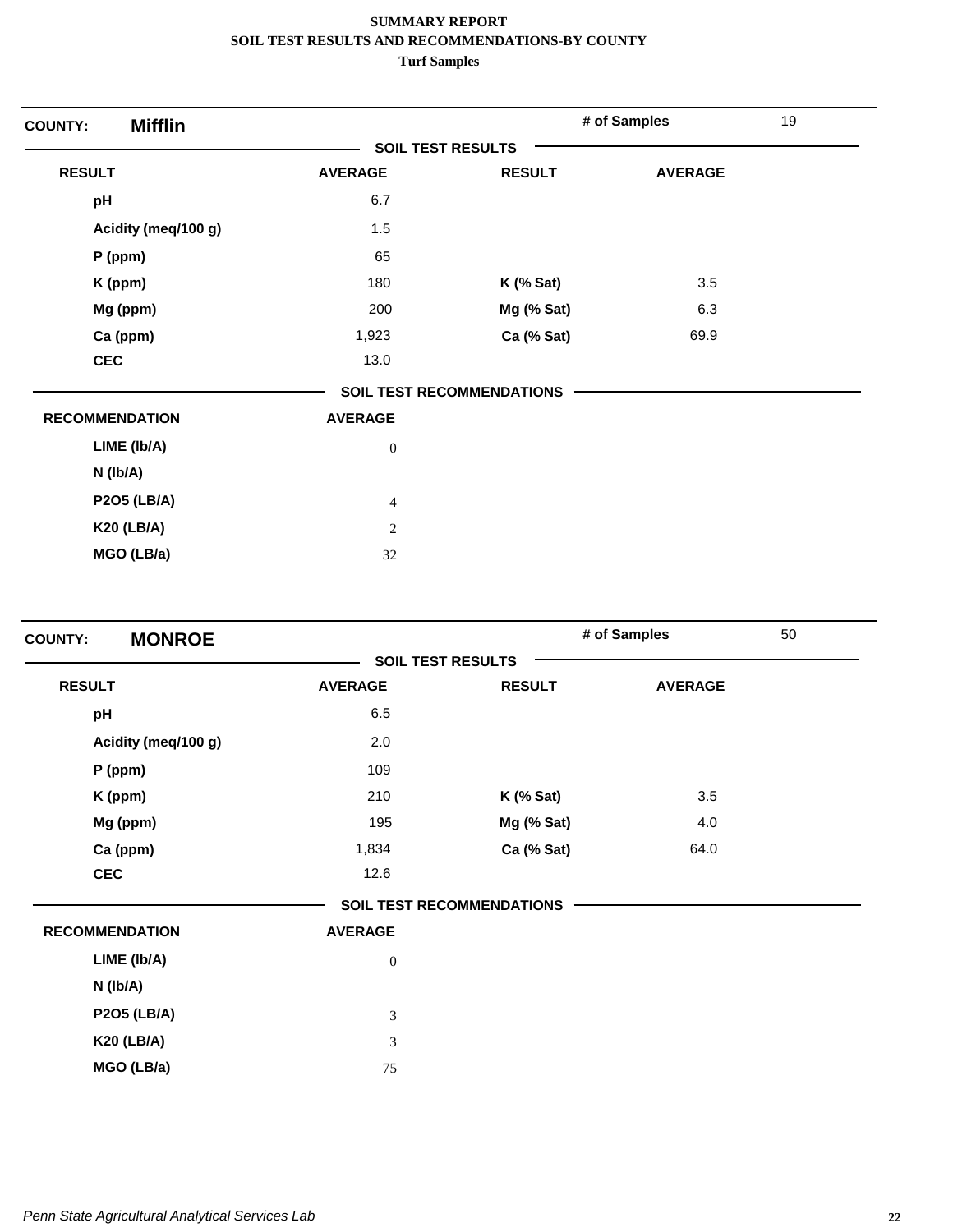| <b>COUNTY:</b><br><b>Montgomery</b> |                          |                                  | # of Samples   | 807 |
|-------------------------------------|--------------------------|----------------------------------|----------------|-----|
|                                     | <b>SOIL TEST RESULTS</b> |                                  |                |     |
| <b>RESULT</b>                       | <b>AVERAGE</b>           | <b>RESULT</b>                    | <b>AVERAGE</b> |     |
| pH                                  | 6.3                      |                                  |                |     |
| Acidity (meq/100 g)                 | 3.0                      |                                  |                |     |
| P (ppm)                             | 80                       |                                  |                |     |
| K (ppm)                             | 159                      | $K$ (% Sat)                      | 3.4            |     |
| Mg (ppm)                            | 244                      | Mg (% Sat)                       | 11.4           |     |
| Ca (ppm)                            | 1,375                    | Ca (% Sat)                       | 54.2           |     |
| <b>CEC</b>                          | 12.2                     |                                  |                |     |
|                                     |                          | <b>SOIL TEST RECOMMENDATIONS</b> |                |     |
| <b>RECOMMENDATION</b>               | <b>AVERAGE</b>           |                                  |                |     |
| LIME (Ib/A)                         | $\boldsymbol{0}$         |                                  |                |     |
| $N$ (lb/A)                          |                          |                                  |                |     |
| <b>P2O5 (LB/A)</b>                  | 3                        |                                  |                |     |
| <b>K20 (LB/A)</b>                   | $\overline{2}$           |                                  |                |     |
| MGO (LB/a)                          | 27                       |                                  |                |     |

| <b>Montour</b><br><b>COUNTY:</b> |                |                                  | # of Samples   | $\boldsymbol{9}$ |
|----------------------------------|----------------|----------------------------------|----------------|------------------|
|                                  |                | <b>SOIL TEST RESULTS</b>         |                |                  |
| <b>RESULT</b>                    | <b>AVERAGE</b> | <b>RESULT</b>                    | <b>AVERAGE</b> |                  |
| pH                               | 6.0            |                                  |                |                  |
| Acidity (meg/100 g)              | 4.1            |                                  |                |                  |
| P (ppm)                          | 44             |                                  |                |                  |
| K (ppm)                          | 152            | $K$ (% Sat)                      | 3.4            |                  |
| Mg (ppm)                         | 141            | Mg (% Sat)                       | 5.6            |                  |
| Ca (ppm)                         | 1,169          | Ca (% Sat)                       | 48.6           |                  |
| <b>CEC</b>                       | 11.5           |                                  |                |                  |
|                                  |                | <b>SOIL TEST RECOMMENDATIONS</b> |                |                  |
| <b>RECOMMENDATION</b>            | <b>AVERAGE</b> |                                  |                |                  |
| LIME (Ib/A)                      | $\mathbf{0}$   |                                  |                |                  |
| $N$ ( $lb/A$ )                   |                |                                  |                |                  |
| <b>P2O5 (LB/A)</b>               | 3              |                                  |                |                  |
| <b>K20 (LB/A)</b>                | 2              |                                  |                |                  |
| MGO (LB/a)                       | 82             |                                  |                |                  |
|                                  |                |                                  |                |                  |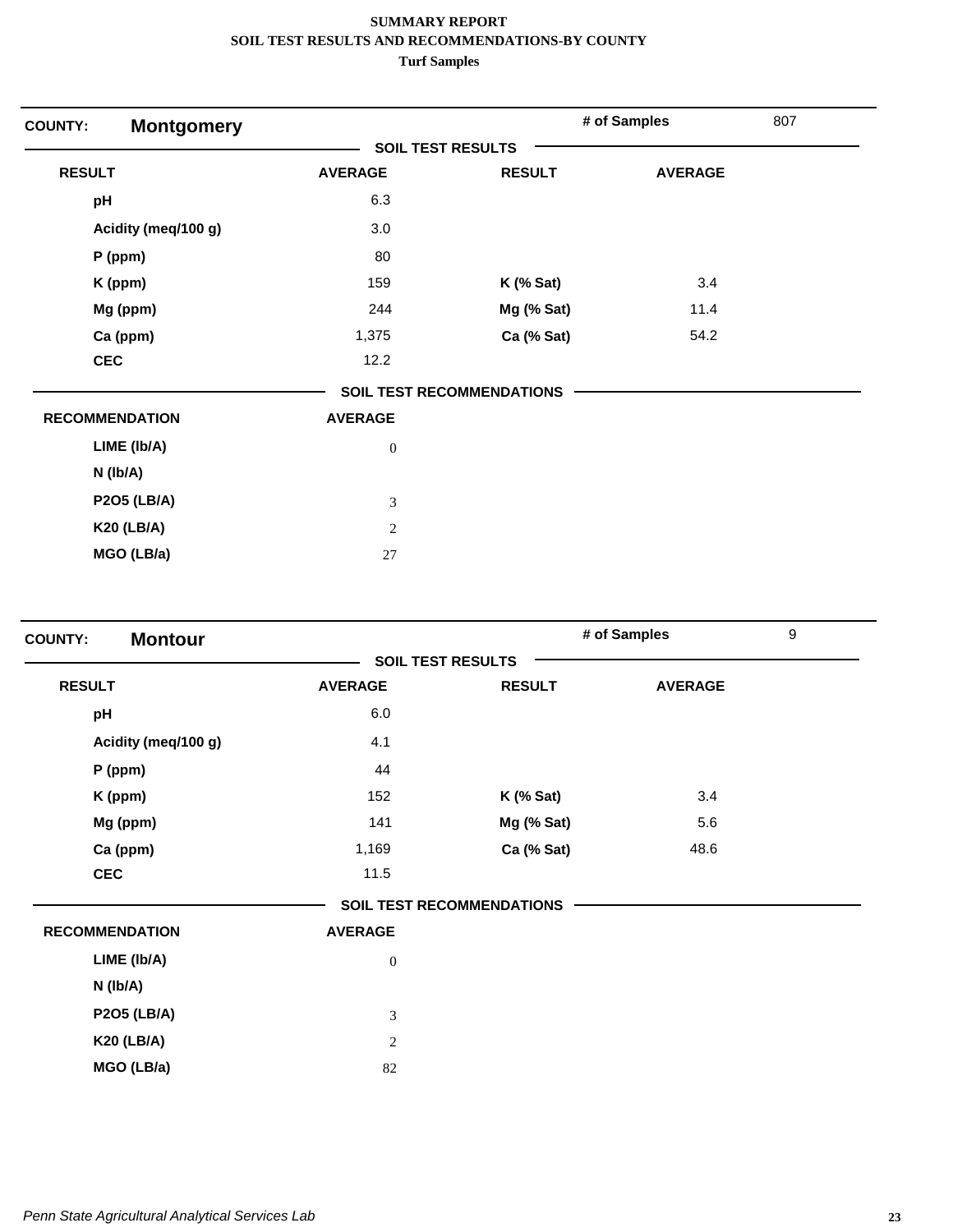| Northampton<br><b>COUNTY:</b> |                             |                                  | # of Samples   | 143 |
|-------------------------------|-----------------------------|----------------------------------|----------------|-----|
|                               |                             | <b>SOIL TEST RESULTS</b>         |                |     |
| <b>RESULT</b>                 | <b>AVERAGE</b>              | <b>RESULT</b>                    | <b>AVERAGE</b> |     |
| pH                            | 6.5                         |                                  |                |     |
| Acidity (meq/100 g)           | 2.6                         |                                  |                |     |
| $P$ (ppm)                     | 59                          |                                  |                |     |
| K (ppm)                       | 177                         | K (% Sat)                        | 3.7            |     |
| Mg (ppm)                      | 200                         | Mg (% Sat)                       | 9.4            |     |
| Ca (ppm)                      | 1,851                       | Ca (% Sat)                       | 60.3           |     |
| <b>CEC</b>                    | 12.5                        |                                  |                |     |
|                               |                             | <b>SOIL TEST RECOMMENDATIONS</b> |                |     |
| <b>RECOMMENDATION</b>         | <b>AVERAGE</b>              |                                  |                |     |
| LIME (Ib/A)                   | $\boldsymbol{0}$            |                                  |                |     |
| $N$ (lb/A)                    |                             |                                  |                |     |
| <b>P2O5 (LB/A)</b>            | $\ensuremath{\mathfrak{Z}}$ |                                  |                |     |
| <b>K20 (LB/A)</b>             | $\sqrt{2}$                  |                                  |                |     |
| MGO (LB/a)                    | 66                          |                                  |                |     |

| Northumberland<br><b>COUNTY:</b> |                |                                  | # of Samples   | 27 |
|----------------------------------|----------------|----------------------------------|----------------|----|
|                                  |                | <b>SOIL TEST RESULTS</b>         |                |    |
| <b>RESULT</b>                    | <b>AVERAGE</b> | <b>RESULT</b>                    | <b>AVERAGE</b> |    |
| pH                               | 6.2            |                                  |                |    |
| Acidity (meq/100 g)              | 3.4            |                                  |                |    |
| $P$ (ppm)                        | 90             |                                  |                |    |
| K (ppm)                          | 166            | $K$ (% Sat)                      | 3.4            |    |
| Mg (ppm)                         | 161            | Mg (% Sat)                       | 7.6            |    |
| Ca (ppm)                         | 1,438          | Ca (% Sat)                       | 57.9           |    |
| <b>CEC</b>                       | 12.3           |                                  |                |    |
|                                  |                | <b>SOIL TEST RECOMMENDATIONS</b> |                |    |
| <b>RECOMMENDATION</b>            | <b>AVERAGE</b> |                                  |                |    |
| LIME (Ib/A)                      | $\mathbf{0}$   |                                  |                |    |
| $N$ ( $lb/A$ )                   |                |                                  |                |    |
| <b>P2O5 (LB/A)</b>               | $\overline{2}$ |                                  |                |    |
| <b>K20 (LB/A)</b>                | 2              |                                  |                |    |
| MGO (LB/a)                       | 63             |                                  |                |    |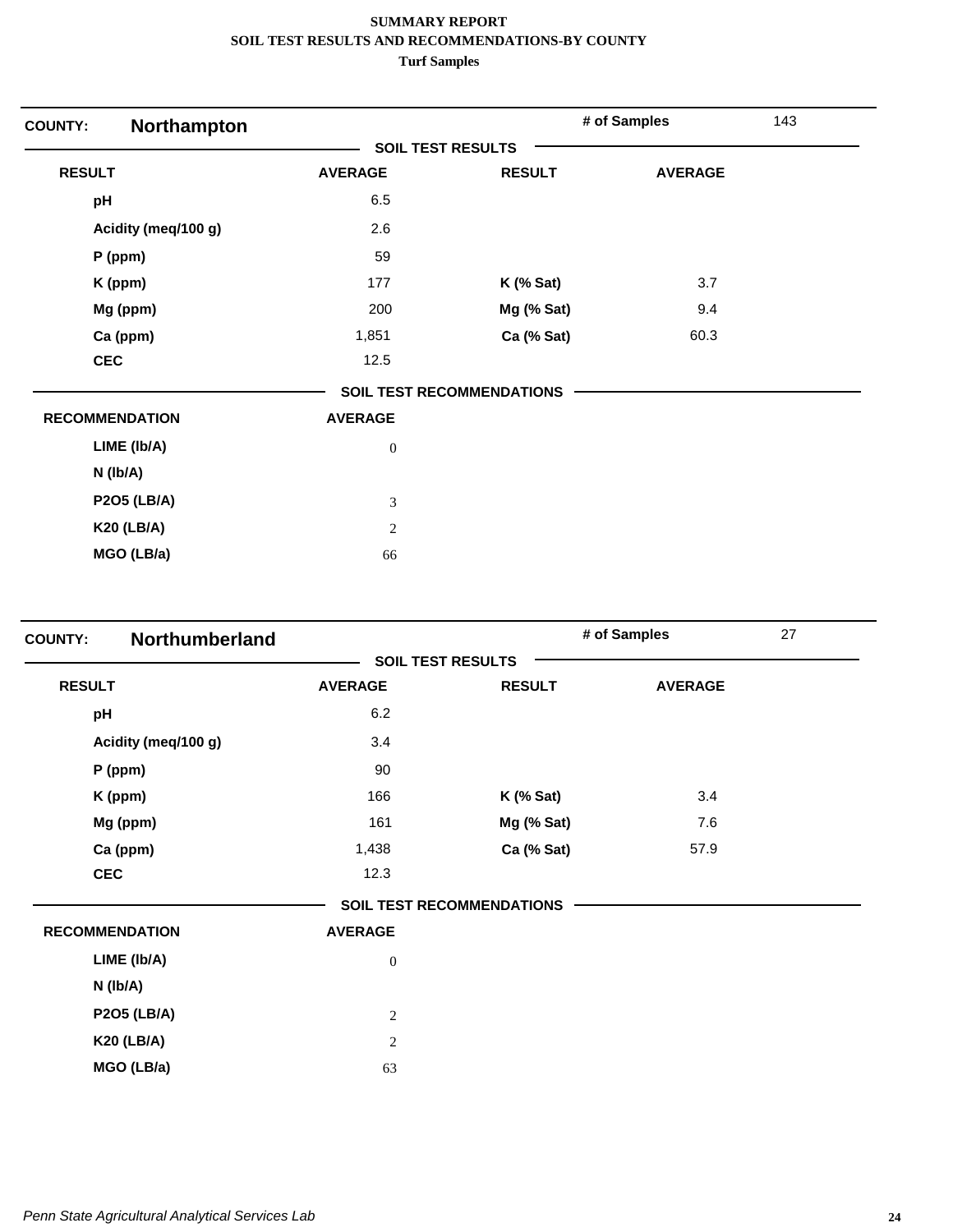| <b>Perry</b><br><b>COUNTY:</b> |                          |                                  | # of Samples   | 17 |
|--------------------------------|--------------------------|----------------------------------|----------------|----|
|                                | <b>SOIL TEST RESULTS</b> |                                  |                |    |
| <b>RESULT</b>                  | <b>AVERAGE</b>           | <b>RESULT</b>                    | <b>AVERAGE</b> |    |
| pH                             | 6.0                      |                                  |                |    |
| Acidity (meq/100 g)            | 4.1                      |                                  |                |    |
| P (ppm)                        | 82                       |                                  |                |    |
| K (ppm)                        | 196                      | $K$ (% Sat)                      | 3.8            |    |
| Mg (ppm)                       | 189                      | Mg (% Sat)                       | 6.6            |    |
| Ca (ppm)                       | 1,518                    | Ca (% Sat)                       | 51.6           |    |
| <b>CEC</b>                     | 13.3                     |                                  |                |    |
|                                |                          | <b>SOIL TEST RECOMMENDATIONS</b> |                |    |
| <b>RECOMMENDATION</b>          | <b>AVERAGE</b>           |                                  |                |    |
| LIME (Ib/A)                    | $\boldsymbol{0}$         |                                  |                |    |
| $N$ ( $lb/A$ )                 |                          |                                  |                |    |
| <b>P2O5 (LB/A)</b>             | 3                        |                                  |                |    |
| <b>K20 (LB/A)</b>              | $\overline{2}$           |                                  |                |    |
| MGO (LB/a)                     | 74                       |                                  |                |    |

| <b>COUNTY:</b> | Philadelphia          |                  |                                  | # of Samples   | 57 |
|----------------|-----------------------|------------------|----------------------------------|----------------|----|
|                |                       |                  | <b>SOIL TEST RESULTS</b>         |                |    |
| <b>RESULT</b>  |                       | <b>AVERAGE</b>   | <b>RESULT</b>                    | <b>AVERAGE</b> |    |
| pH             |                       | 6.5              |                                  |                |    |
|                | Acidity (meq/100 g)   | 2.6              |                                  |                |    |
|                | $P$ (ppm)             | 188              |                                  |                |    |
|                | K (ppm)               | 227              | $K$ (% Sat)                      | 3.8            |    |
|                | Mg (ppm)              | 266              | Mg (% Sat)                       | 10.3           |    |
|                | Ca (ppm)              | 1,965            | Ca (% Sat)                       | 60.8           |    |
|                | <b>CEC</b>            | 14.5             |                                  |                |    |
|                |                       |                  | <b>SOIL TEST RECOMMENDATIONS</b> |                |    |
|                | <b>RECOMMENDATION</b> | <b>AVERAGE</b>   |                                  |                |    |
|                | LIME (Ib/A)           | $\boldsymbol{0}$ |                                  |                |    |
|                | N (lb/A)              |                  |                                  |                |    |
|                | <b>P2O5 (LB/A)</b>    | $\overline{c}$   |                                  |                |    |
|                | <b>K20 (LB/A)</b>     | $\overline{c}$   |                                  |                |    |
|                | MGO (LB/a)            | 72               |                                  |                |    |
|                |                       |                  |                                  |                |    |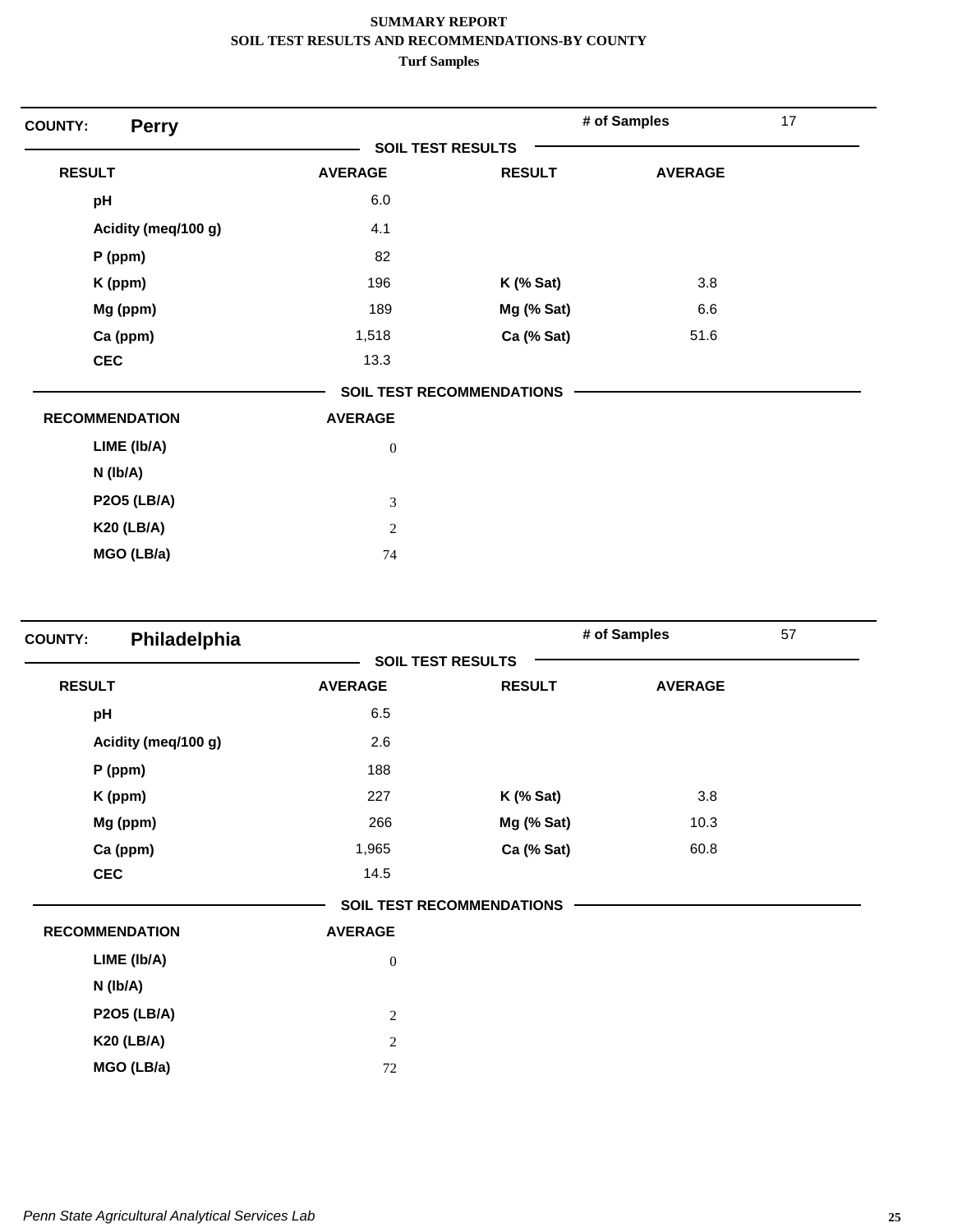| <b>Pike</b><br><b>COUNTY:</b> |                             |                           | # of Samples   | 11 |
|-------------------------------|-----------------------------|---------------------------|----------------|----|
|                               | <b>SOIL TEST RESULTS</b>    |                           |                |    |
| <b>RESULT</b>                 | <b>AVERAGE</b>              | <b>RESULT</b>             | <b>AVERAGE</b> |    |
| pH                            | 5.9                         |                           |                |    |
| Acidity (meq/100 g)           | 4.1                         |                           |                |    |
| $P$ (ppm)                     | 124                         |                           |                |    |
| K (ppm)                       | 107                         | <b>K</b> (% Sat)          | 2.9            |    |
| Mg (ppm)                      | 87                          | Mg (% Sat)                | 3.9            |    |
| Ca (ppm)                      | 1,089                       | Ca (% Sat)                | 51.4           |    |
| <b>CEC</b>                    | 10.6                        |                           |                |    |
|                               |                             | SOIL TEST RECOMMENDATIONS |                |    |
| <b>RECOMMENDATION</b>         | <b>AVERAGE</b>              |                           |                |    |
| LIME (Ib/A)                   | $\boldsymbol{0}$            |                           |                |    |
| $N$ (lb/A)                    |                             |                           |                |    |
| <b>P2O5 (LB/A)</b>            | $\boldsymbol{0}$            |                           |                |    |
| <b>K20 (LB/A)</b>             | $\ensuremath{\mathfrak{Z}}$ |                           |                |    |
| MGO (LB/a)                    | 104                         |                           |                |    |

| <b>Schuylkill</b><br><b>COUNTY:</b> |                  |                                  | # of Samples   | 51 |
|-------------------------------------|------------------|----------------------------------|----------------|----|
|                                     |                  | <b>SOIL TEST RESULTS</b>         |                |    |
| <b>RESULT</b>                       | <b>AVERAGE</b>   | <b>RESULT</b>                    | <b>AVERAGE</b> |    |
| pH                                  | 6.3              |                                  |                |    |
| Acidity (meq/100 g)                 | 3.0              |                                  |                |    |
| $P$ (ppm)                           | 107              |                                  |                |    |
| K (ppm)                             | 182              | $K$ (% Sat)                      | 3.4            |    |
| Mg (ppm)                            | 209              | Mg (% Sat)                       | 4.6            |    |
| Ca (ppm)                            | 1,643            | Ca (% Sat)                       | 57.5           |    |
| <b>CEC</b>                          | 12.9             |                                  |                |    |
|                                     |                  | <b>SOIL TEST RECOMMENDATIONS</b> |                |    |
| <b>RECOMMENDATION</b>               | <b>AVERAGE</b>   |                                  |                |    |
| LIME (Ib/A)                         | $\boldsymbol{0}$ |                                  |                |    |
| $N$ ( $lb/A$ )                      |                  |                                  |                |    |
| <b>P2O5 (LB/A)</b>                  | $\overline{4}$   |                                  |                |    |
| <b>K20 (LB/A)</b>                   | 2                |                                  |                |    |
| MGO (LB/a)                          | 44               |                                  |                |    |
|                                     |                  |                                  |                |    |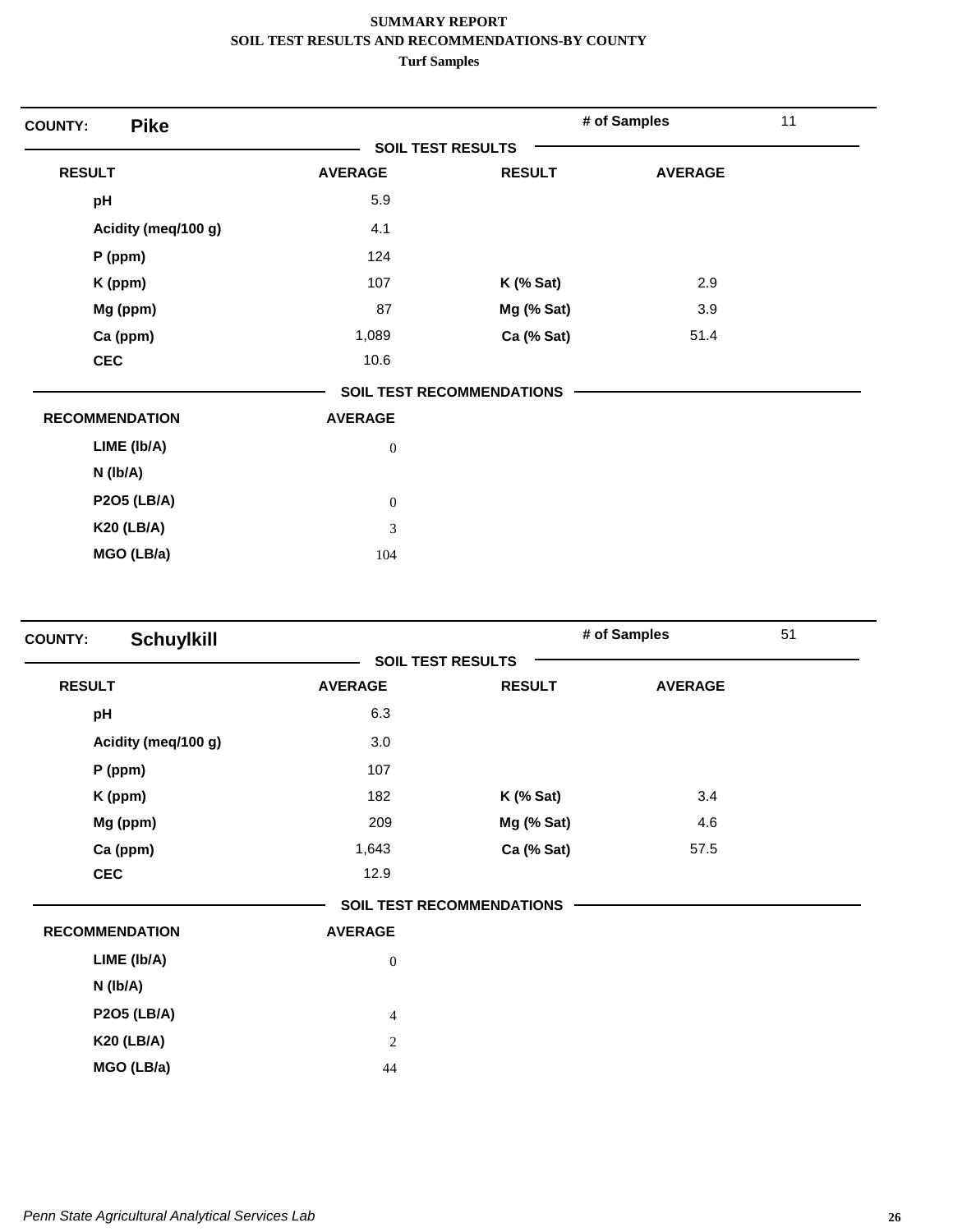| <b>COUNTY:</b>        | <b>Snyder</b>       |                             |                                  | # of Samples   | 10 |
|-----------------------|---------------------|-----------------------------|----------------------------------|----------------|----|
|                       |                     | <b>SOIL TEST RESULTS</b>    |                                  |                |    |
| <b>RESULT</b>         |                     | <b>AVERAGE</b>              | <b>RESULT</b>                    | <b>AVERAGE</b> |    |
| pH                    |                     | 6.2                         |                                  |                |    |
|                       | Acidity (meq/100 g) | 3.5                         |                                  |                |    |
|                       | $P$ (ppm)           | 50                          |                                  |                |    |
|                       | K (ppm)             | 156                         | $K$ (% Sat)                      | 3.3            |    |
|                       | Mg (ppm)            | 136                         | Mg (% Sat)                       | 4.9            |    |
|                       | Ca (ppm)            | 1,458                       | Ca (% Sat)                       | 56.8           |    |
| <b>CEC</b>            |                     | 12.2                        |                                  |                |    |
|                       |                     |                             | <b>SOIL TEST RECOMMENDATIONS</b> |                |    |
| <b>RECOMMENDATION</b> |                     | <b>AVERAGE</b>              |                                  |                |    |
|                       | LIME (Ib/A)         | $\boldsymbol{0}$            |                                  |                |    |
| $N$ ( $lb/A$ )        |                     |                             |                                  |                |    |
|                       | <b>P2O5 (LB/A)</b>  | $\ensuremath{\mathfrak{Z}}$ |                                  |                |    |
|                       | <b>K20 (LB/A)</b>   | $\sqrt{2}$                  |                                  |                |    |
|                       | MGO (LB/a)          | 57                          |                                  |                |    |

| <b>Somerset</b><br><b>COUNTY:</b> |                |                                  | # of Samples   | 16 |
|-----------------------------------|----------------|----------------------------------|----------------|----|
|                                   |                | <b>SOIL TEST RESULTS</b>         |                |    |
| <b>RESULT</b>                     | <b>AVERAGE</b> | <b>RESULT</b>                    | <b>AVERAGE</b> |    |
| pH                                | 6.4            |                                  |                |    |
| Acidity (meg/100 g)               | 3.4            |                                  |                |    |
| P (ppm)                           | 44             |                                  |                |    |
| K (ppm)                           | 142            | $K$ (% Sat)                      | 2.6            |    |
| Mg (ppm)                          | 197            | Mg (% Sat)                       | 15.4           |    |
| Ca (ppm)                          | 2,257          | Ca (% Sat)                       | 59.9           |    |
| <b>CEC</b>                        | 14.0           |                                  |                |    |
|                                   |                | <b>SOIL TEST RECOMMENDATIONS</b> |                |    |
| <b>RECOMMENDATION</b>             | <b>AVERAGE</b> |                                  |                |    |
| LIME (Ib/A)                       | $\mathbf{0}$   |                                  |                |    |
| $N$ ( $lb/A$ )                    |                |                                  |                |    |
| <b>P2O5 (LB/A)</b>                | $\overline{4}$ |                                  |                |    |
| <b>K20 (LB/A)</b>                 | 2              |                                  |                |    |
| MGO (LB/a)                        | 18             |                                  |                |    |
|                                   |                |                                  |                |    |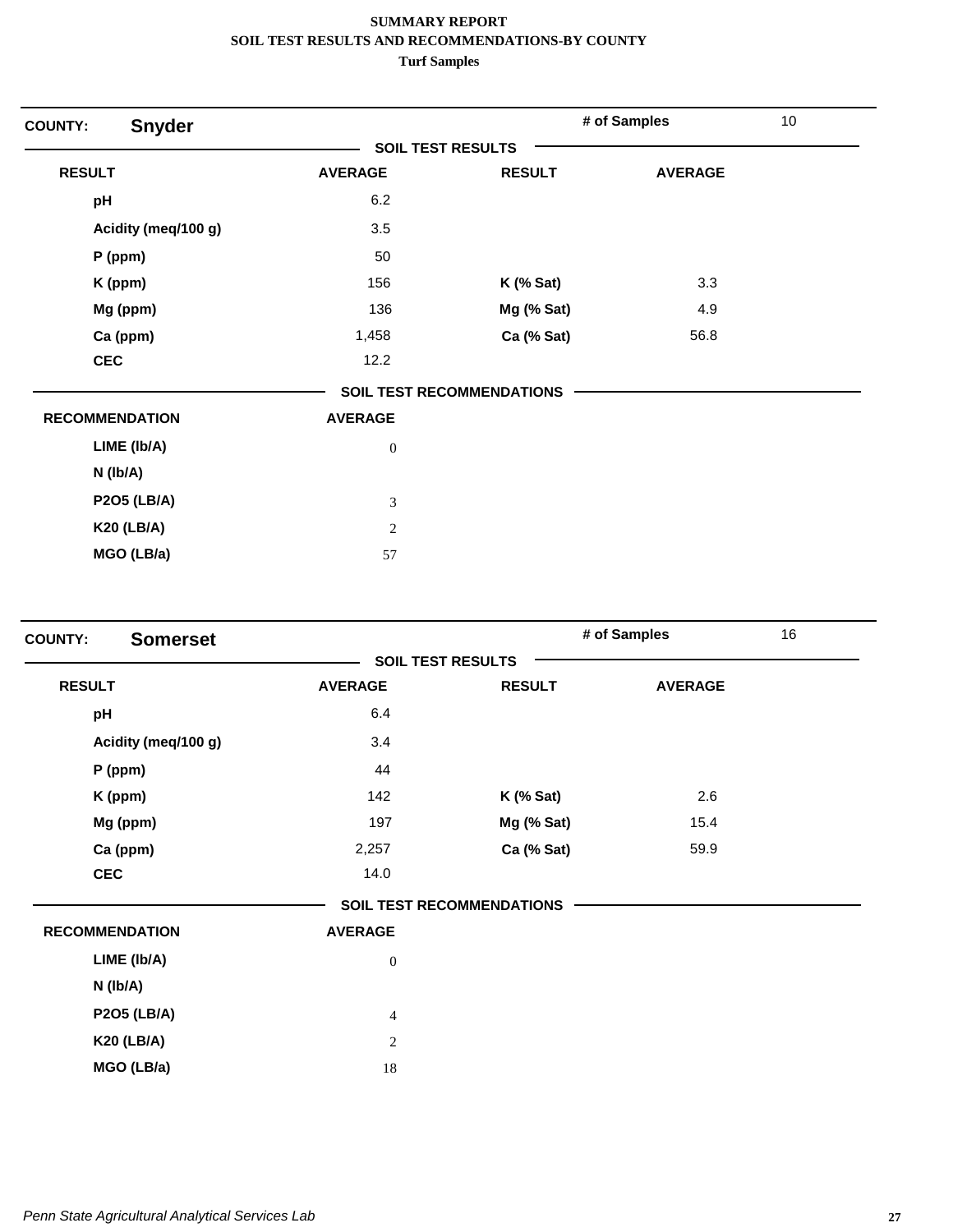| <b>Sullivan</b><br><b>COUNTY:</b> |                          |                                  | # of Samples   | 3 |
|-----------------------------------|--------------------------|----------------------------------|----------------|---|
|                                   | <b>SOIL TEST RESULTS</b> |                                  |                |   |
| <b>RESULT</b>                     | <b>AVERAGE</b>           | <b>RESULT</b>                    | <b>AVERAGE</b> |   |
| pH                                | 7.1                      |                                  |                |   |
| Acidity (meq/100 g)               | 0.7                      |                                  |                |   |
| P (ppm)                           | 58                       |                                  |                |   |
| K (ppm)                           | 72                       | $K$ (% Sat)                      | 1.5            |   |
| Mg (ppm)                          | 107                      | Mg (% Sat)                       | 9.9            |   |
| Ca (ppm)                          | 2,220                    | Ca (% Sat)                       | 85.3           |   |
| <b>CEC</b>                        | 12.6                     |                                  |                |   |
|                                   |                          | <b>SOIL TEST RECOMMENDATIONS</b> |                |   |
| <b>RECOMMENDATION</b>             | <b>AVERAGE</b>           |                                  |                |   |
| LIME (Ib/A)                       | $\boldsymbol{0}$         |                                  |                |   |
| $N$ (lb/A)                        |                          |                                  |                |   |
| <b>P2O5 (LB/A)</b>                | $\,8$                    |                                  |                |   |
| <b>K20 (LB/A)</b>                 | 3                        |                                  |                |   |
| MGO (LB/a)                        | 43                       |                                  |                |   |

| <b>COUNTY:</b> | Susquehanna           |                          |                                  | # of Samples   | 20 |
|----------------|-----------------------|--------------------------|----------------------------------|----------------|----|
|                |                       | <b>SOIL TEST RESULTS</b> |                                  |                |    |
| <b>RESULT</b>  |                       | <b>AVERAGE</b>           | <b>RESULT</b>                    | <b>AVERAGE</b> |    |
| pH             |                       | 6.1                      |                                  |                |    |
|                | Acidity (meq/100 g)   | 3.9                      |                                  |                |    |
|                | $P$ (ppm)             | 69                       |                                  |                |    |
|                | K (ppm)               | 110                      | $K$ (% Sat)                      | 2.5            |    |
|                | Mg (ppm)              | 155                      | Mg (% Sat)                       | 6.0            |    |
|                | Ca (ppm)              | 1,362                    | Ca (% Sat)                       | 52.6           |    |
| <b>CEC</b>     |                       | 11.7                     |                                  |                |    |
|                |                       |                          | <b>SOIL TEST RECOMMENDATIONS</b> |                |    |
|                | <b>RECOMMENDATION</b> | <b>AVERAGE</b>           |                                  |                |    |
|                | LIME (Ib/A)           | $\boldsymbol{0}$         |                                  |                |    |
|                | N (lb/A)              |                          |                                  |                |    |
|                | <b>P2O5 (LB/A)</b>    | 3                        |                                  |                |    |
|                | <b>K20 (LB/A)</b>     | 3                        |                                  |                |    |
|                | MGO (LB/a)            | 64                       |                                  |                |    |
|                |                       |                          |                                  |                |    |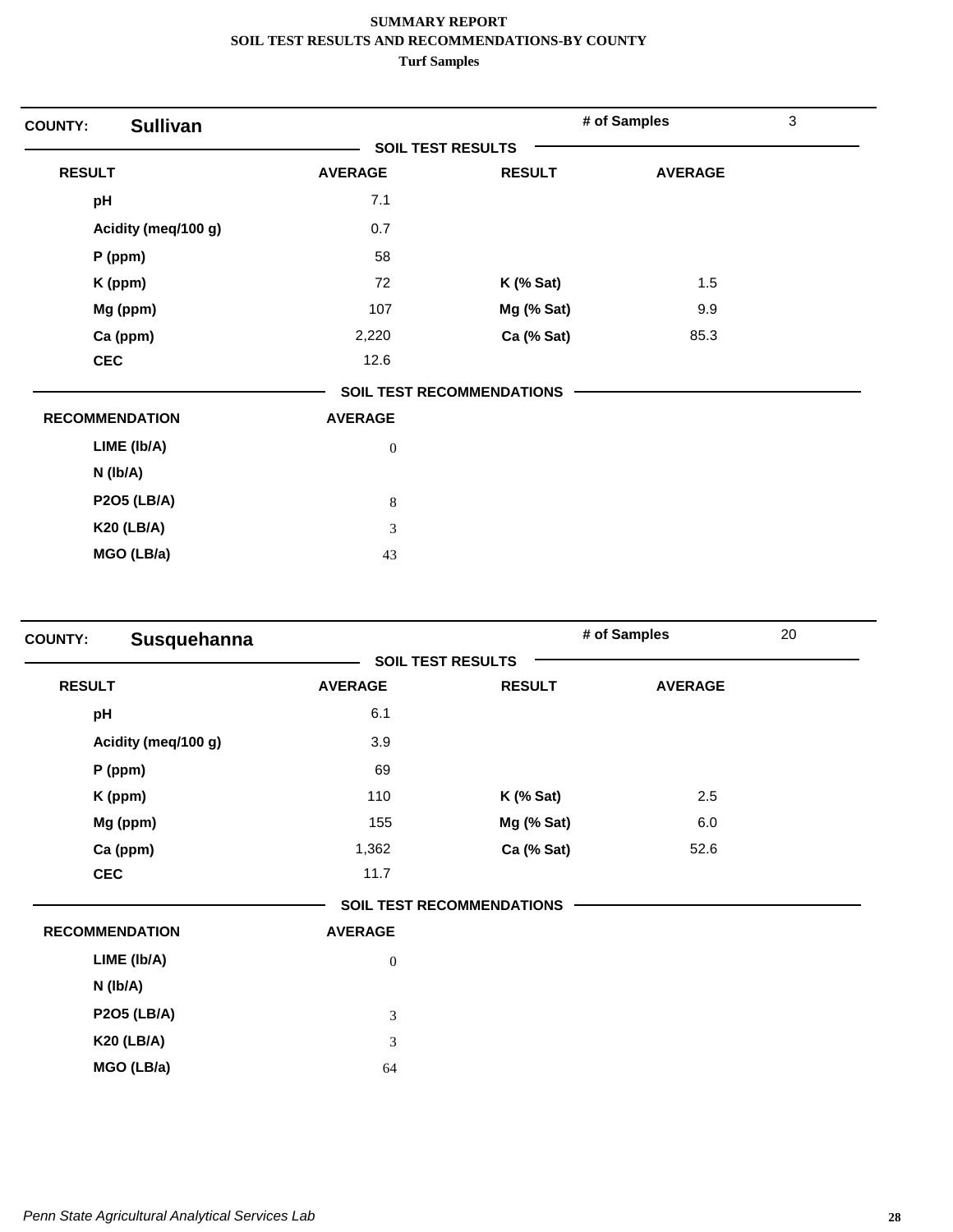| <b>Tioga</b><br><b>COUNTY:</b> |                          |                                  | # of Samples   | 42 |
|--------------------------------|--------------------------|----------------------------------|----------------|----|
|                                | <b>SOIL TEST RESULTS</b> |                                  |                |    |
| <b>RESULT</b>                  | <b>AVERAGE</b>           | <b>RESULT</b>                    | <b>AVERAGE</b> |    |
| pH                             | 6.4                      |                                  |                |    |
| Acidity (meq/100 g)            | 2.8                      |                                  |                |    |
| P (ppm)                        | 101                      |                                  |                |    |
| K (ppm)                        | 142                      | $K$ (% Sat)                      | 3.0            |    |
| Mg (ppm)                       | 190                      | Mg (% Sat)                       | 2.5            |    |
| Ca (ppm)                       | 4,017                    | Ca (% Sat)                       | 58.2           |    |
| <b>CEC</b>                     | 12.4                     |                                  |                |    |
|                                |                          | <b>SOIL TEST RECOMMENDATIONS</b> |                |    |
| <b>RECOMMENDATION</b>          | <b>AVERAGE</b>           |                                  |                |    |
| LIME (Ib/A)                    | $\boldsymbol{0}$         |                                  |                |    |
| $N$ ( $lb/A$ )                 |                          |                                  |                |    |
| <b>P2O5 (LB/A)</b>             | 5                        |                                  |                |    |
| <b>K20 (LB/A)</b>              | $\overline{2}$           |                                  |                |    |
| MGO (LB/a)                     | 35                       |                                  |                |    |

| <b>Union</b><br><b>COUNTY:</b> |                          |                                  | # of Samples   | 22 |
|--------------------------------|--------------------------|----------------------------------|----------------|----|
|                                | <b>SOIL TEST RESULTS</b> |                                  |                |    |
| <b>RESULT</b>                  | <b>AVERAGE</b>           | <b>RESULT</b>                    | <b>AVERAGE</b> |    |
| pH                             | 6.4                      |                                  |                |    |
| Acidity (meq/100 g)            | 3.3                      |                                  |                |    |
| $P$ (ppm)                      | 57                       |                                  |                |    |
| K (ppm)                        | 134                      | $K$ (% Sat)                      | 2.8            |    |
| Mg (ppm)                       | 167                      | Mg (% Sat)                       | 5.4            |    |
| Ca (ppm)                       | 1,587                    | Ca (% Sat)                       | 58.7           |    |
| <b>CEC</b>                     | 12.8                     |                                  |                |    |
|                                |                          | <b>SOIL TEST RECOMMENDATIONS</b> |                |    |
| <b>RECOMMENDATION</b>          | <b>AVERAGE</b>           |                                  |                |    |
| LIME (Ib/A)                    | $\boldsymbol{0}$         |                                  |                |    |
| N (lb/A)                       |                          |                                  |                |    |
| <b>P2O5 (LB/A)</b>             | $\sqrt{2}$               |                                  |                |    |
| <b>K20 (LB/A)</b>              | $\mathbf{2}$             |                                  |                |    |
| MGO (LB/a)                     | 46                       |                                  |                |    |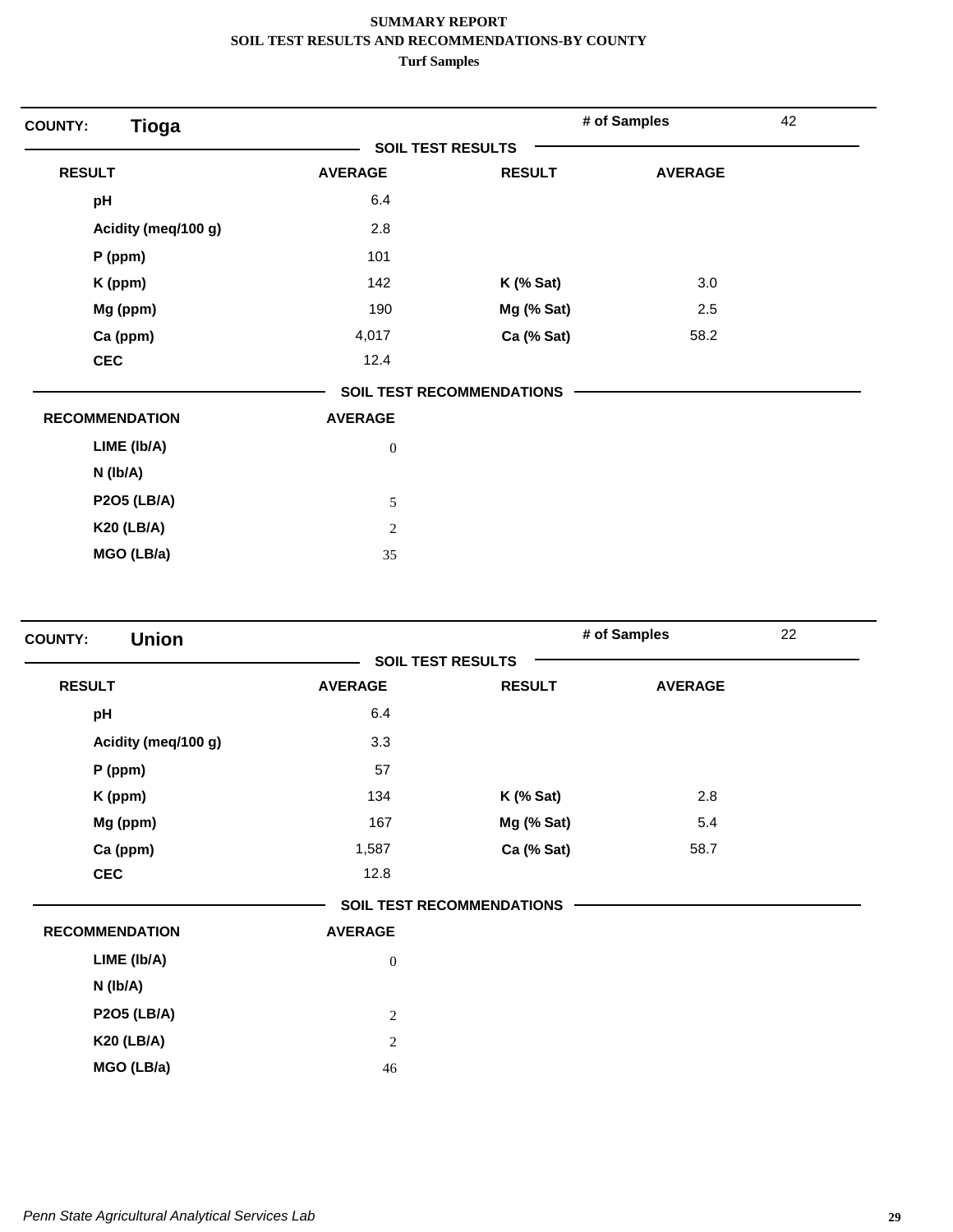| Venango<br><b>COUNTY:</b> |                          |                                  | # of Samples   | $\,8\,$ |
|---------------------------|--------------------------|----------------------------------|----------------|---------|
|                           | <b>SOIL TEST RESULTS</b> |                                  |                |         |
| <b>RESULT</b>             | <b>AVERAGE</b>           | <b>RESULT</b>                    | <b>AVERAGE</b> |         |
| pH                        | 6.4                      |                                  |                |         |
| Acidity (meq/100 g)       | 2.4                      |                                  |                |         |
| $P$ (ppm)                 | 43                       |                                  |                |         |
| K (ppm)                   | 102                      | $K$ (% Sat)                      | 2.3            |         |
| Mg (ppm)                  | 197                      | Mg (% Sat)                       | 13.9           |         |
| Ca (ppm)                  | 1,351                    | Ca (% Sat)                       | 61.9           |         |
| <b>CEC</b>                | 11.0                     |                                  |                |         |
|                           |                          | <b>SOIL TEST RECOMMENDATIONS</b> |                |         |
| <b>RECOMMENDATION</b>     | <b>AVERAGE</b>           |                                  |                |         |
| LIME (Ib/A)               | $\boldsymbol{0}$         |                                  |                |         |
| $N$ (lb/A)                |                          |                                  |                |         |
| <b>P2O5 (LB/A)</b>        | $\sqrt{2}$               |                                  |                |         |
| <b>K20 (LB/A)</b>         | 3                        |                                  |                |         |
| MGO (LB/a)                | 10                       |                                  |                |         |

| <b>Warren</b><br><b>COUNTY:</b> |                          |                                  | # of Samples   | $\mathfrak{Z}$ |
|---------------------------------|--------------------------|----------------------------------|----------------|----------------|
|                                 | <b>SOIL TEST RESULTS</b> |                                  |                |                |
| <b>RESULT</b>                   | <b>AVERAGE</b>           | <b>RESULT</b>                    | <b>AVERAGE</b> |                |
| pH                              | 5.8                      |                                  |                |                |
| Acidity (meq/100 g)             | 5.1                      |                                  |                |                |
| $P$ (ppm)                       | 74                       |                                  |                |                |
| K (ppm)                         | 103                      | $K$ (% Sat)                      | 1.9            |                |
| Mg (ppm)                        | 170                      | Mg (% Sat)                       | 8.7            |                |
| Ca (ppm)                        | 1,497                    | Ca (% Sat)                       | 51.5           |                |
| <b>CEC</b>                      | 14.3                     |                                  |                |                |
|                                 |                          | <b>SOIL TEST RECOMMENDATIONS</b> |                |                |
| <b>RECOMMENDATION</b>           | <b>AVERAGE</b>           |                                  |                |                |
| LIME (Ib/A)                     | $\boldsymbol{0}$         |                                  |                |                |
| N (lb/A)                        |                          |                                  |                |                |
| <b>P2O5 (LB/A)</b>              | $\overline{c}$           |                                  |                |                |
| <b>K20 (LB/A)</b>               | 3                        |                                  |                |                |
| MGO (LB/a)                      | $\boldsymbol{0}$         |                                  |                |                |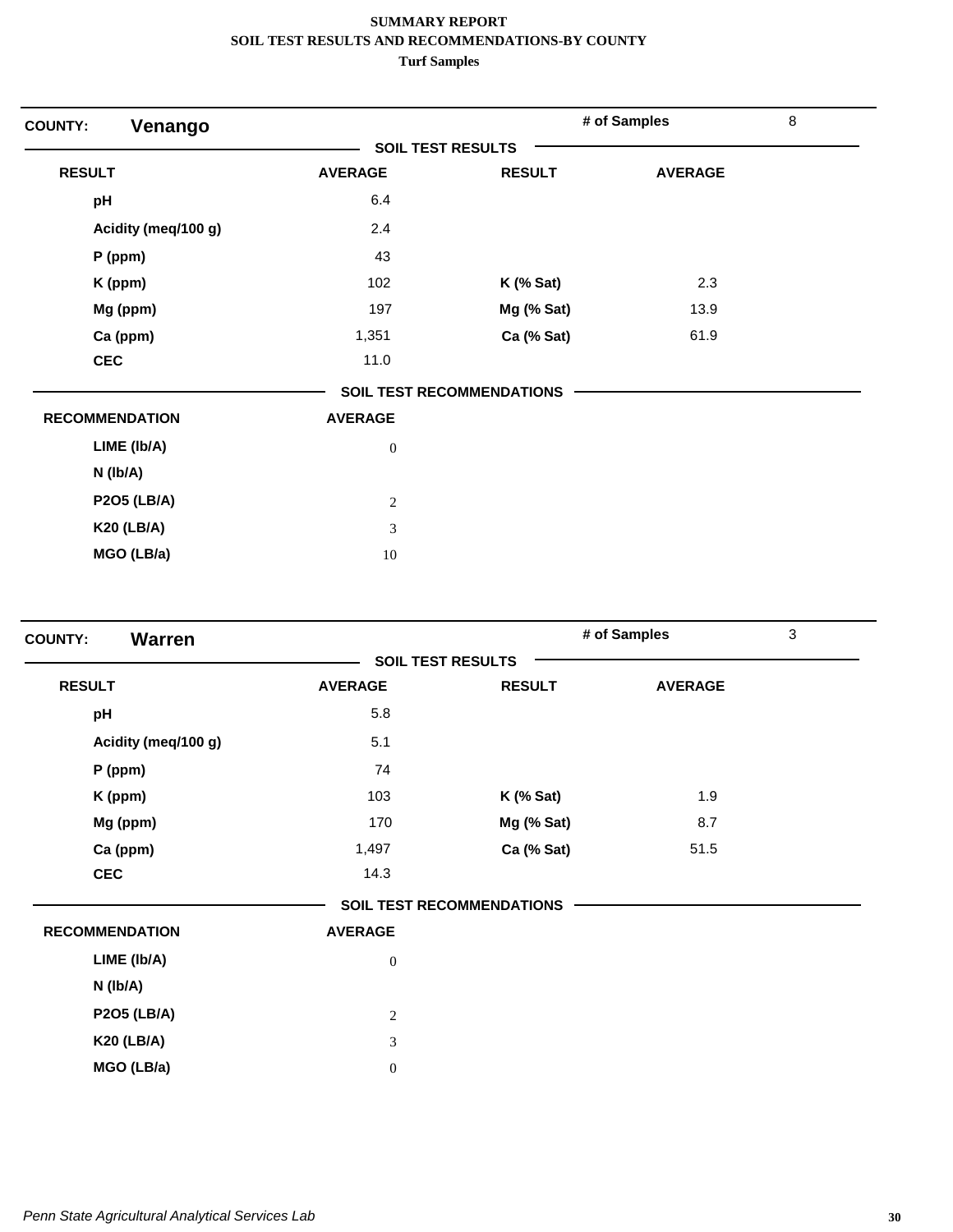| Washington<br><b>COUNTY:</b> |                          |                                  | # of Samples   | 70 |
|------------------------------|--------------------------|----------------------------------|----------------|----|
|                              | <b>SOIL TEST RESULTS</b> |                                  |                |    |
| <b>RESULT</b>                | <b>AVERAGE</b>           | <b>RESULT</b>                    | <b>AVERAGE</b> |    |
| pH                           | 6.3                      |                                  |                |    |
| Acidity (meq/100 g)          | 3.2                      |                                  |                |    |
| $P$ (ppm)                    | 51                       |                                  |                |    |
| K (ppm)                      | 191                      | $K$ (% Sat)                      | 3.2            |    |
| Mg (ppm)                     | 250                      | Mg (% Sat)                       | 2.1            |    |
| Ca (ppm)                     | 2,193                    | Ca (% Sat)                       | 62.1           |    |
| <b>CEC</b>                   | 15.7                     |                                  |                |    |
|                              |                          | <b>SOIL TEST RECOMMENDATIONS</b> |                |    |
| <b>RECOMMENDATION</b>        | <b>AVERAGE</b>           |                                  |                |    |
| LIME (Ib/A)                  | $\boldsymbol{0}$         |                                  |                |    |
| $N$ (lb/A)                   |                          |                                  |                |    |
| <b>P2O5 (LB/A)</b>           | $\overline{4}$           |                                  |                |    |
| <b>K20 (LB/A)</b>            | $\overline{c}$           |                                  |                |    |
| MGO (LB/a)                   | 60                       |                                  |                |    |

| Wayne<br><b>COUNTY:</b> |                          |                                  | # of Samples   | 16 |
|-------------------------|--------------------------|----------------------------------|----------------|----|
|                         | <b>SOIL TEST RESULTS</b> |                                  |                |    |
| <b>RESULT</b>           | <b>AVERAGE</b>           | <b>RESULT</b>                    | <b>AVERAGE</b> |    |
| pH                      | 6.4                      |                                  |                |    |
| Acidity (meq/100 g)     | 2.6                      |                                  |                |    |
| $P$ (ppm)               | 104                      |                                  |                |    |
| K (ppm)                 | 84                       | $K$ (% Sat)                      | 2.3            |    |
| Mg (ppm)                | 141                      | Mg (% Sat)                       | 4.2            |    |
| Ca (ppm)                | 1,177                    | Ca (% Sat)                       | 59.0           |    |
| <b>CEC</b>              | 9.8                      |                                  |                |    |
|                         |                          | <b>SOIL TEST RECOMMENDATIONS</b> |                |    |
| <b>RECOMMENDATION</b>   | <b>AVERAGE</b>           |                                  |                |    |
| LIME (Ib/A)             | $\boldsymbol{0}$         |                                  |                |    |
| $N$ (lb/A)              |                          |                                  |                |    |
| <b>P2O5 (LB/A)</b>      | $\mathfrak{Z}$           |                                  |                |    |
| <b>K20 (LB/A)</b>       | $\mathfrak{Z}$           |                                  |                |    |
| MGO (LB/a)              | 71                       |                                  |                |    |
|                         |                          |                                  |                |    |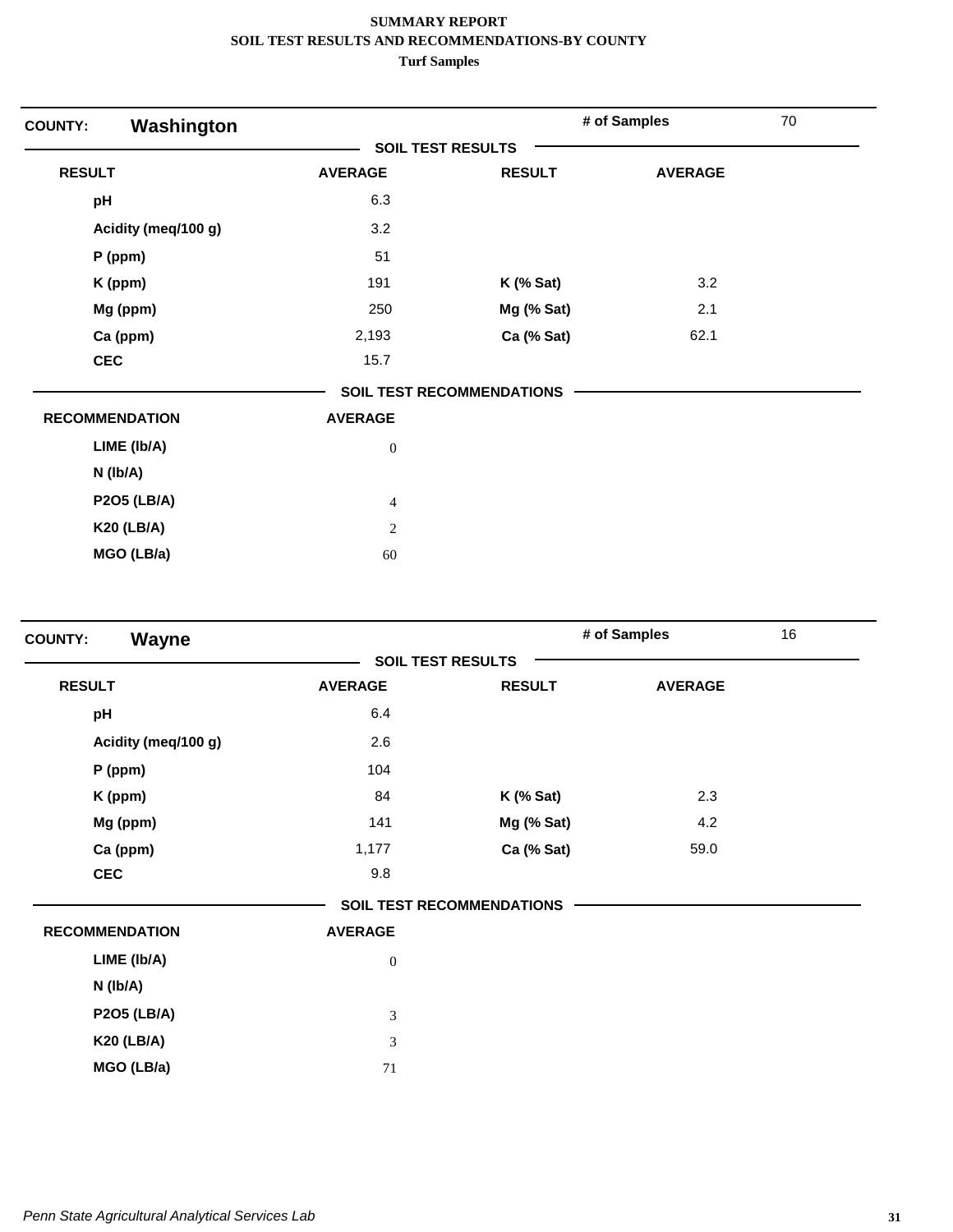| Westmoreland<br><b>COUNTY:</b> |                  |                                  | # of Samples   | 207 |
|--------------------------------|------------------|----------------------------------|----------------|-----|
|                                |                  | <b>SOIL TEST RESULTS</b>         |                |     |
| <b>RESULT</b>                  | <b>AVERAGE</b>   | <b>RESULT</b>                    | <b>AVERAGE</b> |     |
| pH                             | 6.4              |                                  |                |     |
| Acidity (meq/100 g)            | 3.0              |                                  |                |     |
| P (ppm)                        | 55               |                                  |                |     |
| K (ppm)                        | 152              | $K$ (% Sat)                      | 2.8            |     |
| Mg (ppm)                       | 246              | Mg (% Sat)                       | 15.1           |     |
| Ca (ppm)                       | 1,862            | Ca (% Sat)                       | 60.3           |     |
| <b>CEC</b>                     | 14.3             |                                  |                |     |
|                                |                  | <b>SOIL TEST RECOMMENDATIONS</b> |                |     |
| <b>RECOMMENDATION</b>          | <b>AVERAGE</b>   |                                  |                |     |
| LIME (Ib/A)                    | $\boldsymbol{0}$ |                                  |                |     |
| $N$ (lb/A)                     |                  |                                  |                |     |
| <b>P2O5 (LB/A)</b>             | 3                |                                  |                |     |
| <b>K20 (LB/A)</b>              | $\overline{2}$   |                                  |                |     |
| MGO (LB/a)                     | 27               |                                  |                |     |

| Wyoming<br><b>COUNTY:</b> |                |                                  | # of Samples   | 5 |
|---------------------------|----------------|----------------------------------|----------------|---|
|                           |                | <b>SOIL TEST RESULTS</b>         |                |   |
| <b>RESULT</b>             | <b>AVERAGE</b> | <b>RESULT</b>                    | <b>AVERAGE</b> |   |
| pH                        | 6.4            |                                  |                |   |
| Acidity (meg/100 g)       | 2.2            |                                  |                |   |
| P (ppm)                   | 121            |                                  |                |   |
| K (ppm)                   | 322            | $K$ (% Sat)                      | 5.3            |   |
| Mg (ppm)                  | 213            | Mg (% Sat)                       | 5.4            |   |
| Ca (ppm)                  | 1,443          | Ca (% Sat)                       | 60.3           |   |
| <b>CEC</b>                | 12.0           |                                  |                |   |
|                           |                | <b>SOIL TEST RECOMMENDATIONS</b> |                |   |
| <b>RECOMMENDATION</b>     | <b>AVERAGE</b> |                                  |                |   |
| LIME (Ib/A)               | $\mathbf{0}$   |                                  |                |   |
| $N$ ( $lb/A$ )            |                |                                  |                |   |
| <b>P2O5 (LB/A)</b>        | 5              |                                  |                |   |
| <b>K20 (LB/A)</b>         | $\overline{2}$ |                                  |                |   |
| MGO (LB/a)                | 33             |                                  |                |   |
|                           |                |                                  |                |   |